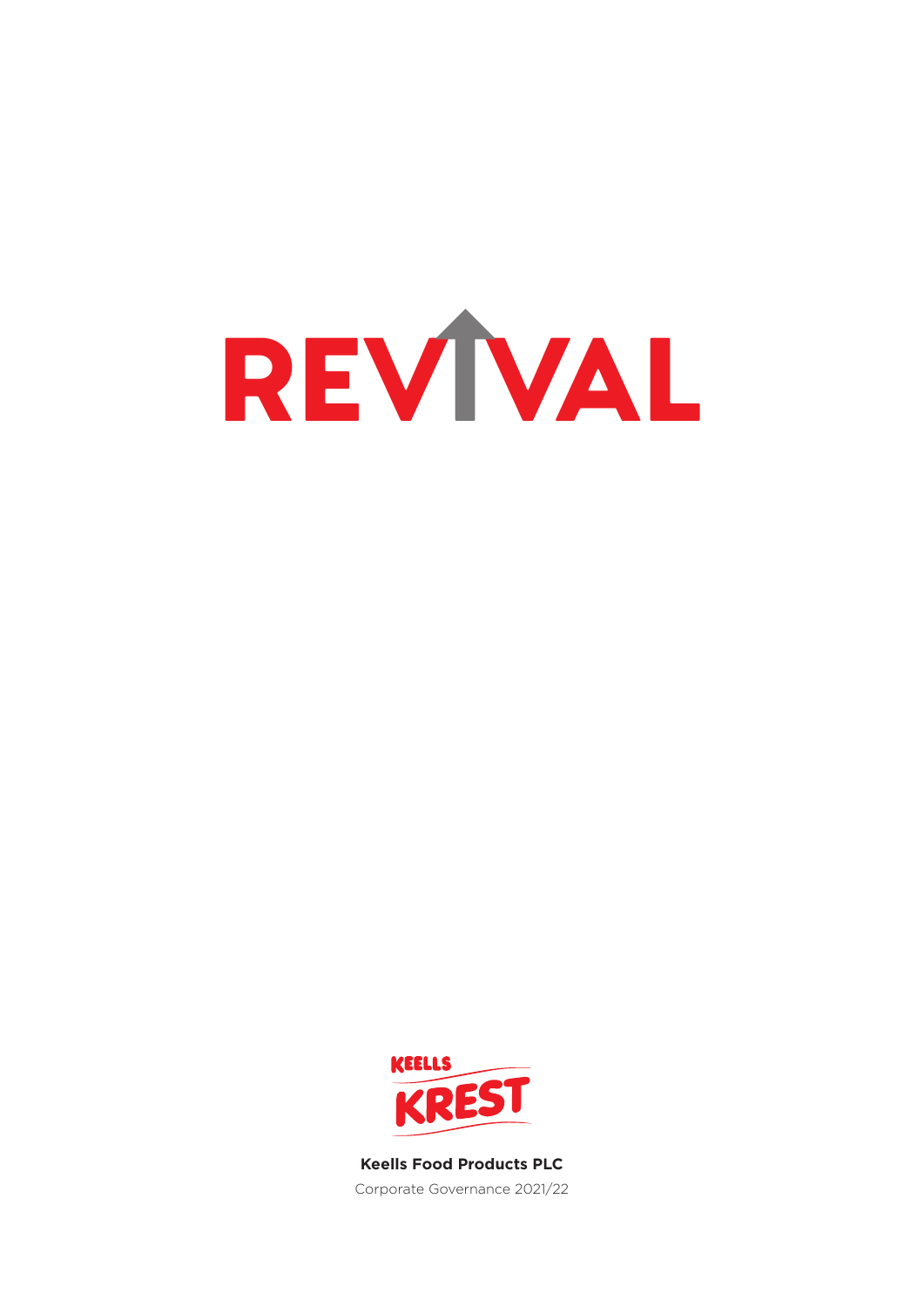#### **1 EXECUTIVE SUMMARY**

The John Keells Group's robust and comprehensive Corporate Governance framework, endeavours to create an enabling environment for growth in a structured and sustainable manner, to navigate through stable as well as volatile socioeconomic environments. The Group's Corporate Governance philosophy is institutionalised across all its business units, and it is this philosophy that has continuously created value for all its stakeholders, notwithstanding the external environment and macro conditions.

Keells Food Products PLC (KFP or Company) and it's Subsidiary John Keells Food India (Private) Limited (collectively KFP Group) as members of the John Keells Group have their own set of internal policies, processes and structures, aimed at meeting and in many instances, exceeding accepted best practice, in addition to the 'triggers' which ensure compliance with mandatory regulatory requirements. This framework is regularly reviewed and updated to reflect evolving regulations, global best practice and dynamic stakeholder needs, whilst maintaining its foundational principles of accountability, participation, integrity and transparency.

The ensuing discussion comprises of the following key aspects:

- Significant components of the John Keells Holdings PLC (JKH) Corporate Governance System.
- Monitoring mechanism in place to ensure strict compliance to the KFP Group's Governance policy.
- Outlook and emerging challenges for Corporate Governance.
- KFP Group's compliance with all mandatory requirements of law and its voluntary adoption of recommended codes in the governance field.

#### 1.1 Compliance Summary

#### 1.1.1 Regulatory Benchmarks

| Standard/Principle / Code                                                                                                                                       | Adherence                                                                                                                              |
|-----------------------------------------------------------------------------------------------------------------------------------------------------------------|----------------------------------------------------------------------------------------------------------------------------------------|
| The Companies Act No. 07 of 2007 and regulations                                                                                                                | Mandatory provisions - fully compliant                                                                                                 |
| Listing Rules of the Colombo Stock Exchange (CSE)                                                                                                               | Mandatory provisions - fully compliant                                                                                                 |
| Securities and Exchange Commission of Sri Lanka Act No. 19<br>of 2021, including applicable directives and circulars                                            | Mandatory provisions - fully compliant                                                                                                 |
| Code of Best Practices on Related Party Transactions (2013)<br>advocated by the Securities and Exchange Commission of<br>Sri Lanka (SEC)                        | Mandatory provisions - fully compliant                                                                                                 |
| Code of Best Practices on Corporate Governance (2013)<br>jointly advocated by the SEC and the Institute of Chartered<br>Accountants of Sri Lanka (CA Sri Lanka) | Voluntary provisions - fully compliant                                                                                                 |
| Code of Best Practices on Corporate Governance (2017)<br>issued by the CA Sri Lanka                                                                             | Voluntary provisions - compliant with almost the full 2017 code to<br>the extent of business exigency and as required to the KFP Group |

#### 1.1.2 Key Internal Policies

- Articles of Association of the Company
- Recruitment and selection policies
- Learning and development policies
- Policies on equal opportunities, non-discrimination, career management and promotions
- Rewards and recognition policy
- Leave, flexi-hours, tele-working and agile working policies including health and safety enhancements and protocols
- Code of conduct which also includes policies on gifts, entertainment, facilitation payments, proprietary and confidential information
- Policy on diversity, equity and inclusion including gender
- Policy against sexual harassment
- Policies on forced, compulsory and child labour and child protection
- Disciplinary procedure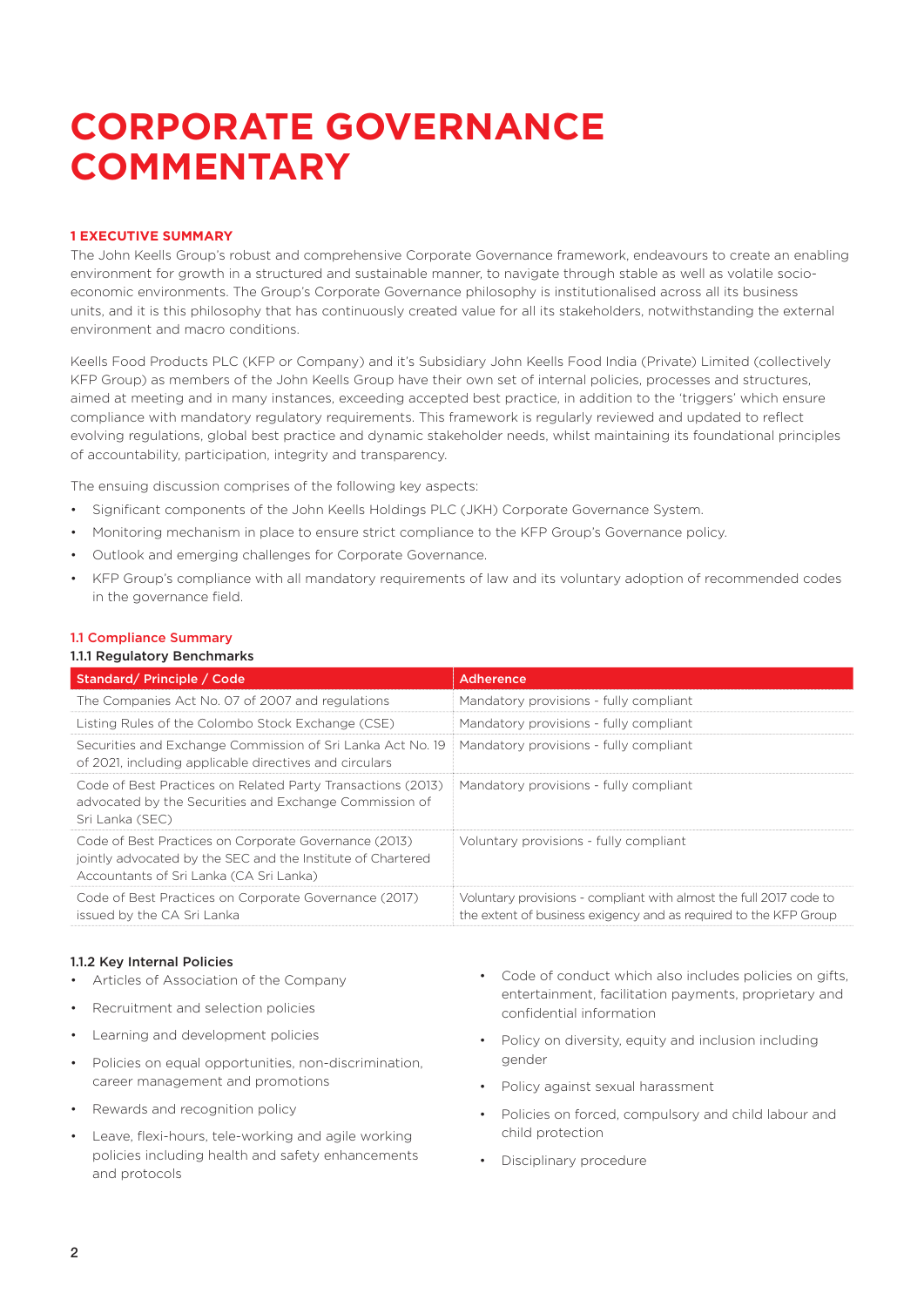- Policy on grievance handling
- Policies on anti-fraud, anti-corruption and anti- money laundering and countering the financing of terrorism
- Policy on communications and ethical advertising
- Ombudsperson policy
- Group accounting procedures and policies
- Policies on enterprise risk management
- Policies on fund management and foreign exchange risk mitigation
- IT policies and procedures, including data protection, classification and security
- Group environmental and economic policies
- Whistleblower policy
- Policies on energy, emissions, water and waste management
- Policies on products and service

### 1.2 Key Corporate Governance Highlights of the KFP Group for the year 2021/22

• The Group launched the Diversity, Equity and Inclusion (DE&I) Policy - the overarching policy that underlies the Group's overall commitment to DE&I, in May 2021.

The Group recognises that organisations that constitute diverse and inclusive workforces are best placed to innovate, retain talent and deliver better overall results, and firmly believes that it can achieve its highest potential through bringing together diverse perspectives and backgrounds. The Group is committed to advancing a culture of equitable inclusion amongst its workforce and value chain and ensuring that the dignity and diversity of all employees and value chain partners are recognised and respected.

The DE&I policy is based on the key principles of:

- Empowerment and inclusion
- ZERO tolerance for discrimination
- Equal opportunity
- Equal participation
- Diverse value chains
- The following key initiatives and targets were rolled out, in furtherance of the Group's emphasis on creating an inclusive, diverse and equitable work environment;
	- Various initiatives such as the introduction of subsidised crèche facilities, implementation of the first phase of the "SanNap" programme whereby free sanitary napkins were provided free-of-charge to all female employees of the Group.
	- As noted in the 2020/21 Annual Report, the Group has a goal of increasing women participation up to 40 per cent by the end of 2025/26.
- The Group continued with its multi-pronged approach to internal audits and process reviews by augmenting its integrated fraud deterrent and investigation framework to foster synergy and collaboration efficiencies between components that deliver governance and assurance and related services, in facilitating business strategies. Central to this approach is the business strategy and how the current processes, systems, and people, are geared to efficiently and effectively handle the deliverables. This approach focuses on identifying opportunities for continuous improvement through a rigorous review, to determine the degree of alignment and interplay between processes, technologies, and people, in optimally facilitating each business strategy to handle consequent transactional events for better outcomes.
- The Group continued to strengthen its IT governance framework through the adoption of a Zero Trust Policy Framework effective from 1st April 2022, including shifting to a hybrid-cloud infrastructure as well as a Software Defined Wide Area Network (SD-WAN) to ensure real-time data accessibility, and implementation of a revamped Smart Office platform across the Group.
- Given the significant macroeconomic challenges and developments prevalent in the country – the Board of Directors and the Group Executive Committee (GEC) frequently deliberated and evaluated the resilience of the Group under multiple stress tested scenarios.
- Cognisant of the economic hardships faced by the Group employees on account of rising prices and the scarcity of essential items, JKH provided a one-off, uniform financial care package in the form of an exgratia payment, to all eligible Group employees, in April 2022.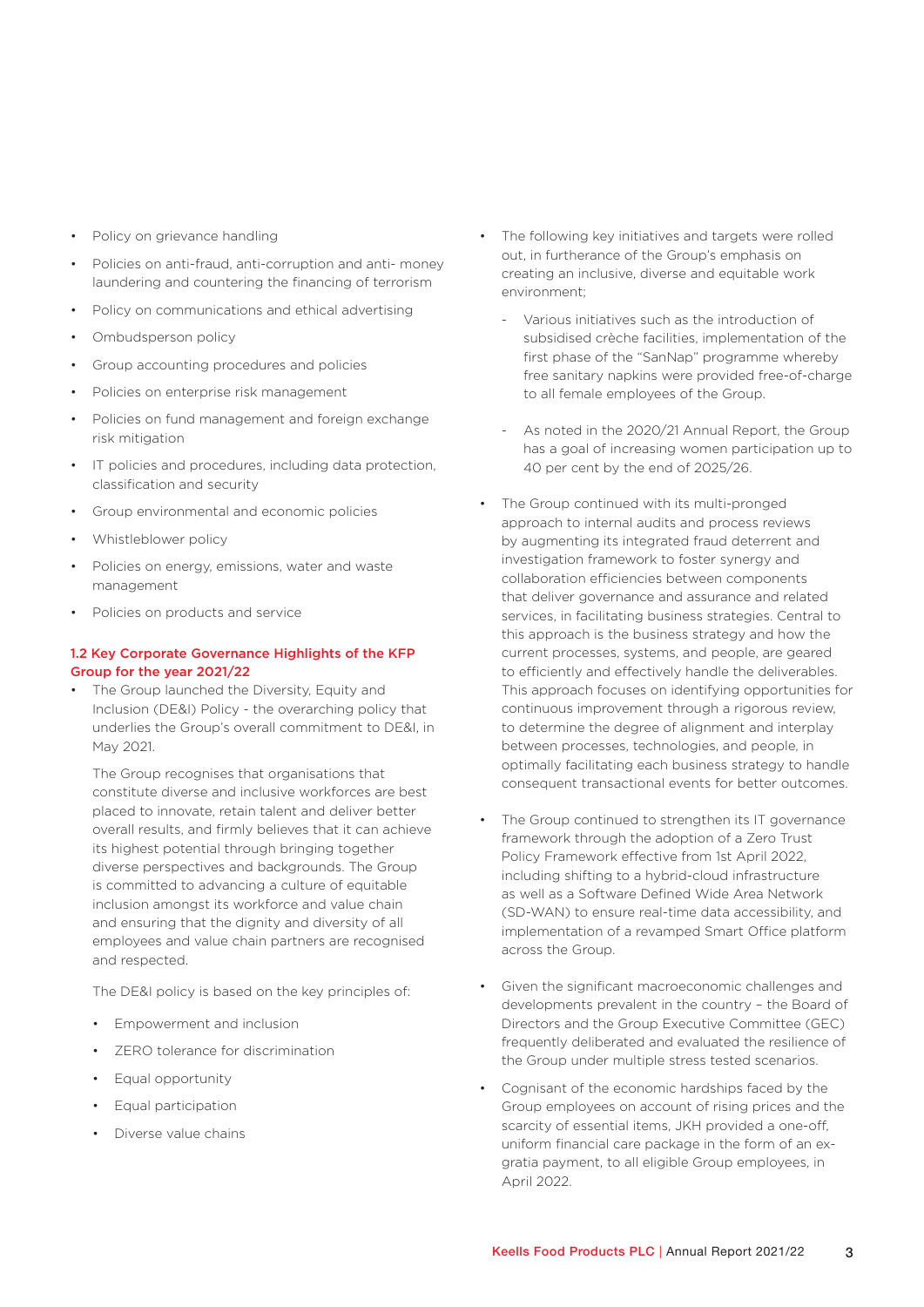- Further, a set of initiatives and programmes in the form of non-financial and indirect financial support are to be rolled out. These include awareness sessions and webinars on managing personal finances in the current economic climate, emotional support with counsellors and employee supplier catalogues to name a few.
- Mr. S I Thanthirigoda resigned from the post of Chief Executive Officer (CEO) on 1st April 2022 and Mr. V I Wickramaratne was appointed as the CEO w.e.f. 1st of April 2022.
- The KFP Board declared a final dividend of Rs. 2.50 per share in May 2021 for the financial year 2020/21. For the year under review, the Board declared an interim dividend of Rs. 7.00 per share in February 2022.
- A final dividend of Rs. 0.50 per share has been declared by the Board in May 2022, to be paid in June 2022.

#### 1.3 Highlights of the 39th Annual General Meeting Held on 23rd June 2021

- Ms. P N Fernando was re-elected as a Director who retired in terms of Article 90 of the Articles of Association of the Company.
- Mr. J G A Cooray was re-elected as a Director, who retired in terms of Article 83 of the Articles of Association of the Company.
- Mr. D P Gamlath was re-elected as a Director, who retired in terms of Article 83 of the Articles of Association of the Company.
- Messrs. Ernst & Young (E&Y) were re-appointed as the External Auditors of the Group and the Directors were given authorisation to determine the remuneration of E&Y.

#### 1.4 Outlook and Emerging Challenges

The need for maintaining a robust and well-grounded Corporate Governance framework has become vital in operating in a dynamic socio-economic environment, exacerbated by global volatility. A strong governance mechanism is pivotal in enhancing accountability to diverse stakeholders, ensuring corporate transparency, fair mindedness and creating sustainable value. In this light, the KFP Group will continue to stay abreast of governance best practice, and assess its level of preparedness and its capability in meeting and managing evolving external challenges.

The pursuit of continuous improvement in governance, emphasis on environmental and social considerations and a call for increased accountability and transparency continue to influence and shape the role of the Board governance aspects. The primary areas of focus and challenges, amongst many others, being recurrently addressed by KFP are detailed in the ensuing section.

#### 1.4.1 Board Diversity

KFP Group acknowledges the need for diversity in Boards and is conscious of the need to attract appropriately skilled Directors who reflect the values and requirements of its businesses and vision. Whilst the Group is of the view that diversity ranging across demographic attributes, backgrounds, experiences and social networks improve a Board's understanding of its vast pool of stakeholders, providing diverse connections with the external environment and aiding the Group in addressing stakeholders' claims in a more responsive manner, KFP Group is also conscious of the need to maintain a strong culture of meritocracy, ensuring that Board diversity does not come at the expense of Board effectiveness. In this regard, every effort will be made to attract suitably qualified personnel from diverse demographics and backgrounds.

In furtherance of this initiatives, and to amplify the Group's emphasis on creating an inclusive, diverse and equitable work environment, headway was made on the gender diversity front with 2 females being appointed to the Boards.

#### 1.4.2 Board Independence

There is increased emphasis on Board independence by stakeholders, stock exchange and regulatory bodies worldwide. In order for a Board to be effective, KFP Group is of the view that Companies must take steps, both in their structures and in their nominating procedures, to ensure fostering of independent decisionmaking and mitigating potential conflicts of interest which may arise.

The criteria for defining independence of Boards vary significantly across countries. The KFP Group is of the view that the intended vision of achieving improved governance and higher independence can be achieved through various checks and balances, whilst not compromising on the underlying operating model of a corporate. These checks and balances may entail, among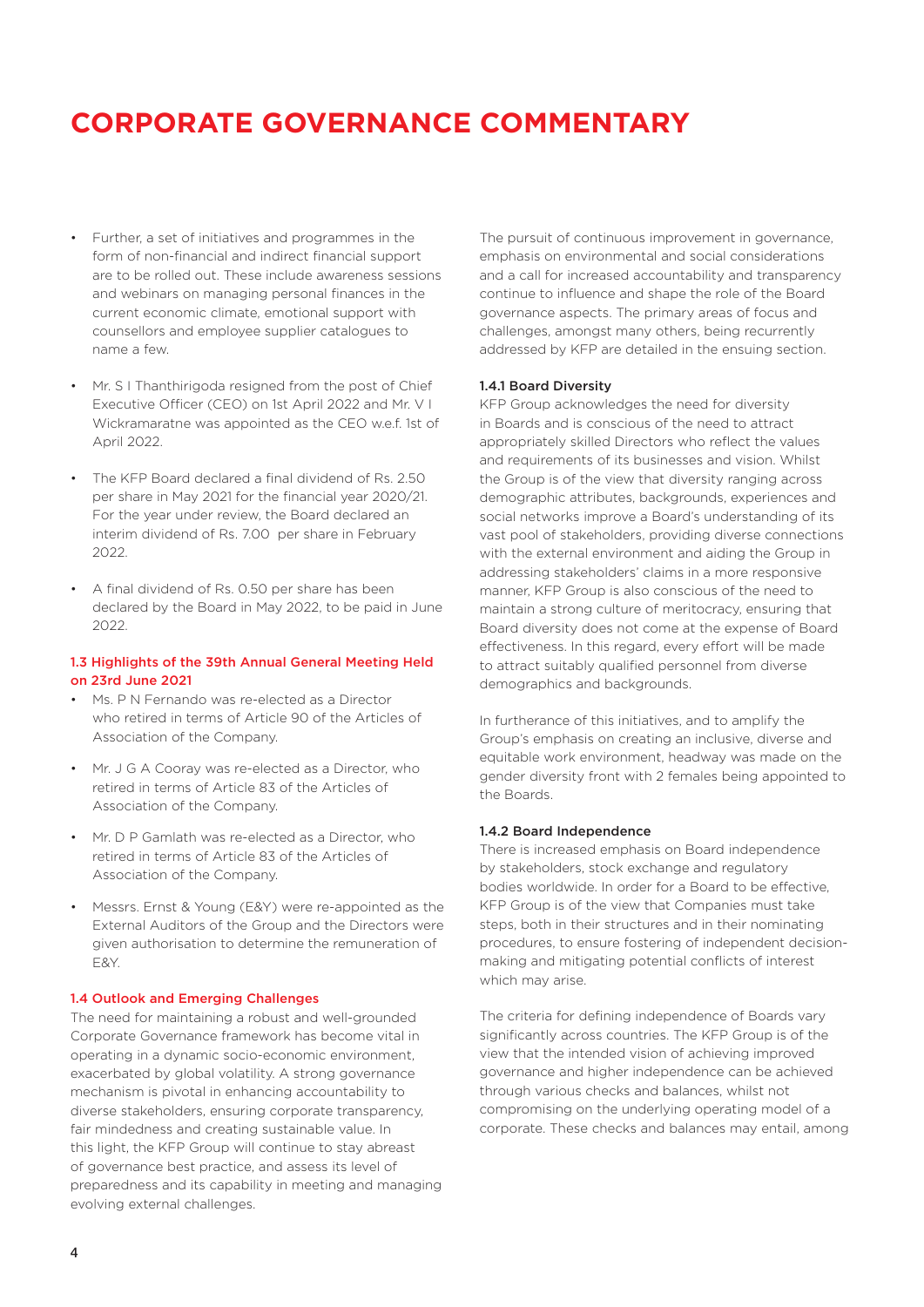others, establishment of various assurance mechanisms and the use of systematic and comprehensive board evaluation processes and independent director lead engagement. To this end, the KFP Group will continue to place emphasis on further augmenting the Board's independence whilst striking a balance with the Group's operating model, which addresses the complexities and intricacies of a diversified conglomerate business setting.

#### 1.4.3 Anti-Fraud, Anti-Corruption and Anti-Bribery

The KFP Group places the highest value on ethical practices and has promulgated a zero-tolerance policy towards corruption and bribery in all its transactions and strives to maintain a culture of honesty as opposition to fraud and corruption. Based on this commitment, the Code of Conduct, anti-fraud, fraud prevention, anti-corruption, anti-bribery, validation, audit and transparency policies, amongst many others, outline the principles to which the Group is committed in relation to preventing, reporting and managing fraud and corruption. It covers, inter alia, theft, embezzlement, overriding controls, giving or receiving kickbacks, bribery, allowing oneself to be placed in situations of conflict of interest and statements (financial or non-financial) dishonestly and recklessly made contrary to the factual position.

The KFP Group seeks to ensure that ethical business practices are the norm from the business unit level, down to the individual employee. Its transparent control and prevention mechanisms also extend to its value chain, to its customers, suppliers and business partners.

The KFP Group will continue its stance of zero-tolerance towards corruption and bribery in all its transactions and foster transparency and honesty in all business dealings, whilst continually developing its governance frameworks in line with international best practice.

### 1.4.4 Increasing Emphasis on Environmental, Social and Governance (ESG) Aspects

ESG analysis and investing continue to gain traction amongst Governments, investment professionals and high net worth investors, given the aim of reducing negligent and irresponsible corporate behaviour that may have an adverse impact on the environment, harm human rights and foster corruption and bribery, among others, and disintegrate the corporate in the long-term. The unprecedented nature of the COVID-19 pandemic and its

impacts globally have accelerated and intensified such discussions on the interlinkages between sustainability considerations and financial performance.

The KFP Group is of the view that emphasis on ESG fosters a 360-degree analysis of performance and enables a sustainable business model, which can derive value to all stakeholders. Various measures have been, and are, in place, to ensure a holistic view of performance including managing scare natural resources, enhancing the wellbeing of all stakeholders and ensuring effective governance mechanisms. Such metrics are revisited regularly during decision-making. Initiatives such as the launch of Sustainability Goals for 2025, roll-out of the DE&I Policy and strengthening of internal controls are implemented with a view of ensuring a strong ESG framework. The KFP Group will stay abreast of developments in this regard and continue to integrate ESG elements with business strategy, operations and in reporting.

#### 1.4.5 Continual Strengthening of Internal Controls

Augmenting transactional and financial internal controls with operational aspects, in line with international best practice, remains a medium-term priority for the KFP Group. Continuous strengthening of internal controls through a streamlined process that optimises and facilitates process audit information, life cycle management and related processes are expected to:

- eliminate inefficiencies inherent in manual processes.
- provide a platform based on process enforcement.
- enable management follow-up based on centrally held data in a compliance repository.
- identify trends, action taken, effectiveness and opportunities for process improvement by analysing movement of the compliance posture.

Refer Section 5.5.2 for initiatives during the year aimed at strengthening internal controls.

#### 1.4.6 Digital Oversight and Cyber Security

Whilst the rapidly advancing nature of technology and the continual integration of the Group's operations with technological progress has enhanced and streamlined processes and controls across the Group and opened up opportunities, it has resulted in increased vulnerability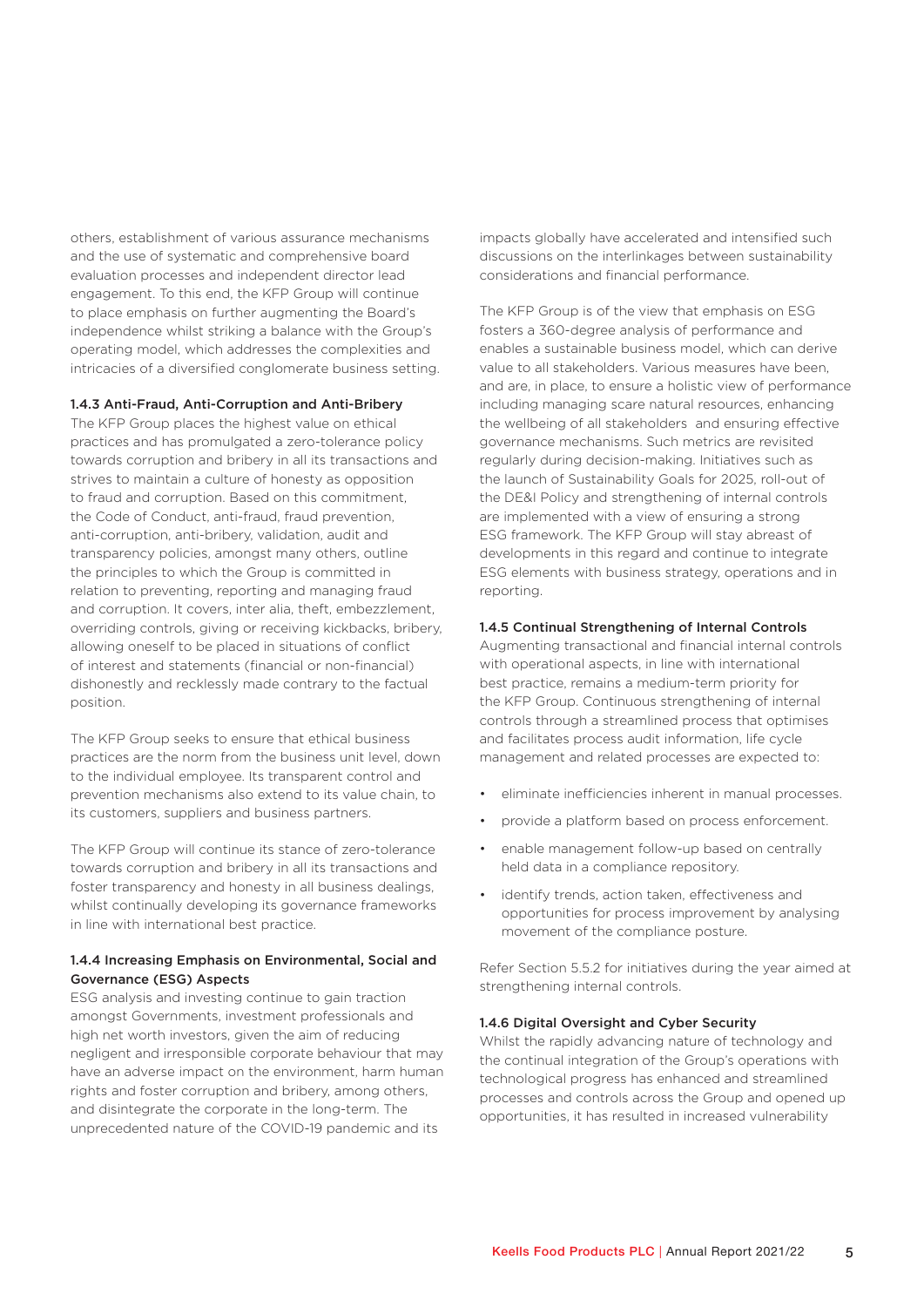for the Group from a digital standpoint. As a result, the Board places significant emphasis on ensuring that the Group's soft and hard infrastructure is designed in a manner, and adequate, to deal with a potential breach. Data protection and cyber security are regularly addressed during the Risk Management and Audit Committee meetings and periodically discussed at a Board level.

### 1.4.7 Data Protection, Information Management and Adoption

The presence of continuously evolving IT infrastructure and platforms to meet requirements of day-to-day business, augured well for the Group, particularly given restrictions in movement during the year and social distancing measures in light of the COVID-19 pandemic. The Group witnessed an acceleration of digitisation and better user adoption. Despite this, adoption of such systems and features remain at a relatively early stage across the Group and is a key focus area for the KFP Group.

Given the emergence of regulations such as European Union General Data Protection Regulation (GDPR) and the Sri Lankan Personal Data Protection Act, No. 09 of 2022, data security, integrity and information management will be pivotal. In addition to this, the KFP Group's initiatives on advanced data analytics also necessitate an established governance framework to manage the flow of data. To this end, the KFP Group will continue to strengthen its data governance structure to ensure ownership and accountability of clearly articulated data governance policies and processes and Group wide data quality standards.

### 1.4.8 Greater Employee Involvement in Governance

Whilst all necessary compliance and assurance frameworks are believed to be in place, the KFP Group recognises the pivotal role played by employees in reinforcing an effective governance system across the Group. The KFP Group will continue to encourage greater employee participation through.

• a further strengthened continuous performance management process, which envisages continuous feedback and enhanced engagement via the newly implemented employee information systems.

- engagement and empowerment via greater delegation of authority.
- increased communication and collaboration.
- adoption of differentiated means of communication based on the age dynamics of employee segments.

#### 1.5 Key Governance Disclosures

| <b>Section under Corporate Governance Commentary</b>                       |       |
|----------------------------------------------------------------------------|-------|
| The Governance System                                                      | 2     |
| Internal Governance Structure                                              | 3     |
| The Board of Directors                                                     | 3.1   |
| <b>Audit Committee</b>                                                     | 3.2.1 |
| Human Resources and Compensation Committee<br>of the Parent Company - JKH  | 3.2.2 |
| Nominations Committee of the Parent Company -<br>JKH                       | 3.2.3 |
| Related Party Transactions Review Committee of<br>the Parent Company - JKH | 3.2.4 |
| Project Risk Assessment Committee of the Parent<br>Company - JKH           | 3.2.5 |
| Role of Chairman of the Board                                              | 3.3   |
| Group Executive Committee and other<br>Management Committees               | 3.4   |
| Employee Empowerment                                                       | 3.5   |
| Integrated Governance Systems and Procedures                               | 4     |
| Strategy Formulation and Decision-Making Process                           | 4.1   |
| Human Resource Governance                                                  | 4.2   |
| Integrated Risk Management                                                 | 4.3   |
| Information Technology (IT) Governance                                     | 4.4   |
| Tax Governance                                                             | 4.5   |
| Stakeholder Management and Effective<br>Communication                      | 4.6   |
| Suitability Governance                                                     | 4.7   |
| Assurance Mechanisms                                                       | 5     |
| Regulatory and Accounting Benchmarks                                       | 6     |
| Compliance Summary                                                         | 7     |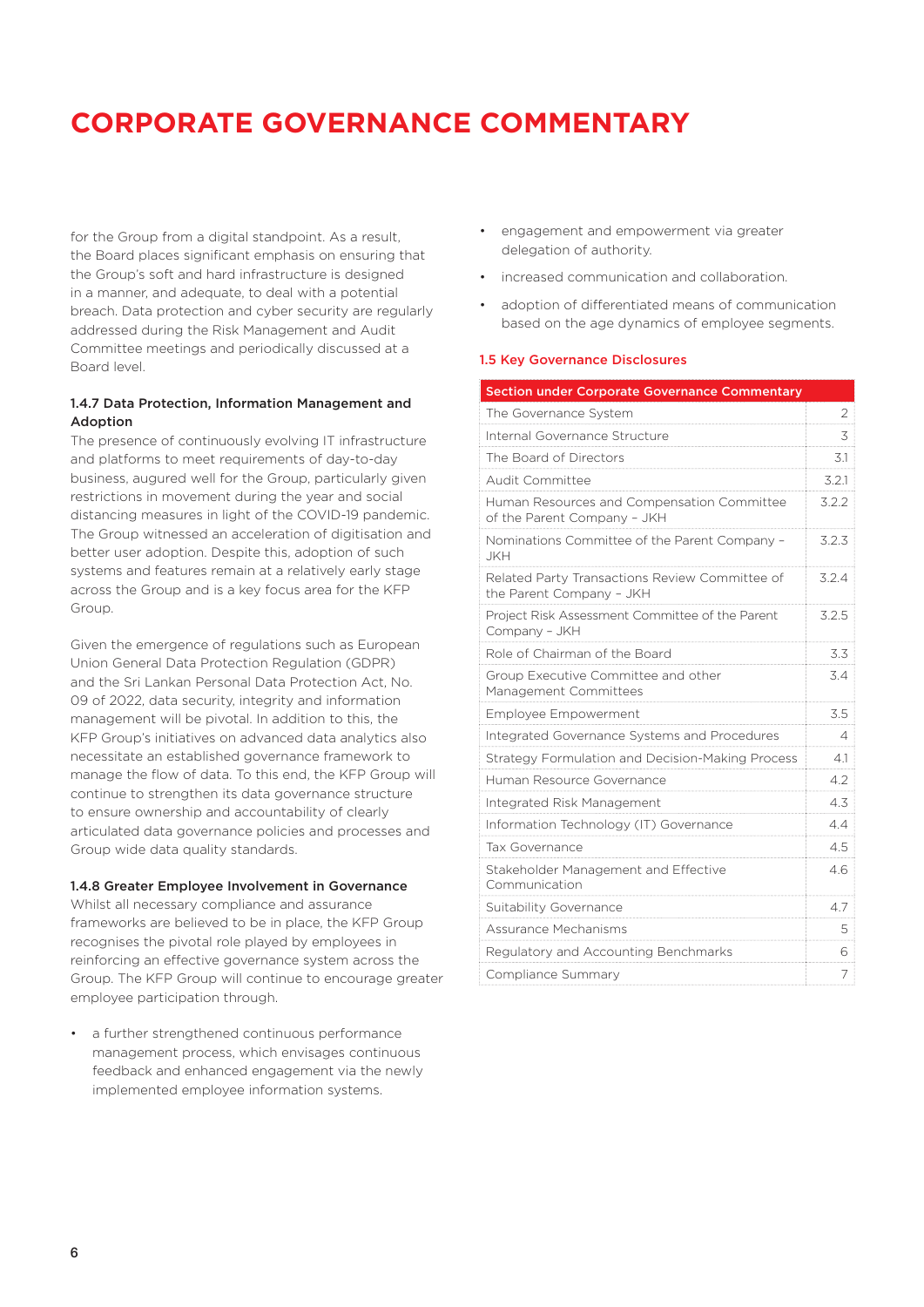### **2 THE CORPORATE GOVERNANCE SYSTEM**



• Except the Audit Committee, the other four (4) Boards Sub-Committees of JKH act on behalf of KFP and are chaired by Independent Directors appointed by the JKH Board. The Audit Committee is appointed by the KFP Board.

• The Chairman is present at all Human Resources and Compensation Committee meetings unless the Chairman's performance assessment or remuneration is under discussion. The Deputy Chairman/ Group Finance Director is invited as necessary.

• Audit Committee meetings are attended by the President overseeing the Consumer Foods industry group of JKH, Chief Financial Officer, Chief Executive Officer and the Head of Group Business Process Review, Internal and External Auditors are regular attendees.

• The GOC acts as the binding agent to the various businesses within the KFP Group towards identifying and extracting KFP Group synergies.

• Due to space constraints only the key components are depicted in the diagram.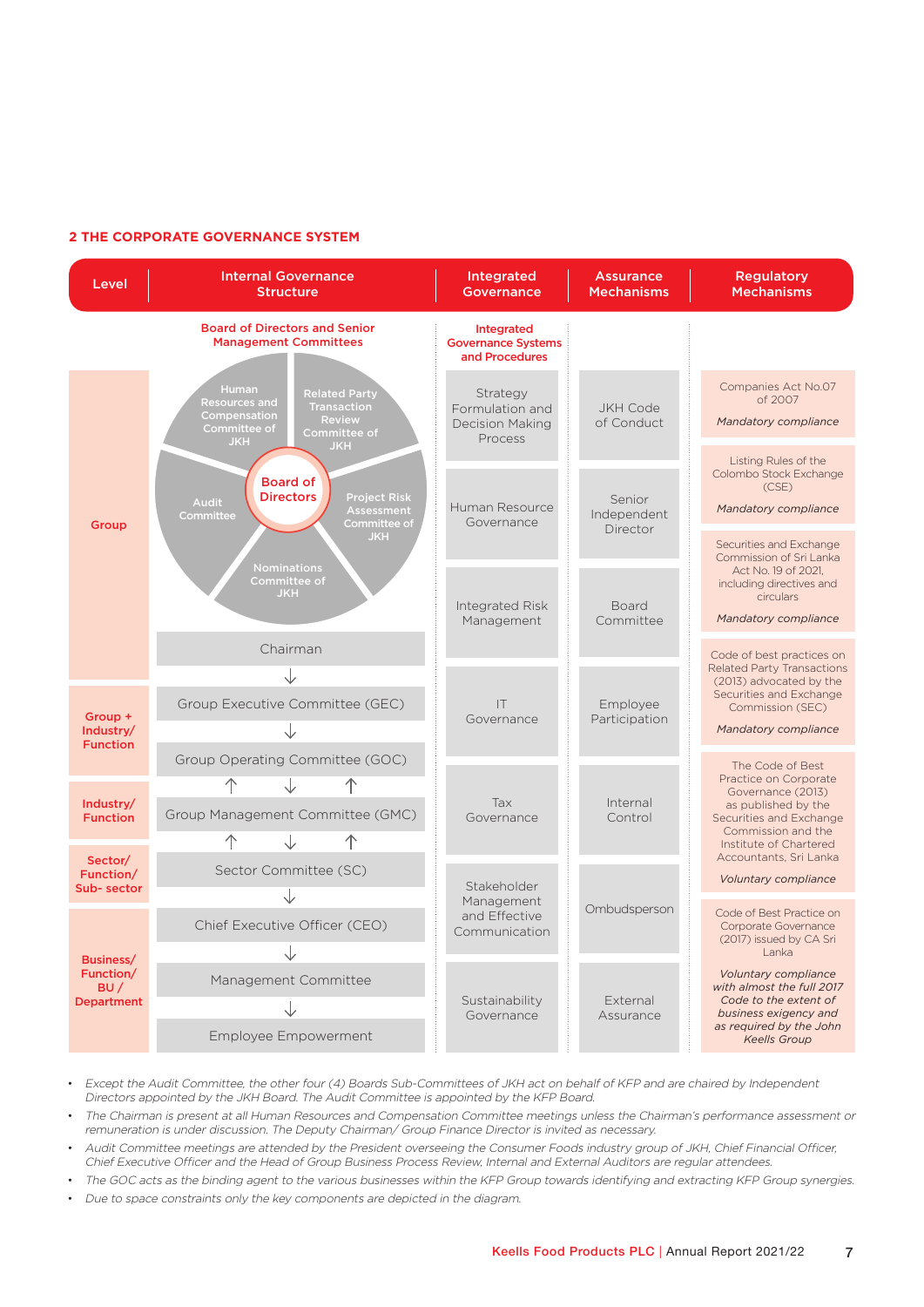#### **3 INTERNAL GOVERNANCE STRUCTURE**

The Internal Governance Structure comprises of the committees which formulate, execute and monitor KFP Group strategies and initiatives and the policies, processes and procedures employed for doing so. These components have an impact on the execution and monitoring of all governance related initiatives, systems and methods, and is illustrated as follows:

#### Management Committees Purpose: Led by the CEO, these committees execute strategies and policies determined by the Board, manages through Leadership and control Delegated authority  $\downarrow$ Operations Management Performance feedback Reporting obligations Accountability through reporting obligations Audit **Committee** Purpose: • To assist the Board in meeting its oversight responsibilities pertaining to Group Financial Statements, risk management, internal controls, legal and regulatory frameworks Human Resource and Compensation Committee Purpose: • To assist the Board in the establishment of remuneration policies and practices • To review and recommend appropriate remuneration packages for the CEO Nominations **Committee** Purpose: • To lead the process of Board appointments and recommendations to the Board • To define and establish a nomination process for Non-Executive **Directors** Related Party **Transactions** Review Committee Purpose: • To ensure that all related party transactions of the Group are consistent with the Code on Related Party Transactions issued by SEC and with the Listing Rules of the **CSE** Project Risk Assessment **Committee** Purpose: • To evaluate and assess risks associated with significant new investments at the initial stages of formulation and prior to making any contractual commitments for the long-term Board of Directors (Refer 3.1) Purpose: Assess the overall direction and implement strategy of the business; fiduciary duty towards protecting stakeholder interests; monitor the performance of the senior management; ensure effectiveness of governance practices; implement a framework for risk assessment and management including internal controls, etc. **CHAIRMAN:** • To provide leadership to the Board whilst inculcating good governance and ensuring effectiveness of the Board • Ensure constructive working relations are maintained between the Executive and Non-Executive Directors of the Board • Ensure with the assistance of the Board Secretary that: - Board procedures are followed - Information is disseminated in a timely manner to the Board **CEO:**  • Execute strategies and policies of the Board. • Ensure the efficient management of the business. • Guide and supervise Executive Directors towards striking a balance between their Board and Executive responsibilities. • Ensure the operating model of the Group is aligned with short and long-term strategies of the Group. • Ensure succession is planned (Refer 3.2.1) (Refer 3.2.2) (Refer 3.3) (Refer 3.2.3) (Refer 3.2.4) (Refer 3.2.5)

delegation and empowerment, the business and affairs of the KFP Group, makes portfolio decisions and prioritises the allocation of the capital, technical and human resources thereby ensuring that value is created/ enhanced for all stakeholders throughout the value chain

(Refer 3.4)

#### Employee Empowerment

Purpose: Effective recruitment, development and retention of this vital stakeholder, by equipping employees with the necessary skill set and competencies, to enable them to execute management decisions

(Refer 3.5)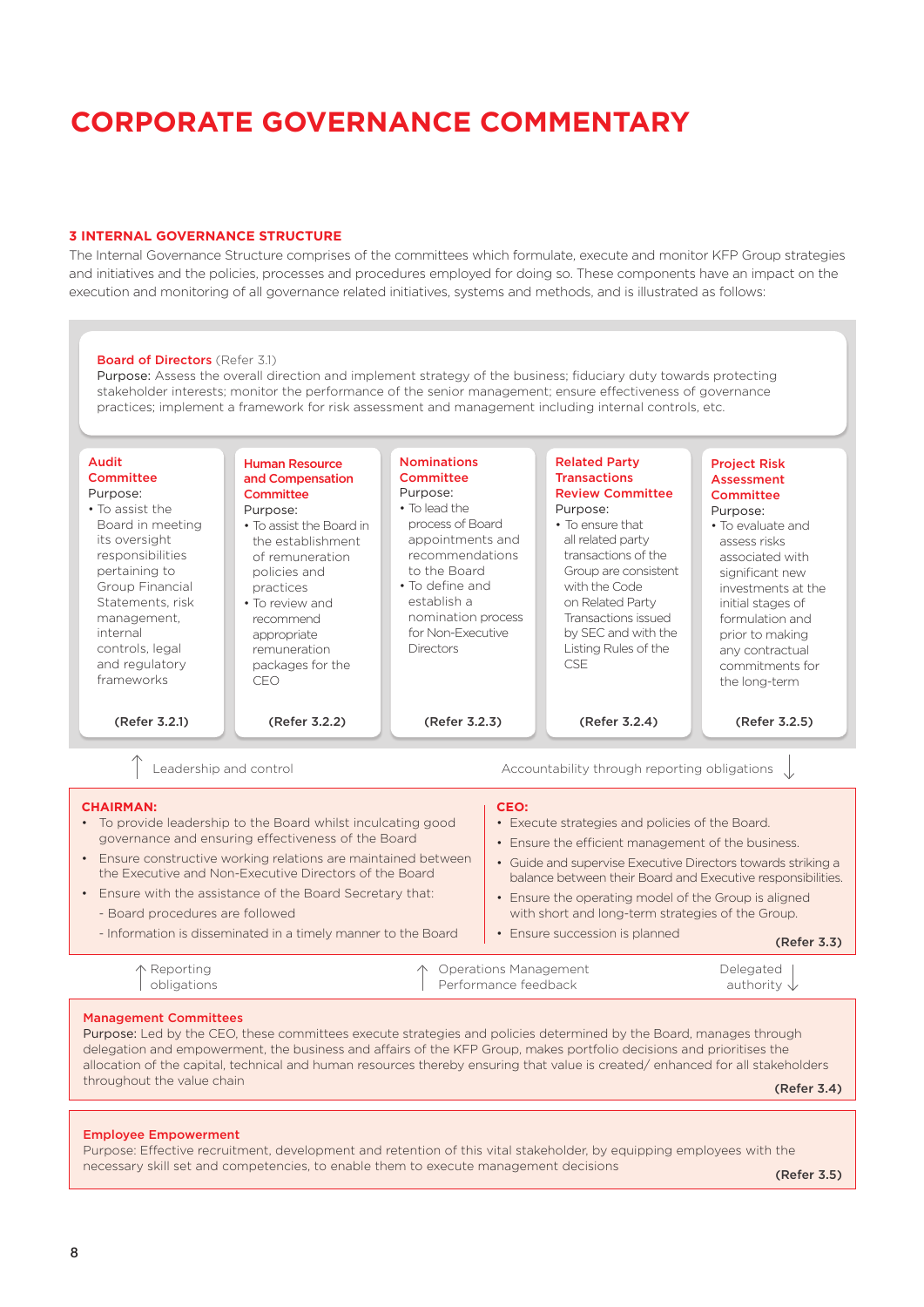The above components in the structure are strengthened and complemented by internal policies, processes and procedures such as structured strategy formulation and decision making framework, human resource governance, sustainability governance, integrated risk management, IT governance, tax stewardship and stakeholder management and effective communication.

#### 3.1 The Board of Directors

#### 3.1.1 Board Responsibilities

In carrying out its responsibilities, the KFP Board promotes a culture of openness, productive dialogue and constructive dissent, ensuring an environment which facilitates employee empowerment, engagement and creates value to all stakeholders.

The Board's key responsibilities include:

- Providing direction and guidance to the KFP Group in the formulation of sustainable, high-level, short, medium, and long- term strategies which are aimed at promoting the long-term success of the KFP Group.
- Reviewing and approving annual plans and long-term business plans.
- Tracking actual progress against plans.
- Ensuring business is conducted with due consideration on Environmental, Social and Governance (ESG) factors.
- Reviewing Human Resource (HR) processes with emphasis on top management succession planning, including the diversity, equity and inclusion (DE&I) strategy.
- Ensuring operations are carried within the scope of the Enterprise Risk Management framework.
- Monitoring systems of governance and compliance, including concerns on ethics, bribery and corruption.
- Overseeing systems of internal control, risk management and establishing whistle-blowing conduits.
- Determining any changes to the discretions/ authorities delegated from the KFP Board to the executive levels.
- Reviewing and approving major acquisitions, disposals and capital expenditure.
- Approving any amendments to constitutional documents.
- Approving the issue of equity/ debt/ hybrid securities.
- Ensuring all related party transactions are compliant with statutory obligations.

#### 3.1.2 Board Composition

As at 31st March 2022, the Board comprised of eight (8) Directors, with four (4) of them being Non-Executive Independent (NED/ID), four (4) of them being Non-Executive Non-Independent (NED/NID). The Group policy is to maintain a healthy balance between Non-Executive Directors (NED) and Independent Directors (ID), in keeping with the applicable rules and codes, with the NED/NIDs bringing in deep knowledge of the businesses and the NED/IDs bringing in experience, objectivity and independent oversight.

The current composition of KFP Board is illustrated as  $f \circ \text{I} \circ \text{I} \circ \text{I}$ 



**BOARD COMPOSITION**

#### 3.1.3 Board Skills

Collectively, the Board brings in a wealth of diverse exposure in the fields of management, business administration, banking, finance, tax , economics, marketing, technology and human resources. All Directors possess the skills, expertise and knowledge complemented with a high sense of integrity and independent judgement.

Further details of their qualifications and experience are provided under the Board of Directors section of the Annual Report.

The KFP Group is also conscious of the need to maintain an appropriate mix of skills and experience in the Board through a regular review of its composition in order to ensure that the skills representation is in alignment with current and future needs of the Group.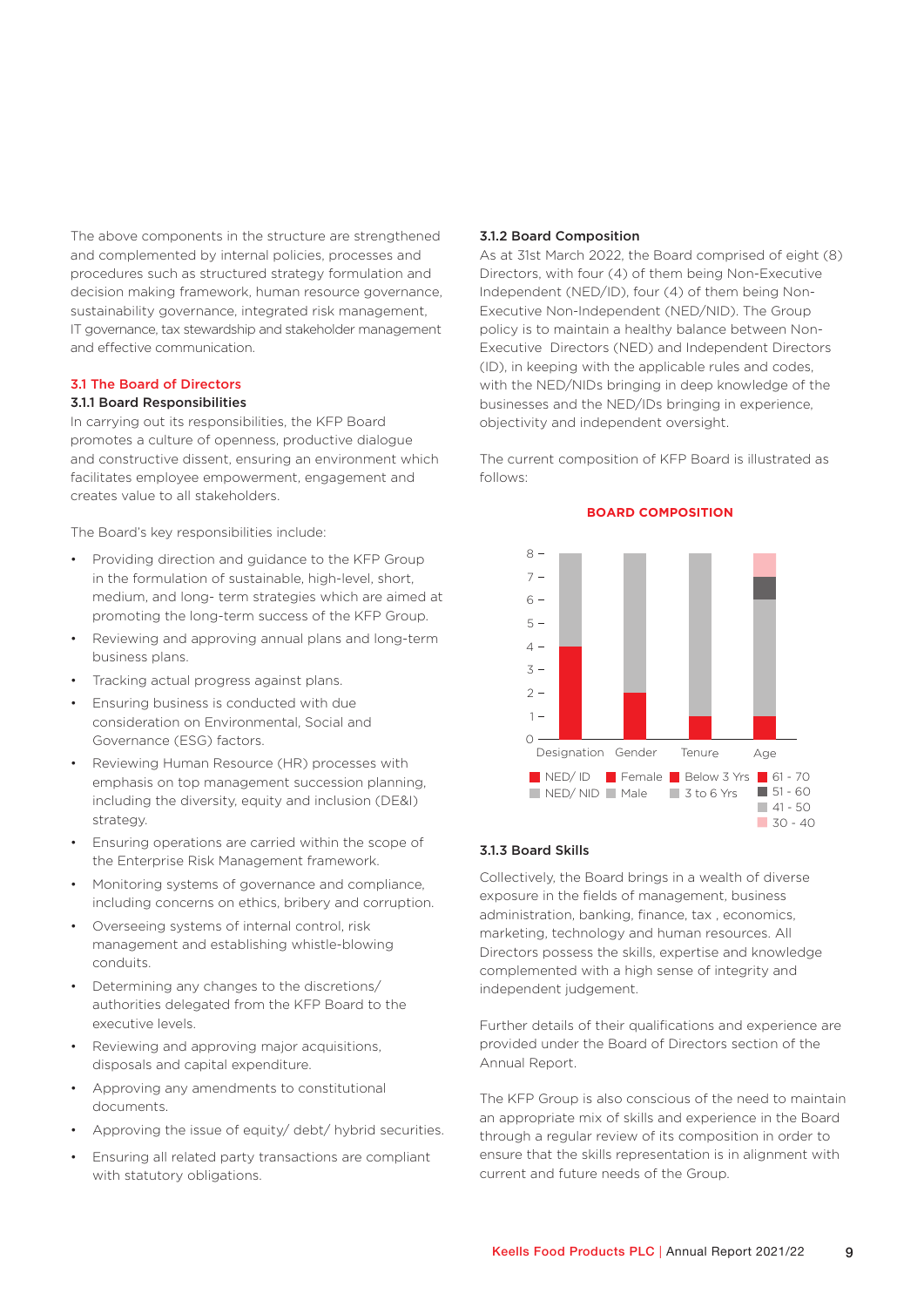### 3.1.4 Access to Independent Professional Advice

To preserve the independence of the Board and to strengthen the decision making process, the Board is encouraged to seek independent professional advice, in furtherance of their duties, at the Group's expense. This is coordinated through the Board Secretary, as and when requested.

#### 3.1.5 Board Appointment

Board appointments follow a structured and formal process within the purview of the Nominations Committee of JKH, the Parent Company of KFP which acts on behalf of KFP. The Terms of Reference for the members of the Nominations Committee and the Committee report can be found in section 3.2.3 of this Report.

Details of new Directors are disclosed to shareholders at the time of their appointment through a public announcement made at the CSE. Details of such appointments are also carried in the relevant Interim Releases and the Annual Reports. Directors are required to report any substantial change in their professional responsibilities and business associations and any conflicts of interest to the Nominations Committee, which will examine the facts and circumstances and make recommendations to the Board accordingly.

#### 3.1.6 Board Induction and Training

When Directors are newly appointed to the Board, they undergo a comprehensive induction where they are apprised, inter-alia, of the KFP Group values and culture, its operating model, policies, governance framework and processes, the JKH Code of Conduct and the operational environmental and social strategies of the Group.

Additionally, the newly appointed Directors are granted access to relevant parts of the business and are given the opportunity to meet with key management personnel and other key third-party service providers such as External Auditors and Risk Consultants.

The Board of Directors recognise the need for continuous training and expansion of knowledge and undertakes such professional development, as they consider necessary, to assist them in carrying out their duties as Directors.

#### 3.1.7 Re-Election

All Non-Executive Directors are appointed for a period of three years and are eligible for re-election by the shareholders. Non- Executive Independent Directors can serve up to a maximum of three successive terms unless an extended Board tenure is necessitated by the requirements of the KFP Group. Annually, the Board discusses the possibility of any impairment of Director independence due to extended Board tenures, and collectively evaluates the re-election of such Board members. All Directors, other than the Chairman, are also subject to retirement and re- election (whether following their appointment to the Board or by rotation) in accordance with the Articles of Association of the Company.

#### 3.1.8 Board Meetings 3.1.8.1 Timely Supply of Information

The Directors were provided with necessary information, well in advance, by way of electronic Board papers and proposals, as relevant, for all Board meetings held during the year in order to ensure robust discussion, informed deliberation and effective decision making. The Directors continue to have independent contact with the corporate and senior management of the KFP Group.

#### 3.1.8.2 Board Agenda

The Chairman ensured that all Board proceedings were conducted smoothly and efficiently, approving the agenda for each meeting prepared by the Board Secretary. The typical Board agenda in 2021/22 entailed ratification of Circular Resolutions, discussion of matters arising from the previous minutes, submission of Board Sub-Committee reports, status updates of major projects, review of performance, strategy formulation, approval of quarterly and annual financial statements, review of risk, sustainability and corporate social responsibility related aspects, ratification of capital expenditure, among others. Added emphasis was also placed on business performance with special focus on cash flow planning, debt management and foreign exchange exposures in lieu of the challenges stemming from the ongoing macroeconomic volatilities and uncertainties.

#### 3.1.8.3 Regularity of Meetings

During the financial year under review, there were four (4) pre- scheduled Board meetings. In addition, where issues of strategic importance requiring extensive discussions are considered, the Board of Directors communicated regularly as and when required.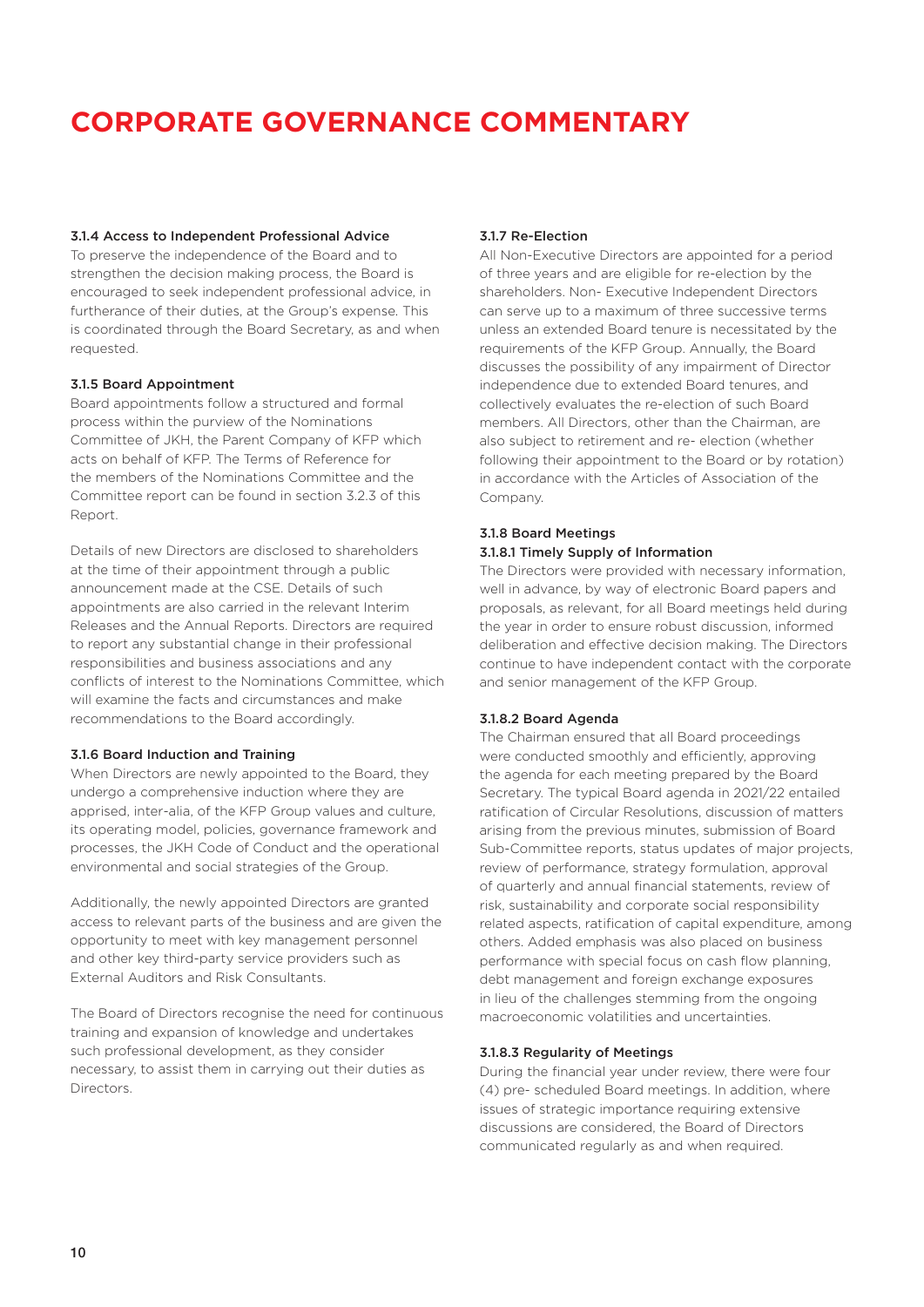| Name of the                      | <b>Board Meeting Attendance</b> |              |              |              |              |                    |                 |
|----------------------------------|---------------------------------|--------------|--------------|--------------|--------------|--------------------|-----------------|
| <b>Directors</b>                 | Year of<br><b>Appointment</b>   | 20/04/2021   | 15/07/2021   | 26/10/2021   | 12/01/2022   | <b>Eligibility</b> | <b>Attended</b> |
| <b>Independent Non-Executive</b> |                                 |              |              |              |              |                    |                 |
| Mr. P D Samarasinghe             | 2016                            | ✓            | $\checkmark$ | ✓            | ✓            | 4                  | $\overline{4}$  |
| Ms. S De Silva                   | 2016                            | ✓            | $\checkmark$ | ✓            | ✓            | 4                  | $\overline{4}$  |
| Mr. A E H Sanderatne             | 2016                            | ✓            | $\checkmark$ | ✓            |              | 4                  | $\overline{4}$  |
| Mr. I Samarajiva                 | 2016                            | $\checkmark$ | ✓            | ✓            | $\checkmark$ | $\overline{4}$     | 4               |
| Non-Independent Non-Executive    |                                 |              |              |              |              |                    |                 |
| Mr. K N J Balendra               | 2018                            | $\checkmark$ | ✓            | $\checkmark$ |              | 4                  | $\overline{4}$  |
| Mr. J G A Cooray                 | 2018                            | ✓            | ✓            | ✓            | X            | 4                  | 3               |
| Mr. D P Gamlath                  | 2017                            | ✓            | $\checkmark$ | ✓            | ✓            | 4                  | $\overline{4}$  |
| Ms. P N Fernando                 | 2021                            | ✓            | $\checkmark$ |              |              |                    | 4               |

The attendance at the Board meetings held during the financial year 2021/22 is given below:

#### 3.1.8.4 Board Secretary

Keells Consultants (Private) Limited functions as both the Secretaries and Registrars of the Company. In addition to maintaining Board minutes and Board records, the Company Secretary provides support in ensuring that the Board receives timely and accurate information in addition to advice relating to Corporate Governance matters, Board procedures and applicable rules and regulations during the year. All concerns raised and wished to be recorded have been documented in sufficient detail.

#### 3.1.9 Time Dedicated by Non-Executive Directors

The Board has dedicated adequate time for the fulfillment of their duties as Directors of the KFP Group. In addition to attending Board meetings the Directors contributed to decision making via Circular Resolutions and one-on-one meetings with key management personnel, when necessary.

#### 3.1.10 Board Evaluation

The Board conducted its annual Board performance appraisal for the financial year 2021/22. This formalised process of individual appraisal enabled each member to self-appraise, on an anonymous basis, the performance of the Board under the areas of:

- Role clarity and effective discharge of responsibilities
- People mix and structures
- Systems and procedures
- Quality of participation
- Board image

The scoring and open comments are collated by an Independent Director, and the results are analysed to give the Board an indication of its effectiveness as well as areas that require addressing and/or strengthening. Despite the original anonymity of the remarks, the open and frank discussions that follow include some Directors identifying themselves as the person making the remark, reflecting the openness of the Board. This process has led to an improvement in the Board dynamics and its effectiveness.

#### 3.1.11 Managing Conflicts of Interests and Ensuring Independence

The KFP Group takes necessary steps to ensure that Directors avoid situations in which they have, or could have, a direct or indirect interest which conflicts with, or might possibly conflict with, the interests of the KFP Group.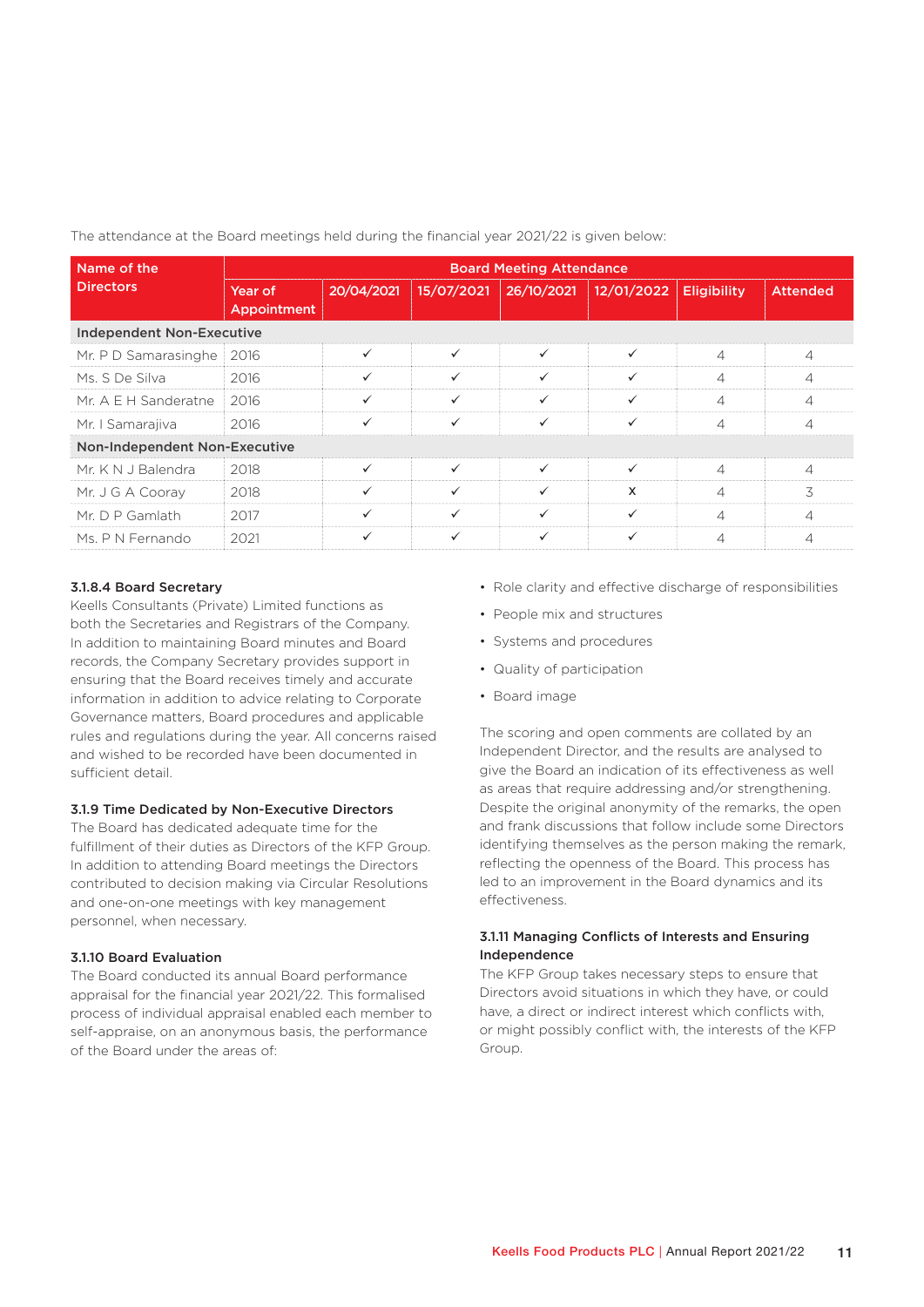In order to avoid such potential conflicts or biases, the Directors make a general disclosure of interests, as illustrated below, at appointment, at the beginning of every financial year and during the year as required. Such potential conflicts are reviewed by the Board from time to time to ensure the integrity of the Board's independence. Details of companies in which Board members hold Board or Board Committee membership are available with the Company Secretary for inspection by shareholders, on request.

#### **PRIOR TO APPOINTMENT**

• Nominees are requested to make known their various interests

#### **ONCE APPOINTED**

- Directors obtain Board clearance prior to:
	- Accepting a new position
	- Engaging in any transaction that could create or potentially create a conflict of interest
- All NEDs are required to notify the Chairman of any changes to their current Board representations or interests and a new declaration is made annually.

#### **DURING BOARD MEETINGS**

- Directors who have an interest in a matter under discussion:
	- Excuse themselves from deliberations on the subject matter
	- Abstain from voting on the subject matter (abstention from decisions are duly minuted)

The independence of all its Independent Non-Executive Directors was reviewed on the basis of criteria summarised below;

| <b>Criteria for Defining Independence</b>                                                                                                                                                                                                           | <b>Status of Conformity of NEDs</b>                                                                                                                     |
|-----------------------------------------------------------------------------------------------------------------------------------------------------------------------------------------------------------------------------------------------------|---------------------------------------------------------------------------------------------------------------------------------------------------------|
| 1. Shareholding carrying not less than 10% of voting<br>rights                                                                                                                                                                                      | None of the individual NED/NIDs or NED/IDs shareholdings<br>exceed 1%                                                                                   |
| 2. Director of another Company*                                                                                                                                                                                                                     | None of the NED/IDs are Directors of another related party as<br>defined                                                                                |
| 3. Income/ non-cash benefit equivalent to 20% of the<br>Director's income                                                                                                                                                                           | NED/ID income/ cash benefits are less than 20% of an<br>individual Director's income                                                                    |
| 4. Employment at KFP Group and/or material business<br>relationship with KFP Group, currently or in the two<br>years immediately preceding appointment as Director                                                                                  | None of the NED/IDs are employed or have been employed at<br>KFP Group or any of its subsidiaries or JKH Group                                          |
| 5. Close family member is a Director or a Key<br>Management Personnel                                                                                                                                                                               | No family member of the NED/NIDs or NED/IDs is a Director<br>of a related party Company                                                                 |
| 6. Has served on the Board continuously for a period<br>exceeding nine years from the date of the first<br>appointment                                                                                                                              | No NED/ID has served on the Board for more than nine years                                                                                              |
| 7. Is employed, has a material business relationship<br>and/or significant shareholding in other companies*.<br>Also entails other companies that have significant<br>shareholding in KFP Group and/ or KFP Group has a<br>business connection with | None of the NED/IDs are employed, have a material business<br>relationship or a significant shareholding of another related<br>party Company as defined |

\* Other Companies in which a majority of the other Directors of the listed Company are employed, or are Directors or have a significant shareholding or have a material business relationship.

No Non-Executive Independent Director has a conflict of interest as per the criteria for independence outlined above.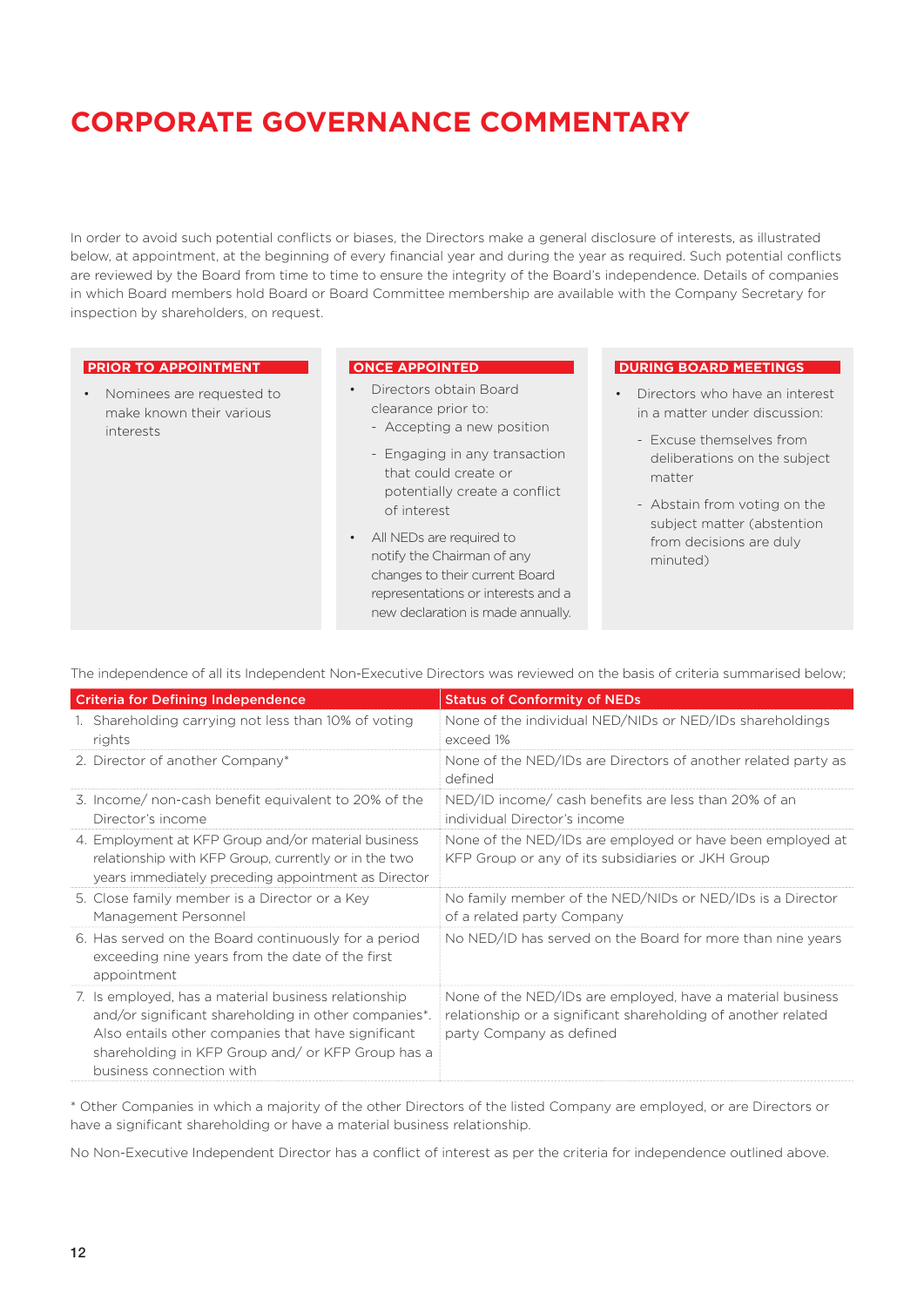#### 3.1.11.1 Details in Respect of Directors

The following table illustrates the total number of Board seats (excluding JKH Group Board seats) held in other listed companies (outside the JKH Group) by each Director.

| <b>Name of Directors</b> | No. of Board seats held in other Listed Sri Lankan Companies |                                                                                              |  |
|--------------------------|--------------------------------------------------------------|----------------------------------------------------------------------------------------------|--|
|                          | <b>Executive Capacity</b>                                    | <b>Non-Executive Capacity</b>                                                                |  |
| Mr. K N J Balendra       | Nil                                                          | Nil                                                                                          |  |
| Mr. J G A Cooray         | Nil                                                          | Nil                                                                                          |  |
| Mr. $D P$ Gamlath        | Nil<br>Nil                                                   |                                                                                              |  |
| Mr. P D Samarasinghe     | Overseas Realities Ceylon PLC                                | Swadeshi Industrial Works PLC                                                                |  |
| Ms. S De Silva           | Nil                                                          | Sarvodaya Development Finance PLC, Ex-pack<br>Corrugated Cartons PLC, Amana Takaful Life PLC |  |
| Mr. A E H Sanderatne     | Nil                                                          | Nil                                                                                          |  |
| Mr. I Samarajiva         | Nil                                                          | Nil                                                                                          |  |
| Ms. P N Fernando         | Nil                                                          | Nil                                                                                          |  |

#### 3.1.12 Director Remuneration

#### 3.1.12.1 Non-Executive Director Remuneration

The compensation of Non-Executive Directors was determined in reference to fees paid to other Non-Executive Directors of comparable companies, and adjusted, where necessary, in keeping with the complexity of the KFP Group. The fees received by NEDs are determined by the Board and reviewed annually. NEDs fees are not subject to time spent or defined by a maximum/ minimum number of hours committed to the KFP Group per annum, and hence are not subject to additional/ lower fees for additional/ lesser time devoted. Directors fees applicable to NEDs nominated by JKH are paid directly to JKH and not to individuals.

Total aggregate of Non-Executive Director remuneration for the year was Rs. 7.2 million [2020/21: Rs. 6.5 million].

#### 3.1.12.2 Compensation for Early Termination

In the event of an early termination of a Director, there are no compensation commitments other than for:

- i. Executive Directors: as per their employment contract similar to any other employee
- ii. Non-Executive Directors: accrued fees payable, if any, as per the terms of their contract

#### 3.2 Board Sub-Committees

The Board has delegated certain functions to Board Sub-Committees, while retaining final decision rights. Members of these Sub-Committees focus on their designated areas of responsibility and impart knowledge and oversight in areas where they have greater expertise.

The five Board Sub-Committees are as follows:

- i. Audit Committee
- ii. Human Resources and Compensation Committee of the Parent Company JKH
- iii. Nominations Committee of the Parent Company JKH
- iv. Related Party Transactions Review Committee of the Parent Company JKH
- v. Project Risk Assessment Committee of the Parent Company JKH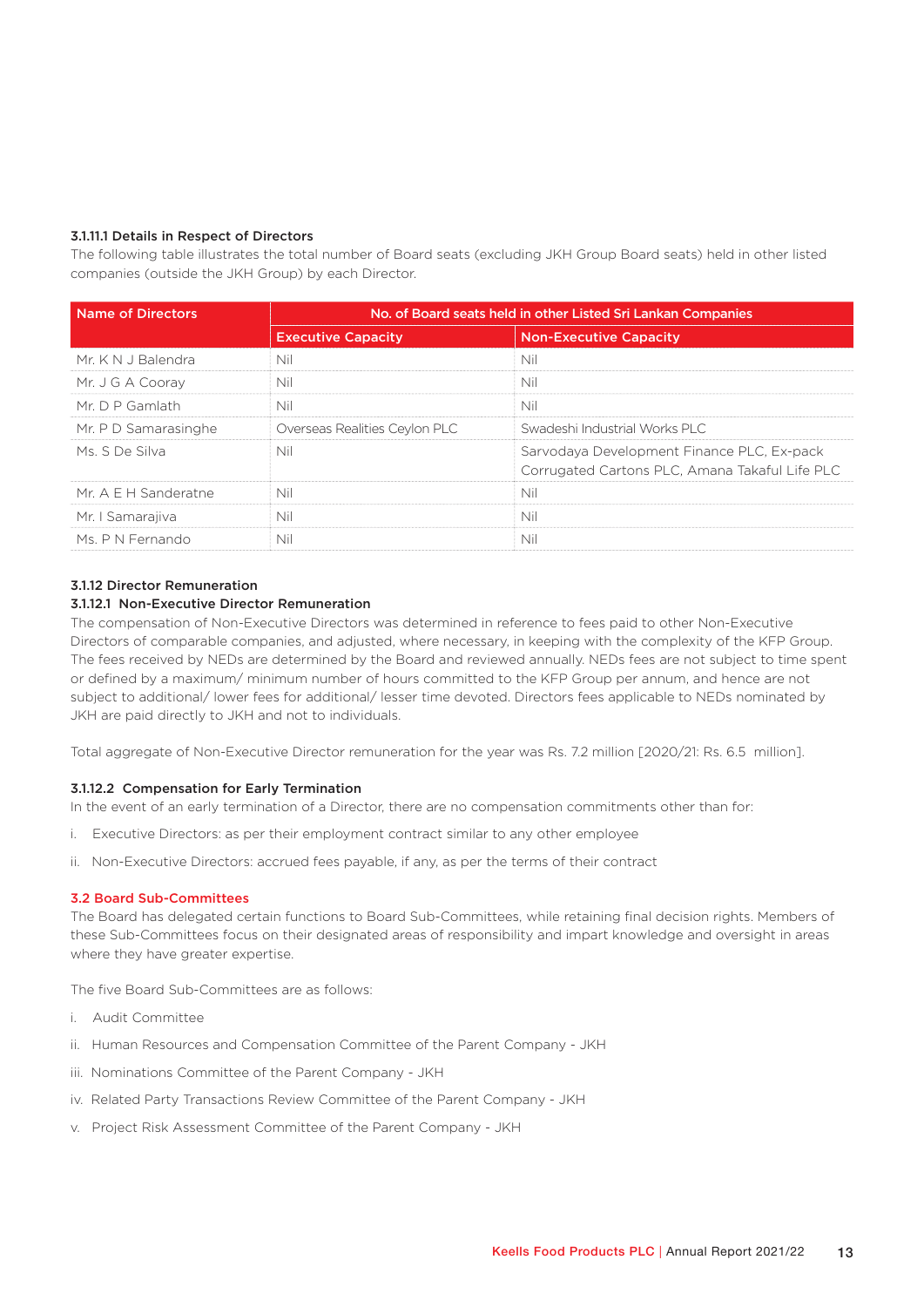### 3.2.1 Audit Committee

No. of meetings - 4

| <b>COMPOSITION</b> | All members to be Non-Executive Independent Directors, with at least one member having<br>significant, recent and relevant financial management and accounting experience and a<br>professional accounting qualification. |
|--------------------|---------------------------------------------------------------------------------------------------------------------------------------------------------------------------------------------------------------------------|
|                    | The Industry Group President, Industry Group Chief Financial Officer and Head of Group<br>Business Process Review of JKH are permanent invitees for all Committee meetings.                                               |
|                    | Review the quarterly and annual Financial Statements, including quality, transparency, integrity,<br>accuracy and compliance with accounting standards, laws and regulations.                                             |
|                    | Assess the adequacy and effectiveness of the internal control environment in the KFP Group<br>and ensure appropriate action is taken on the recommendation of the internal auditors.                                      |
| <b>SCOPE</b>       | Evaluate the competence and effectiveness of the risk management systems of the KFP Group<br>and ensure robustness and effectiveness in monitoring and controlling risks.                                                 |
|                    | Review the adequacy and effectiveness of internal audit arrangements.                                                                                                                                                     |
|                    | Recommend the appointment, re-appointment and removal of the External Auditors including<br>their remuneration and terms of engagement by assessing qualifications, expertise, resources<br>and independence.             |

The KFP Group's Audit Committee comprise of four (4) Non-Executive Independent Directors with one of them having current membership of a reputed accountancy body. The KFP Group's Audit Committee had four (4) meetings during the year and attendance of the Audit Committee members is indicated in the Audit Committee Report on pages 97 to 99 of the Annual Report 2021/22.

The Audit Committee as at 31st March 2022 consisted of the following members;

| Members |                                              |  |
|---------|----------------------------------------------|--|
|         | $M_{\nu} \cap \cap C$ concernationals $\cap$ |  |

- Mr. P D Samarasinghe -Chairman
- Mr. I Samarajiva
- Ms. S De Silva
- Mr. A E H Sanderatne

### 3.2.2 Human Resources and Compensation Committee of the Parent Company – JKH

|                                                                                                                                                                                                                            | Committee to comprise exclusively of NED, a majority of whom shall be independent.                                                                                                                                                            |
|----------------------------------------------------------------------------------------------------------------------------------------------------------------------------------------------------------------------------|-----------------------------------------------------------------------------------------------------------------------------------------------------------------------------------------------------------------------------------------------|
|                                                                                                                                                                                                                            | The Chairman of the Committee must be a NED.                                                                                                                                                                                                  |
| The Chairman and Deputy Chairman/ Group Finance Director of JKH are present at all<br><b>COMPOSITION</b><br>Committee meetings unless the Chairman or Executive Director remuneration is under<br>discussion respectively. |                                                                                                                                                                                                                                               |
|                                                                                                                                                                                                                            | The Deputy Chairman/Group Finance Director, is the Secretary of the Committee.                                                                                                                                                                |
|                                                                                                                                                                                                                            | Review and recommend overall remuneration philosophy, strategy, policies and practice and<br>performance- based pay plans for the KFP Group.                                                                                                  |
| <b>SCOPE</b>                                                                                                                                                                                                               | Determine and agree with the Board a framework for the remuneration of the Chairman and<br>Executive Directors based on performance targets, benchmark principles, performance related<br>pay schemes, industry trends and past remuneration. |
| Succession planning of Key Management Personnel.                                                                                                                                                                           |                                                                                                                                                                                                                                               |
|                                                                                                                                                                                                                            | Determining compensation of NEDs are not under the scope of this Committee.                                                                                                                                                                   |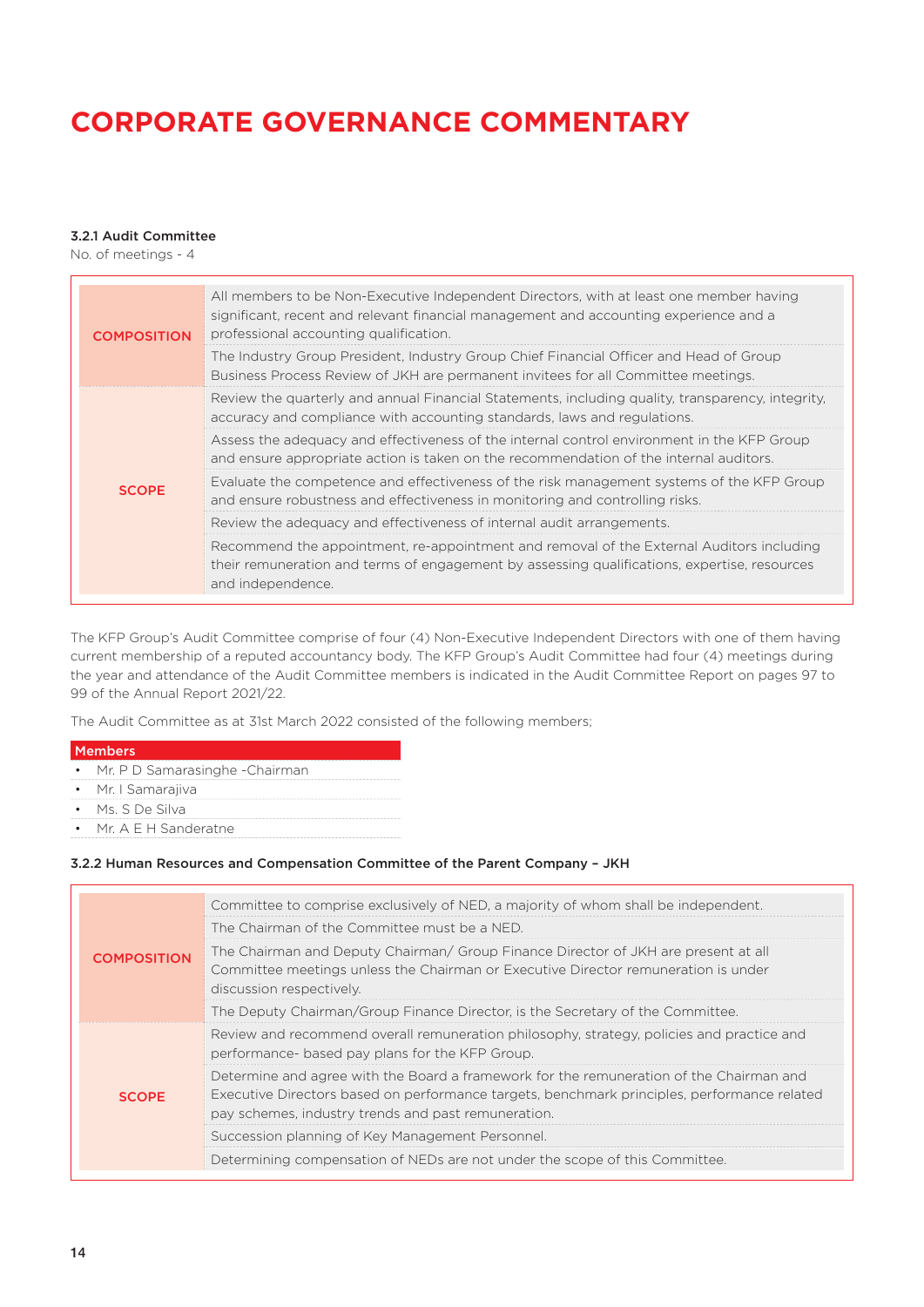#### 3.2.2.1 The Human Resources and Compensation Committee meeting attendance;

No. of meetings – 02

| <b>Members</b>               | Eligible to Attended<br><b>Attend</b> |  |
|------------------------------|---------------------------------------|--|
| • Mr. D A Cabraal - Chairman |                                       |  |
| • Mr. M A Omar               |                                       |  |
| • Dr. S S H Wijayasuriya     |                                       |  |
| <b>By Invitation</b>         |                                       |  |
| • Mr. K N J Balendra         |                                       |  |
| • Mr. J G A Cooray           |                                       |  |

#### **REPORT OF THE HUMAN RESOURCES AND COMPENSATION COMMITTEE**

The Human Resource and Compensation Committee forms a key part of the governance framework of the Group and carries the mandate to oversee the compensation and benefits policies adopted by the Group, and in doing so, review and recommend overall remuneration philosophy, strategy, policies and practice and, performance-based pay plans. Furthermore, it reviews performance, compensation and benefits of the Chief Executive Office ("CEO"), the other Executive Directors, and key executives who support and implement decisions at an apex level, the overall business strategy and make recommendation thereon to the Board of Directors. The Committee also reviews and monitors the performance of the Group's top talent for purposes of organizational growth and succession planning, with particular emphasis on succession at key executive level.

In performing this role, the Committee is conscious of the need to ensure that stakeholder interests are aligned, the Group is able to attract, motivate and retain talent and ensure their loyalty; the integrity of the Group's compensation and benefits programme is maintained and importantly, that the compensation policy and schemes are compliant with applicable laws and regulations.

In this context, the Committee determined the remuneration of the Executive Directors including the Chairman-CEO in terms of the methodology set out by the Board, upon an evaluation of their performance by the Non-Executive Directors. The evaluation of the members of the Group Executive Committee (GEC) were considered by the Committee and remuneration was determined based on performance, market comparators for similar positions and in accordance with the Company's Compensation and Benefits policy.

As per the mandate outlined, the report from the Chairman of the Human Resources and Compensation Committee continues to be a standing agenda item at the quarterly Board meetings. The Chairman of the Committee reports on the developments which have taken place since the last Board meeting, if any, and updates the Board on various matters, as relevant and requested.

The Committee wishes to report that the Company has complied with the Companies Act in relation to remuneration of Directors. The annual performance appraisal scheme, the calculation of short-term incentives, and the award of ESOPs were executed in accordance with the approvals given by the Board, based on discussions conducted between the Committee and the Management.

A. Cabran

D A Cabraal Chairman of the Human Resources and Compensation Committee

20th May 2022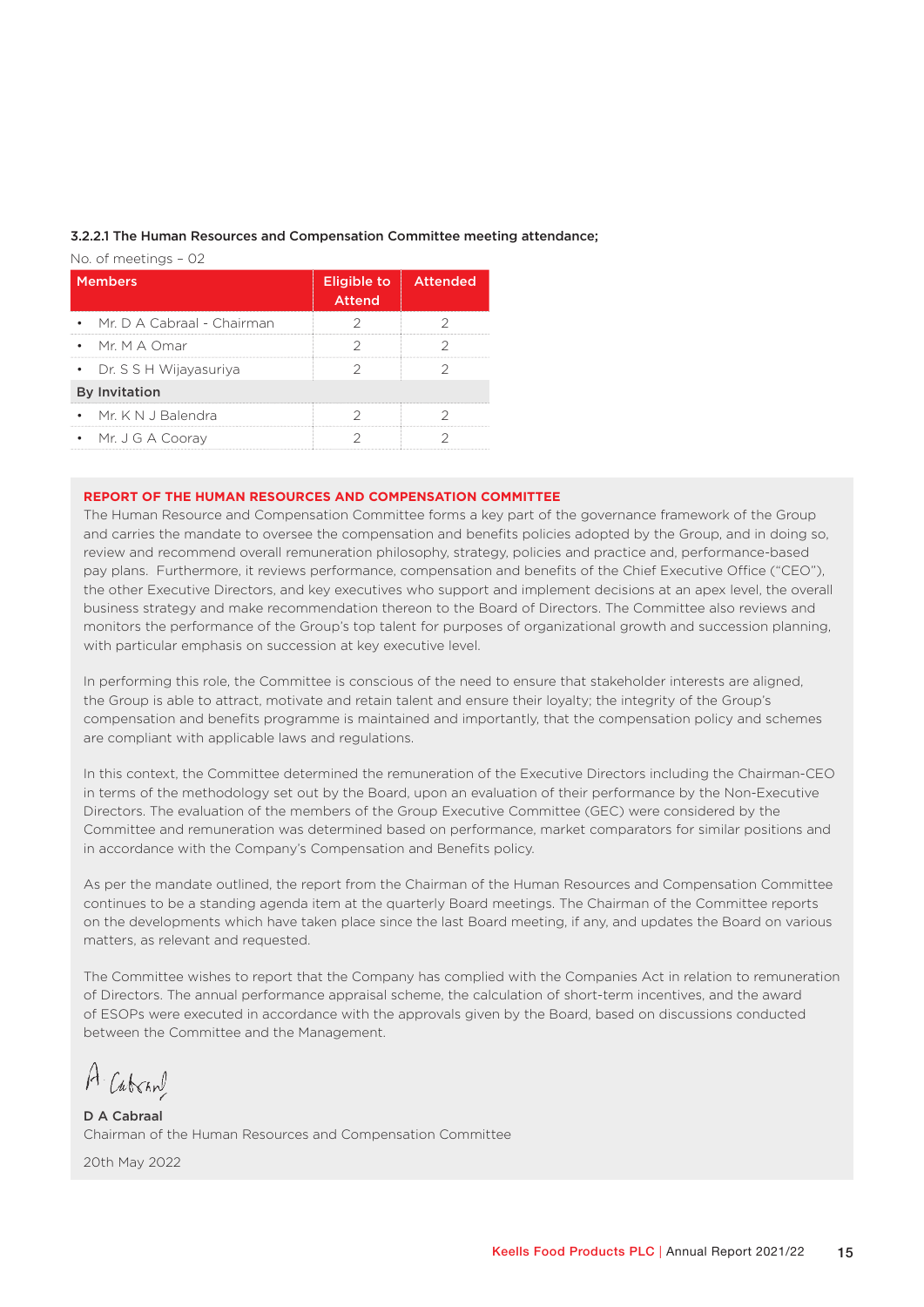### 3.2.3 Nominations Committee of the Parent Company – JKH

|                                                                                                                                                                                                                                                                                                                                                                                                                                               | Majority of the members of the Committee shall be NEDs together with the Chairman.             |  |                                                                                                   |
|-----------------------------------------------------------------------------------------------------------------------------------------------------------------------------------------------------------------------------------------------------------------------------------------------------------------------------------------------------------------------------------------------------------------------------------------------|------------------------------------------------------------------------------------------------|--|---------------------------------------------------------------------------------------------------|
| <b>COMPOSITION</b>                                                                                                                                                                                                                                                                                                                                                                                                                            | The Chairman of the Committee must be a NED/ID.                                                |  |                                                                                                   |
|                                                                                                                                                                                                                                                                                                                                                                                                                                               | The Secretary to the Board is the Secretary of the Committee.                                  |  |                                                                                                   |
|                                                                                                                                                                                                                                                                                                                                                                                                                                               | Assess skills required on the Board given the needs of the businesses.                         |  |                                                                                                   |
|                                                                                                                                                                                                                                                                                                                                                                                                                                               | From time to time assess the extent to which the required skills are represented at the Board. |  |                                                                                                   |
| Prepare a clear description of the role and capabilities required for a particular appointment.<br>Identify and recommend suitable candidates for appointments to the Board.<br><b>SCOPE</b><br>Ensure, on appointment to Board, NEDs receive a formal letter of appointment specifying clearly<br>expectation in terms of time commitment, involvement outside of the formal Board meetings,<br>participation in Committees, amongst others. |                                                                                                |  |                                                                                                   |
|                                                                                                                                                                                                                                                                                                                                                                                                                                               |                                                                                                |  | Ensure that every appointee undergoes an induction to the Group.                                  |
|                                                                                                                                                                                                                                                                                                                                                                                                                                               |                                                                                                |  | The appointment of the Chairperson and Executive Directors is a collective decision of the Board. |

### 3.2.3.1 Nominations Committee meeting attendance;

#### No. of meetings - 03

| <b>Members</b>            | Eligible to Attended<br><b>Attend</b> |  |
|---------------------------|---------------------------------------|--|
| • Mr. M A Omar - Chairman |                                       |  |
| • Dr. S S H Wijayasuriya  |                                       |  |
| • Mr. K N J Balendra      |                                       |  |
| $\bullet$ Ms, MP Perera   |                                       |  |

#### **REPORT OF THE NOMINATIONS COMMITTEE**

In its annual self-review, the Nominations Committee reaffirmed its mandate as follows:

- Recommend to the Board the process of selecting the Chairman and Deputy Chairman.
- Assess the skills required for each business, based on the strategic demands to be met by JKH and other Listed Companies of the Group.
- Identify suitable persons to be appointed as Non-Executive Directors to the Board of JKH and make recommendations to other Listed Companies in the Group.
- Review the structure, size, composition and skills of each Board.
- Ensure that that every appointee undergoes an induction.
- Make recommendations on matters referred to it by the Board.

During the reporting period, the following appointments and contract renewals were made consequent to the recommendation made by the Committee:

#### Asian Hotels and Properties PLC:

- Ms. A Nanayakkara (new appointment)
- Mr J Durairatnam (renewal)
- Mr A S de Zoysa (renewal)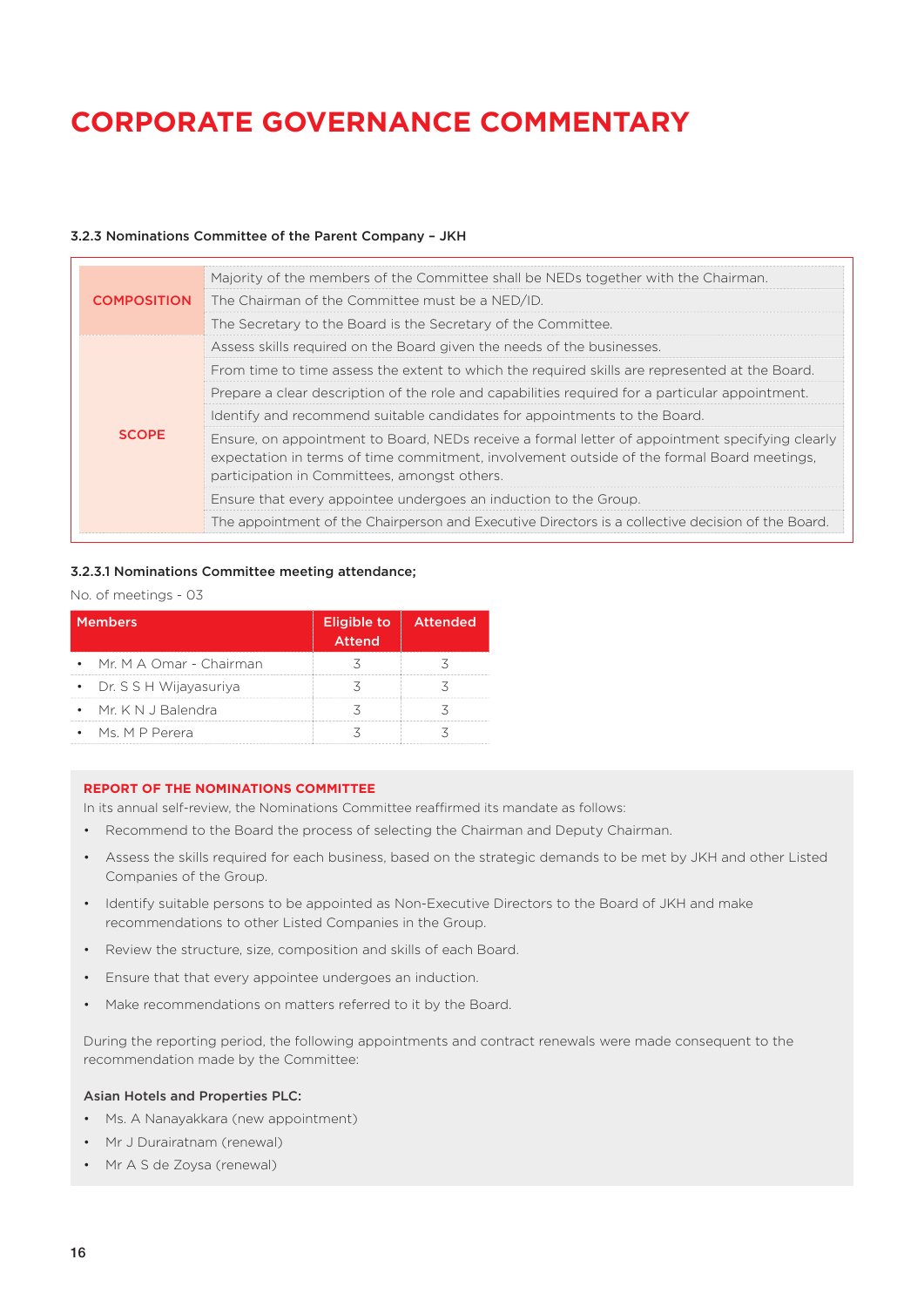#### Ceylon Cold Stores PLC:

• Mr. M Hamza (renewal)

#### Tea Smallholder Factories PLC:

- Mr. S K L Obeysekere (renewal)
- Mr. A S Jayatilleke (renewal)

#### Trans Asia Hotels PLC:

• Mr. H A J de Silva Wijeratne (new appointment)

#### Union Assurance PLC:

- Mr. D H Fernando (renewal)
- Mr. S A Appleyard (renewal)

The Committee reports its activities at each Board Meeting.

The Committee continues to work with the Board on reviewing its skills mix, based on the immediate and emerging needs of JKH. Further, the Committee discusses with the Board the outputs of the Annual JKH Board Evaluation.

## M A Omar Chairman of the Nominations Committee

20th May 2022

#### 3.2.4 Related Party Transactions Review Committee of the Parent Company – JKH

| <b>COMPOSITION</b> | The Chairman must be a NED.                                                                                                                                                                                                                                                                                                                      |
|--------------------|--------------------------------------------------------------------------------------------------------------------------------------------------------------------------------------------------------------------------------------------------------------------------------------------------------------------------------------------------|
|                    | May include one Executive Director.                                                                                                                                                                                                                                                                                                              |
|                    | The JKH has broadened the scope of the Committee to include senior decision makers in the list<br>of key management personnel, whose transactions with John Keells Group companies also get<br>reviewed by the Committee, in addition to the requisitions of the CSE.                                                                            |
| <b>SCOPE</b>       | Develop and recommend for adoption by the Board of Directors of JKH and its listed<br>subsidiaries, a Related Party Transaction Policy which is consistent with the operating model and<br>the delegated decision rights of the John Keells Group.                                                                                               |
|                    | Update the Board on related party transactions of each of the listed companies of the John<br>Keells Group on a quarterly basis.                                                                                                                                                                                                                 |
|                    | Define and establish the threshold values for each of the subject listed companies in setting<br>a benchmark for related party transactions, related party transactions which have to be pre-<br>approved by the JKH Board, related party transactions which require to be reviewed annually<br>and similar issues relating to listed companies. |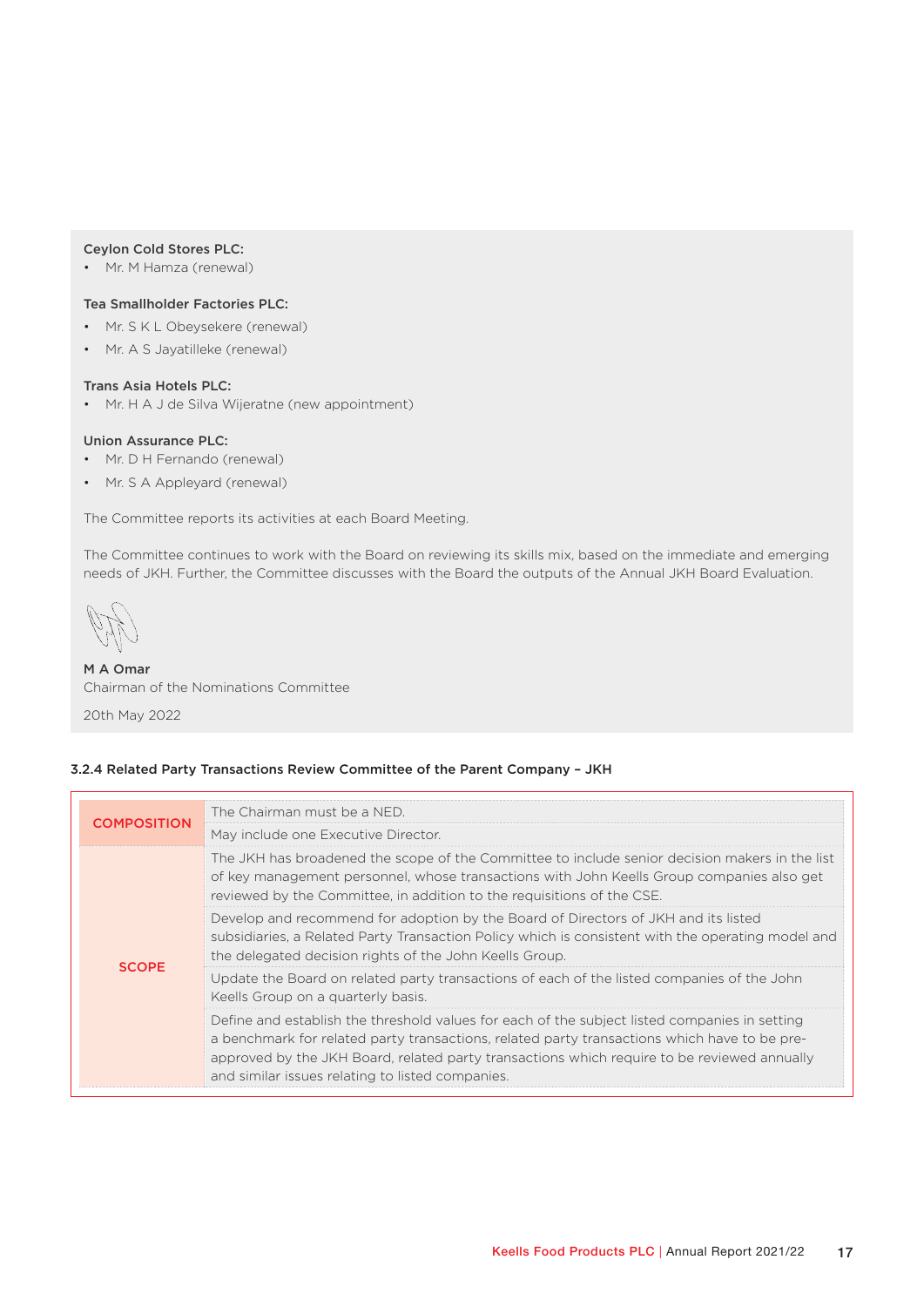#### 3.2.4.1 Related Party Transactions Review Committee meeting attendance;

No. of meetings - 04

| <b>Members</b>                 | <b>Eligible to Attend</b> | <b>Attended</b> |
|--------------------------------|---------------------------|-----------------|
| • Ms. M P Perera - Chairperson |                           |                 |
| $\bullet$ Mr. D A Cabraal      |                           |                 |
| • Mr. A N Fonseka              |                           |                 |
| <b>By Invitation</b>           |                           |                 |
| • Mr. J G A Coorav             |                           |                 |
| $\bullet$ Mr. K N J Balendra   |                           |                 |

#### **REPORT OF THE RELATED PARTY TRANSACTION REVIEW COMMITTEE 2021/22**

The following Directors served as members of the Committee during the financial year: Ms. M P Perera Mr. A N Fonseka Mr. D A Cabraal

The Chairman-CEO, Deputy Chairman/Group Finance Director, and Group Financial Controller attended meetings by invitation. The Head of Group Business Process Review served as the Secretary to the Committee.

The objective of the Committee is to exercise oversight on behalf of the Board of John Keells Holdings PLC and its listed Subsidiaries, to ensure compliance with the Code on Related Party Transactions, as issued by the Securities and Exchange Commission of Sri Lanka ("The Code") and with the Listing Rules of the Colombo Stock Exchange (CSE). The Committee has also adopted best practices as recommended by the Institute of Chartered Accountants of Sri Lanka.

The Committee in discharging its functions primarily relied on processes that were validated from time to time and periodic reporting by the relevant entities and Key Management Personnel (KMP) with a view to ensuring that:

- there is compliance with "the Code"and the Listing Rules of the CSE
- shareholder interests are protected; and
- fairness and transparency are maintained.

The Committee reviewed and pre-approved all proposed non-recurrent Related Party Transactions (RPTs) of the parent, John Keells Holdings PLC, and all its listed subsidiaries, namely: John Keells PLC, Tea Smallholder Factories PLC, Asian Hotels and Properties PLC, Trans Asia Hotels PLC, John Keells Hotels PLC, Ceylon Cold Stores PLC, Keells Food Products PLC, and Union Assurance PLC.

Recurrent RPTs as well as the disclosures & assurances provided by the senior management of the listed companies in the Group in relation to such transactions, in terms of formulated guidelines so as to validate compliance with sec 9.5(a) of the listing rules and thus exclusion from the mandate for review & pre-approval by the Committee, were reviewed annually by the Committee.

Other significant transactions of non-listed subsidiaries were presented to the Committee for information.

In addition to the Directors, all Presidents, Executive Vice Presidents, Chief Executive Officers, Chief Financial Officers and Financial Controllers of respective companies/sectors have been designated as KMPs in order to increase transparency and enhance good governance. Annual disclosures from all KMPs setting out any RPTs they were associated with, if any, were obtained and reviewed by the Committee.

The Committee held four meetings during the financial year. Information on the attendance at these meetings by the members of the Committee is given below.

The activities and views of the Committee have been communicated to the Board of Directors, quarterly, through verbal briefings, and by tabling the minutes of the Committee's meetings.

 $\mathbb{Z}[\mathbf{b}_\mathbf{z}]$ 

M P Perera Chairperson of the Related Party Transaction Review Committee

20th May 2022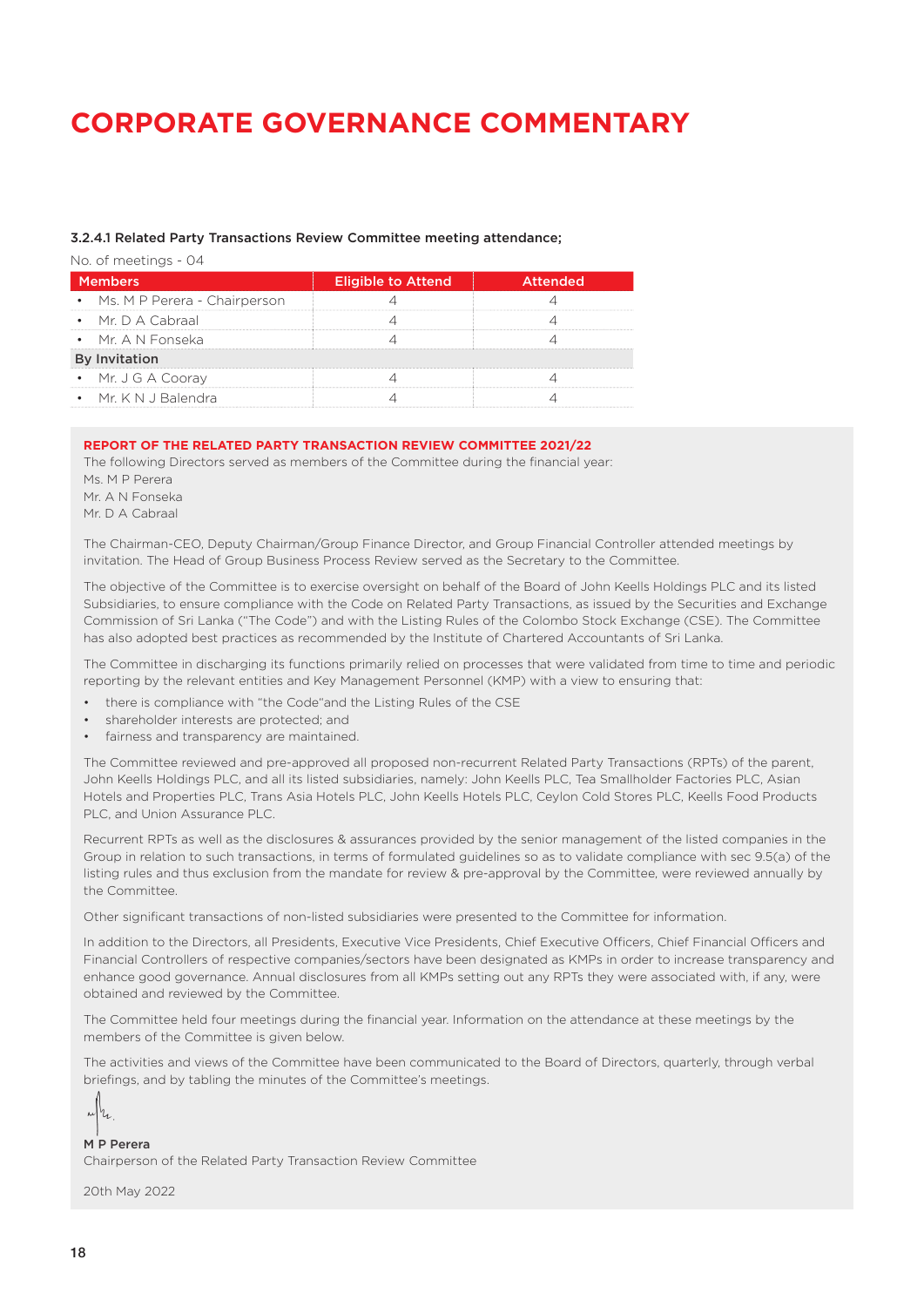#### 3.2.5 Project Risk Assessment Committee of the Parent Company – JKH

|                    | Should comprise of a minimum of four (4) Directors.                                                                                                                                                                                             |
|--------------------|-------------------------------------------------------------------------------------------------------------------------------------------------------------------------------------------------------------------------------------------------|
| <b>COMPOSITION</b> | Must include the Chairman and Group Finance Director.                                                                                                                                                                                           |
|                    | Must include two NEDs.                                                                                                                                                                                                                          |
|                    | The Chairman must be a NED.                                                                                                                                                                                                                     |
| <b>SCOPE</b>       | Review and assess risk associated with large-scale investments and the mitigatory plans thereto.<br>if mitigation is possible and identify risk that cannot be mitigated.                                                                       |
|                    | Ensure stakeholder interest are aligned, as applicable, in making investment decision.                                                                                                                                                          |
|                    | Where appropriate, obtain specialised expertise from external sources to evaluate risks, in<br>consultation with the Group Finance Director.                                                                                                    |
|                    | Recommend to the Board, necessary action required, to mitigation risks that are identified in the<br>course of evaluating a project in order to ensure that those risks are captured by the Group Risk<br>Matrix for monitoring and mitigation. |

Note that the Committee shall convene only when there is a need, as per the terms of its mandate.

#### 3.2.5.1 Project Risk Assessment Committee meeting attendance;

|  | No. of meetings - 01 |  |
|--|----------------------|--|
|  |                      |  |

| <b>Members</b>                         | Eligible to <b>Attended</b><br>Attend |  |
|----------------------------------------|---------------------------------------|--|
| • Dr. S S H Wijayasuriya - Chairperson |                                       |  |
| $\bullet$ Ms, MP Perera                |                                       |  |
| $\bullet$ Mr. K N J Balendra           |                                       |  |
| • Mr. J G A Cooray                     |                                       |  |

The Project Risk Assessment Committee was established to further augment the John Keells Group's Investment Evaluation Framework. The committee provides the Board of John Keells Holdings PLC (JKH) with enhanced illumination of risk perspectives with respect to large-scale new investments, and assess the potential impact of risks associated with such investments. Investments which are referred to the committee are those which exceed a Boardagreed threshold in terms of quantum of investment and/or potential impact to the John Keells Group. Accordingly, the committee provides early-stage recommendations to the Board with regard to the extent of risk and adequacy of mitigation strategies.

Whilst the sub-committee convened once during the year under review to discuss other investments of the John Keells Group, No meetings were convened in relation to investments made by Keells Food Products PLC.

Given the impact of the pandemic on Group businesses and the challenging macroeconomic uncertainties and volatilities during the latter part of the year, the JKH Board held frequent discussions affording the opportunity for matters pertaining to Group investments and risk assessments to be deliberated by all Board members.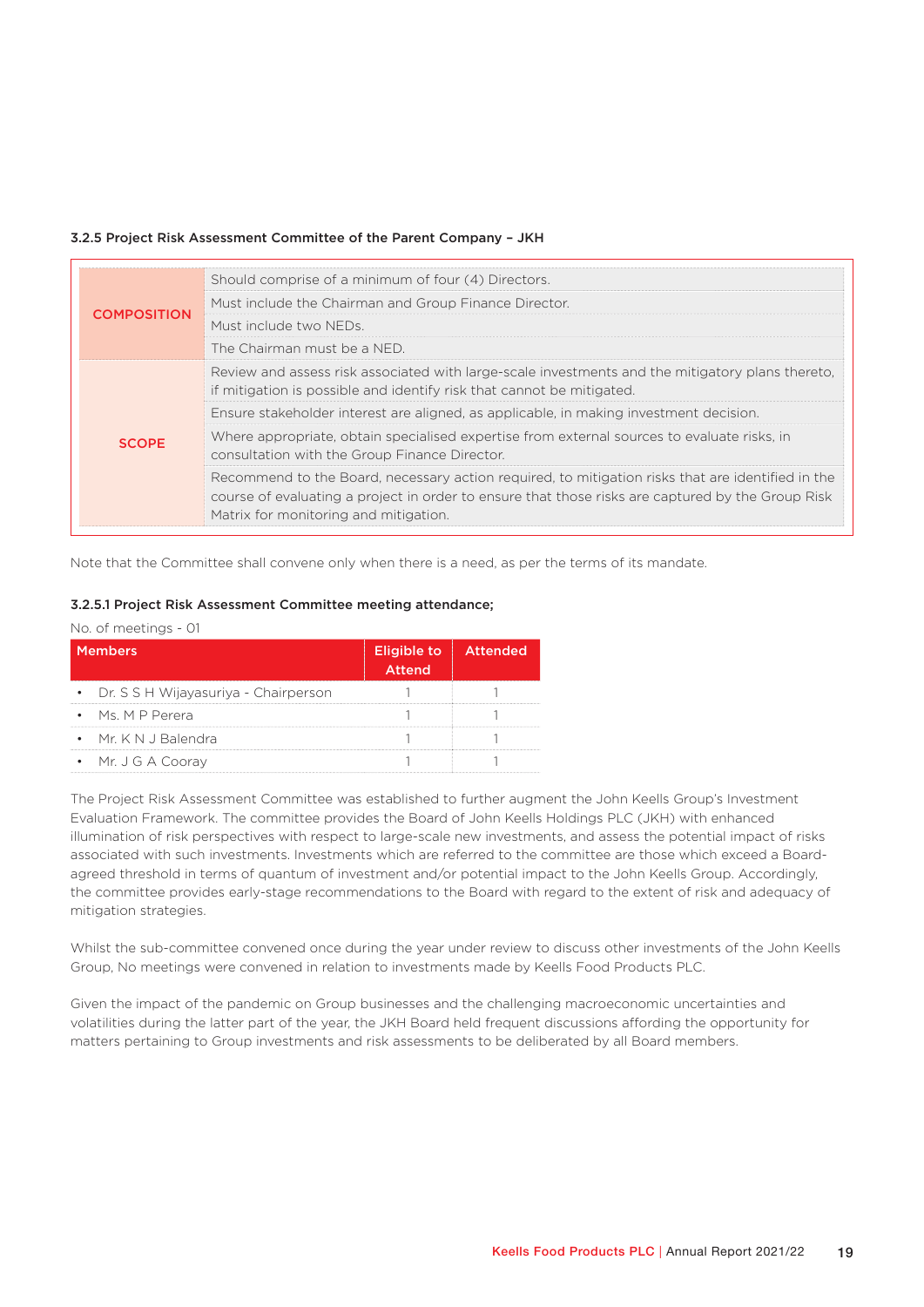#### 3.3 Role of Chairman of the Board

The Chairman is a Non-Executive Non-Independent Director. The Chairman conducts Board Meetings ensuring effective participation of all Directors. The Chairman is responsible for providing leadership to the Board and ensuring that proper order and effective discharge of Board functions are carried out at all times by the Board Members.

#### 3.3.1 Chairman Appraisal

The Chairman of JKH the Parent Company, also serves as the Chairman of the Company and the KFP Group is responsible for providing leadership to the KFP Group and for performance of the Board, engaging all Directors to actively contribute to matters set before the Board. He sets the tone for the governance and ethical framework of the KFP Group, facilitates and encourages the expression of diverse views and by keeping in touch with local and global industry developments, ensures that the Board is alert to its obligations to the Company's shareholders and other stakeholders.

With the assistance of the Board Secretaries, Keells Consultants (Pvt) Limited, he also ensures that:

- Board procedures are followed
- Directors receive timely, accurate and clear information
- Updates on matters arising between meetings
- The agenda for the Board meeting, reports and papers for discussion are dispatched at least one week in advance so that the directors are able to study the material and arrive at sound decisions
- A proper record of all proceedings of Board meetings is maintained

The Human Resources and Compensation Committee of the Parent Company appraises the performance of the Chairman on an organizational and individual basis as approved by the Board.

### 3.4 Group Executive Committee and Other Management **Committees**

The Group Executive Committee of the JKH Group and the other Management Committees met regularly as per a time table communicated to the participants six (6) months in advance. In the absence of a compelling reason, attendance at these Committee meetings is mandatory for the Committee members. All the Committees carried out specific tasks entrusted to each component, as expected.

Whilst the Chairman and Presidents are ultimately accountable for the Company/ industry groups/ sectors/ business functions respectively, all decisions are taken on a committee structure as described below.

#### 3.4.1 Group Executive Committee (GEC)

As at 20th May 2022, the 7-member GEC consisted of the Chairman of the John Keells Group, the Deputy Chairman/Group Finance Director and the Presidents of each business/function. The GEC is the overlay structure that implements, under the leadership and direction of the Chairman, the strategies and policies determined by the JKH Board, manages through delegation and empowerment, the business and affairs of the Group, makes portfolio decisions and prioritises the allocation of all forms of capital.

A key responsibility of the members of the GEC is to act as the enablers of the operating model of the Group. The members of the GEC are well equipped to execute these tasks and bring in a wealth of experience and diversity to the Group in terms of their expertise and exposure.

The GEC meets twice a month, in addition to the meetings that are scheduled as necessitated by the requirements of the John Keells Group. During the year, the frequency of GEC meetings increased significantly considering the challenging circumstances which prevailed throughout the year.

#### 3.4.2 Group Operating Committee (GOC)

As at 20th May 2022, the 19-member GOC consisted of the Chairman of the John Keells Group, the Deputy Chairman/ Group Finance Director, the Presidents and the Executive Vice Presidents in charge of sector and the finance function of the industry groups. The GOC provided a forum to share learnings, and identify synergies, across industry groups, sectors, business units and functions. The GOC meets once a month during the year and is instrumental in preserving a common group identity across diverse business units.

#### 3.4.3 Group Management Committee (GMC)

The GMC of the Consumer Foods Industry Group is operated under the leadership of the respective President and is dedicated and focused towards implementing strategies and policies determined by the Board and designing, implementing and monitoring the best practices in their respective functions, strategic business units or even at departmental level where appropriate and material.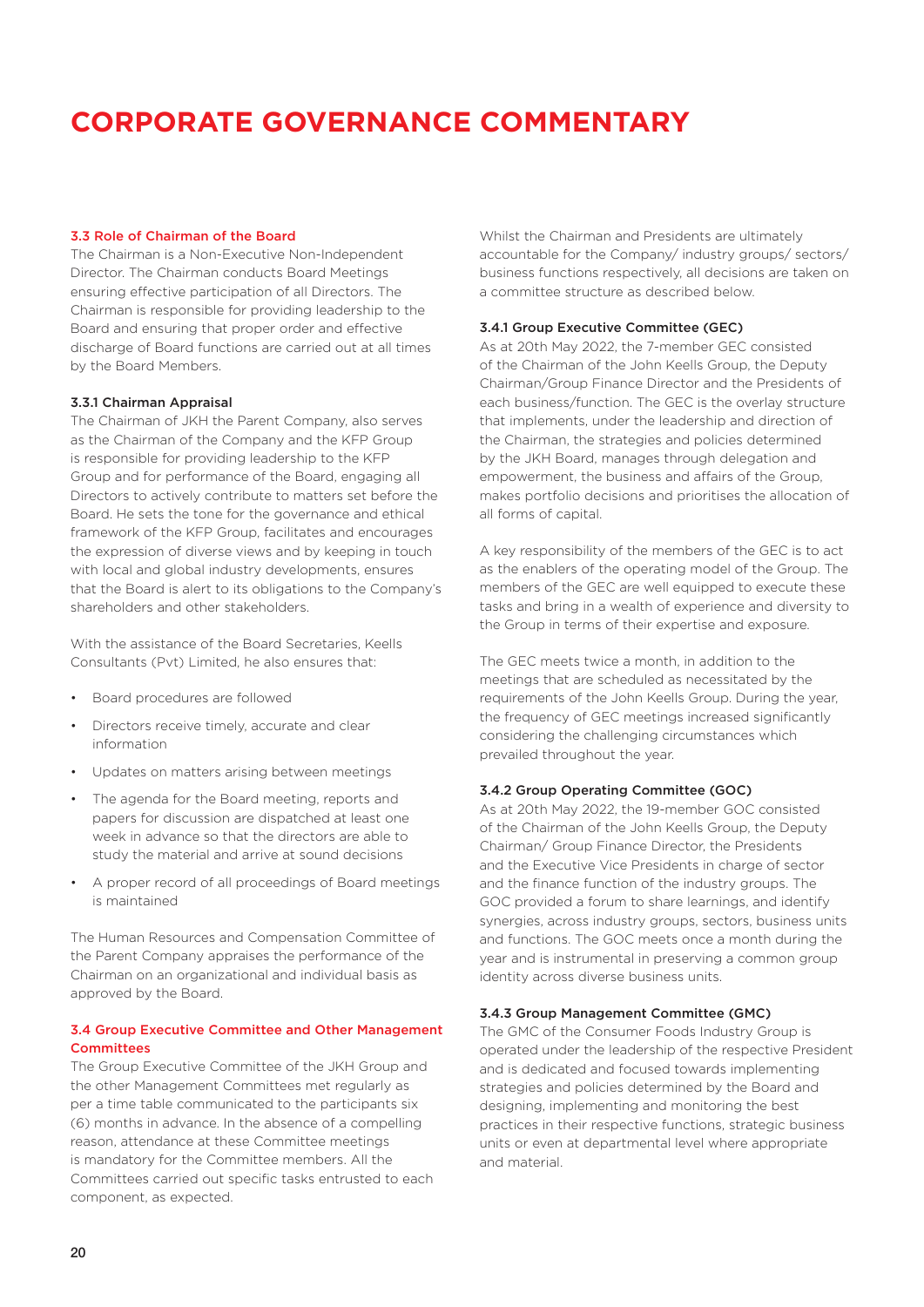#### 3.4.3.1 Key Objectives of the GMC

The underlying intention of the GMC is to encourage the respective business units to take responsibility and accountability to the lowest possible level, via suitably structured committees and teams in a management by objectives setting.

#### 3.4.3.2 Scope of the GMC

The agenda of the GMC is carefully structured to avoid duplication of effort and ensure that discussions and debate are complementary both in terms of a bottom-up and top- down flow of information and accountability. Responsibility and accountability of the effective functioning of the GMC is vested upon the President, the Sector heads and the functional heads as applicable.

The GMC focus is aligned to headline financial and nonfinancial indicators, strategic priorities, risk management, implement the strategies and policies determined by the Board, the use of IT as a tool of competitive advantage, new business development, continuous process improvements, management of human resource and managing through delegation and empowerment, the business affairs of the respective sectors. Responsibility for monitoring and achieving plans as well as ensuring compliance with John Keells Group policies and guidelines rests with the Presidents, the Sector head and functional heads where applicable.

These Committees met regularly and carried out their tasks in keeping with their scope. The Management Committees proved to be key in enhancing employee engagement and empowerment.

#### 3.5 Employee Empowerment

The KFP Group ensures that the necessary policies, processes and systems are in place to ensure effective recruitment, development and retention of this vital stakeholder. The bedrock of these policies is the KFP Group's competency framework. To support these policies, the KFP Group continued with, and further strengthened, the following practices.

- Top management and other senior staff are mandated to involve, as appropriate, all levels of staff in formulating goals, strategies and plans.
- Decision rights were defined for each level of employment in order to instil a sense of ownership, reduce bureaucracy and speed-up the decisionmaking process.
- A bottom-up approach was taken in the preparation of annual and long-term plans and the KFP Group also ensured employee involvement in strategy, and thereby empowerment.
- Organisational and Committee structures are designed to enable, and facilitate, high accessibility of all employees to every level of management.
- Open, honest and constructive communication is encouraged at all levels. The KFP Group strongly believes that constructive disagreement is essential for optimal decision making.

Launch of the DE&I policy, to amplify the KFP Group's emphasis on creating an inclusive, diverse, and equitable work environment aimed at increasing female participation in the workforce by implementing identified initiatives such as gender goals, employer supported



Illustrated below is the structure of the three Committees.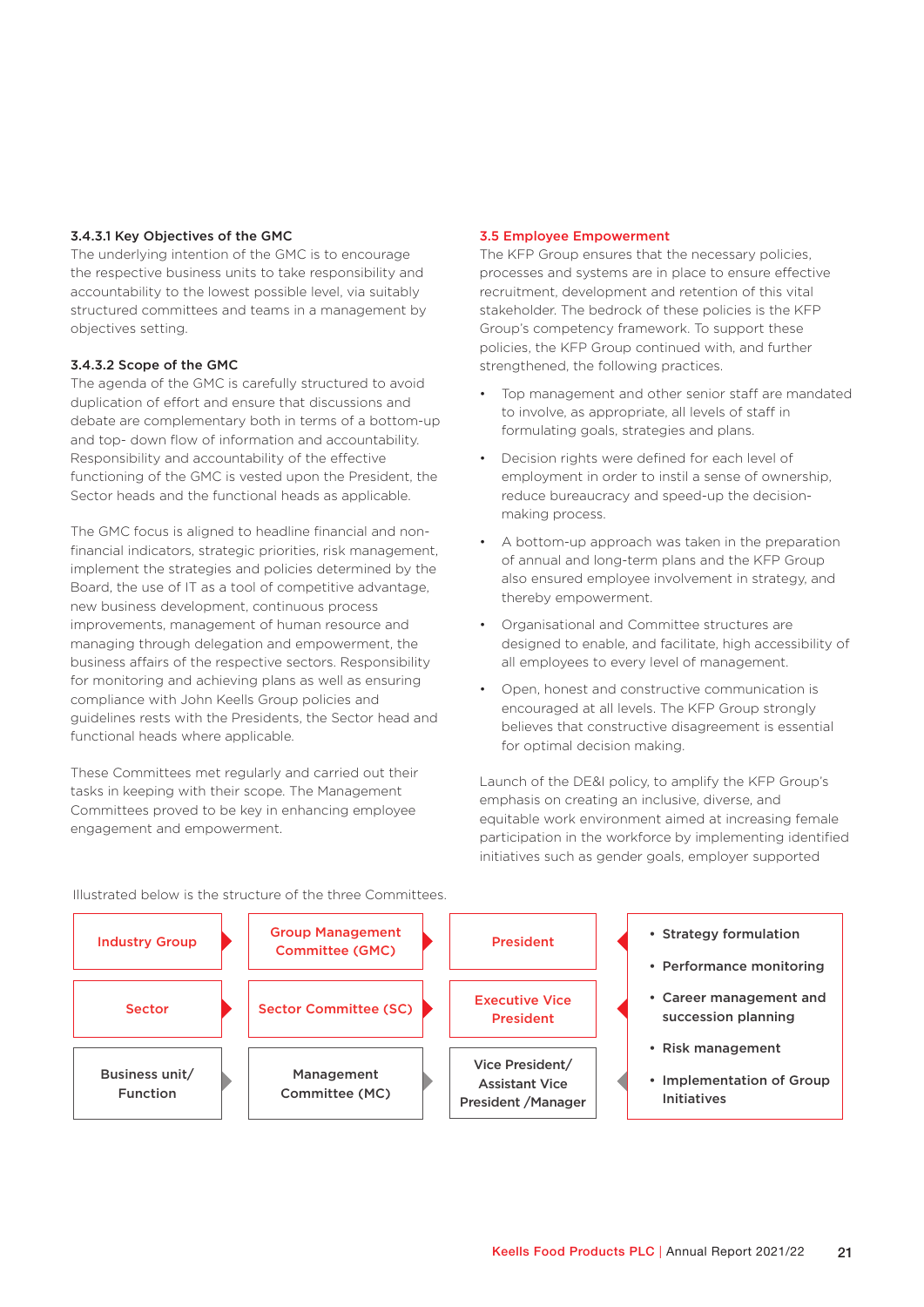childcare solutions, change agent networks and training and development. Some key initiatives in this regard included extension of maternity and paternity leave, introduction of adoption leave and institution of a Gender Policy.

The Group prioritises a safe, secure, and conducive environment for all its employees, allows freedom of association and collective bargaining, prohibits child labour, forced or compulsory labour and any discrimination based on gender, race, religion, gender identity or sexual orientation, and promotes workplaces which are free from physical, verbal or sexual harassment. Focus on health and safety was emphasised throughout the year under review, in view of the pandemic, with the Group undertaking voluntary PCR testing, provision of personal protection equipment for employees and implementing many processes to limit contact. The Group strives to incorporate many policies, where relevant, in the supply chain contracts entered into by the Group.

### **4 INTEGRATED GOVERNANCE SYSTEMS AND PROCEDURES**

Listed below are the main governance systems and procedures of the Group. These systems and procedures strengthen the elements of the JKH Internal Governance Structure and are benchmarked against industry best practice.

- i. Strategy formulation and decision making process
- ii. Human resource governance
- iii. Integrated risk management
- iv. IT governance
- v. Tax governance
- vi. Stakeholder management and effective communications
- vii. Sustainability governance

### 4.1 Strategy Formulation and Decision-Making Processes 4.1.1 Strategy Mapping

Strategy mapping exercises, concentrating on the short, medium and long-term aspirations of each business, are conducted annually and reviewed, at a minimum, quarterly/half-yearly or as and when a situation so demands.

This exercise entails the following key aspects, among others.

- Progress and deviation report of the strategies formed.
- Competitor analysis and competitive positioning.
- Analysis of key risks and opportunities.
- Management of stakeholders such as suppliers and customers.

• Value enhancement through initiatives centered on the various forms of Capital under an integrated reporting framework.

The strategies of the various business units, operating in diverse industries and markets, will always revolve around the KFP Group strategy, while considering their domain specific factors. The prime focus always is to enhance value for all stakeholders.

The KFP Group's investment appraisal methodology and decision-making process ensures the involvement of all key stakeholders that are relevant to the evaluation of the decision.

In this manner:

- Several views, opinions and advice are obtained prior to making an investment decision including carrying out sensitivity analysis.
- A holistic view is taken on the commercial viability and potential of any project, including operational, financial, funding, legal, risk, sustainability and tax implications.
- All investment decisions are consensual in nature, made through the afore-discussed management committee structure where no single individual has unfettered decision making powers over investment decisions.
- The ultimate responsibility accountability of the investment decision rests with the Chairman.

The following section further elaborates on the Group's project appraisal and execution process.

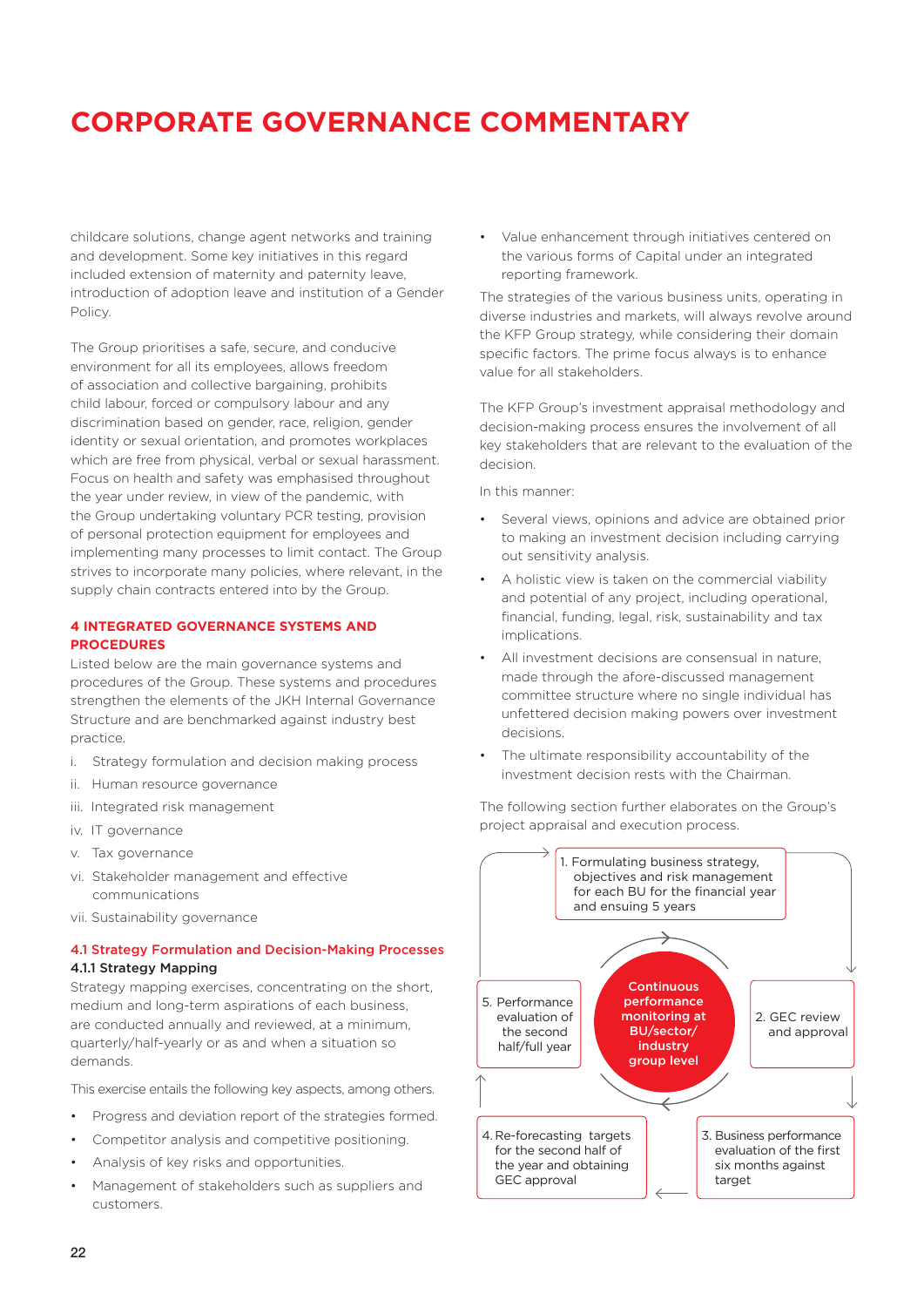#### 4.1.2 Medium-term Strategy

During the year under review, each business unit continued to monitor the five-year strategy and business plan, formulating deviation strategies and presented rolling five-year strategies which was approved by the GEC.

The ensuing section illustrates the comprehensive process followed by each business in developing the business's strategy for the medium-term.

| <b>Values and</b><br><b>Promises</b>                                                                                                                                          | <b>Brand and</b><br><b>Business Review</b>                                                                                                                            | <b>Brand</b><br><b>Plan</b>                                                                                                                                                                                     | <b>Long-Term Business</b><br><b>Plan</b>                                                                                                                                                                                                                                                                  | Annual<br><b>Business Plans</b>                                                                                                                      |
|-------------------------------------------------------------------------------------------------------------------------------------------------------------------------------|-----------------------------------------------------------------------------------------------------------------------------------------------------------------------|-----------------------------------------------------------------------------------------------------------------------------------------------------------------------------------------------------------------|-----------------------------------------------------------------------------------------------------------------------------------------------------------------------------------------------------------------------------------------------------------------------------------------------------------|------------------------------------------------------------------------------------------------------------------------------------------------------|
| • Identification of<br>the core values<br>the business will<br>operate with<br>and the internal<br>Promises that<br>the business will<br>strive to deliver to<br>stakeholders | • Review of global and<br>regional trends<br>• Identification of<br>insights, risks,<br>challenges,<br>opportunities and<br>implications, collated<br>into key themes | • Identifying key<br>activities required to<br>be undertaken under<br>each theme and the<br>articulation of the<br>varied brand-led<br>themes and activities<br>• Identification of KPIs<br>to deliver Promises | • Setting of a long-term goal and<br>agreeing on the core pillars that<br>would deliver growth<br>• Target setting, scheduling<br>activities and identifying<br>workstreams to execute long<br>term initiatives.<br>• Identifying operating and<br>capital expenditure along with<br>capability resources | • Articulation<br>and approval<br>of detailed<br>project plans<br>for execution of<br>workstreams<br>• Approval of<br><b>Annual Business</b><br>Plan |
|                                                                                                                                                                               |                                                                                                                                                                       | <b>Performance Measurement</b><br>Measure of performance against:<br>• Promises<br>• Annual plans and projects                                                                                                  | • Long-Term initiatives<br>• Financial objectives                                                                                                                                                                                                                                                         |                                                                                                                                                      |

### 4.1.3 Project Approval Process

Projects undertaken at the JKH Group follow a detailed feasibility report covering key business considerations under multiple scenarios, within a framework of sustainability. The feasibility stage is not restricted to a financial feasibility and encompasses a wider scope of work covering risk management, sustainable development, ESG and HR considerations.

Based on the decision rights matrix, subsequent to review by the relevant leadership committee of the feasibility report and post in principle approval, a multidisciplined project team will proceed to the next phase of the project evaluation which will focus on detailed operational, commercial, financial and legal due diligence. Discussions will also commence with regulatory and licensing authorities, financial institutions and possible partners, worker representatives, as relevant and deemed necessary.

Social and environmental impacts will also be considered. Where the transaction involves the transfer or lease of land, title searches would be conducted for both private and State land. In case of State land, every action would be taken to ensure compliance with the relevant rules

and regulations. As appropriate, written authority and approvals will be obtained. Where the project is a part of a privatization mechanism, the entire process will be conducted in line with the directives of the relevant administrative authority as communicated though expressions of interests, request for proposals, pre-bid meetings and official approvals and correspondence.

Subsequent to the project satisfying the above highlighted criteria, the final approval to proceed will be granted by the Board. Based on thresholds of the investment quantum, the Project Risk Assessment Committee will review and assess risks associated with such investments and the mitigatory plans thereto, if mitigation is possible, and identify risks that cannot be mitigated on behalf of the Board. The aim of this intervention is to ensure alignment with the interest of various stakeholders and to recommend to the Board, necessary action required, to mitigate risks that are identified in the course of evaluating a project in order to ensure that those risks are captured by the Group Risk Matrix for monitoring and mitigation. When appropriate, the GEC is empowered to approve such proposals in terms of the delegated decision rights with the Board being kept informed.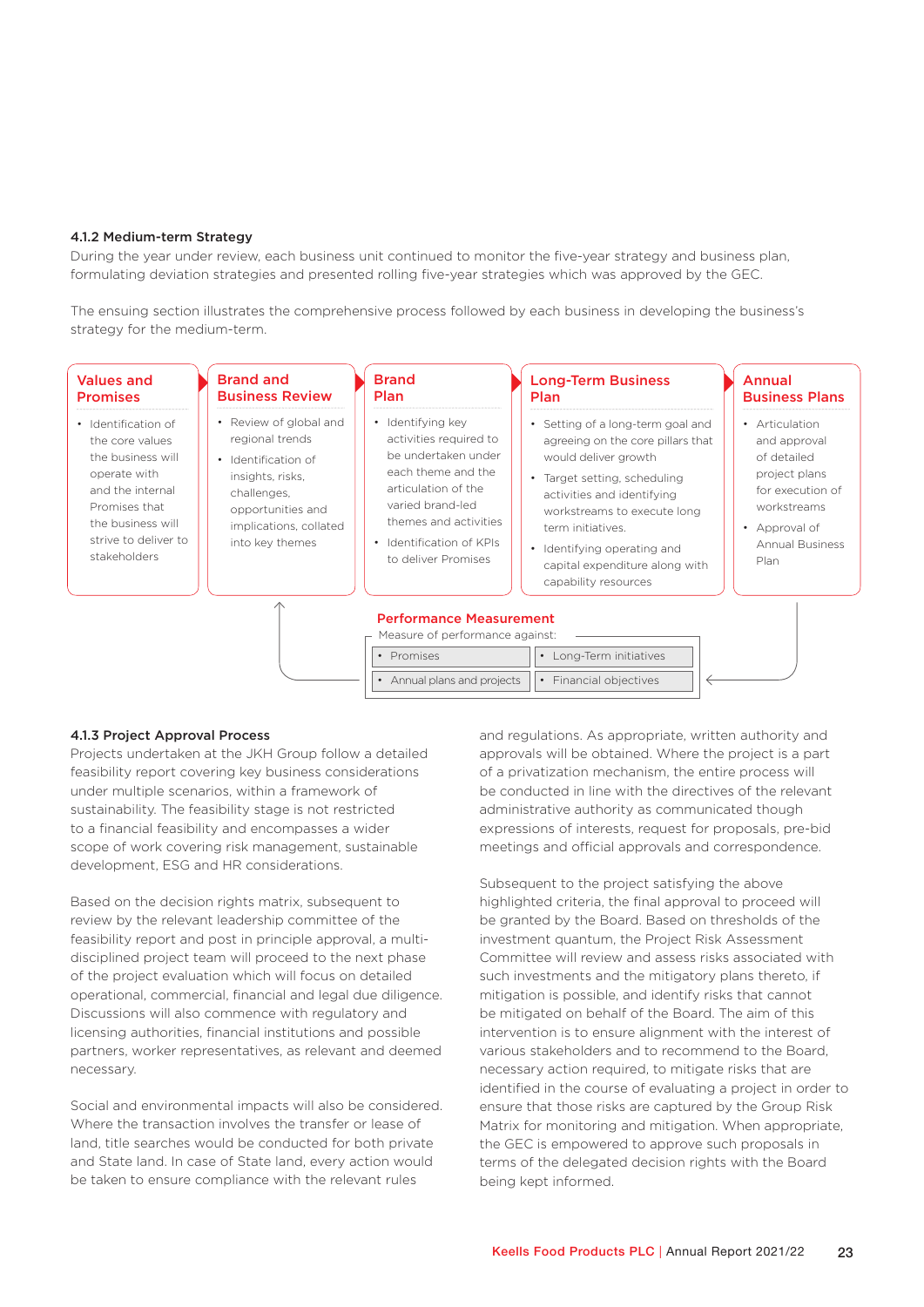Risk Management Sustainability Management Legal, Regulatory and HR Requirements/ Framework Project origination Feasibility study Review by the GEC Due diligence Board/ GEC approval

The aforementioned Project Appraisal framework flow is illustrated below:

#### 4.2 Human Resource Governance

The Group human resource governance framework is designed in a manner that enables high accessibility by any employee to every level of management. Constant dialogue and facilitation are also maintained ranging from work related issues to matters pertaining to general interest that could affect employees and their families. The Group follows an open-door policy for its employees and this is promoted at all levels of the Group.

The state-of-the-art cloud based Human Resource Information System (HRIS) manages the entire lifecycle of the employee from onboarding to performance management, succession planning, compensation, learning and development, through to offboarding.

#### 4.2.1 Performance Management

The Performance Management System, as illustrated below, is at the heart of many supporting human resource management processes such as learning and development, career development, succession planning, talent management, rewards/recognition and compensation/benefits. Whilst the employees are appraised for their performance, equal emphasis is placed on how well they embody Group Values, namely: Caring, Trust, Integrity, Excellence and Innovation.



### $24$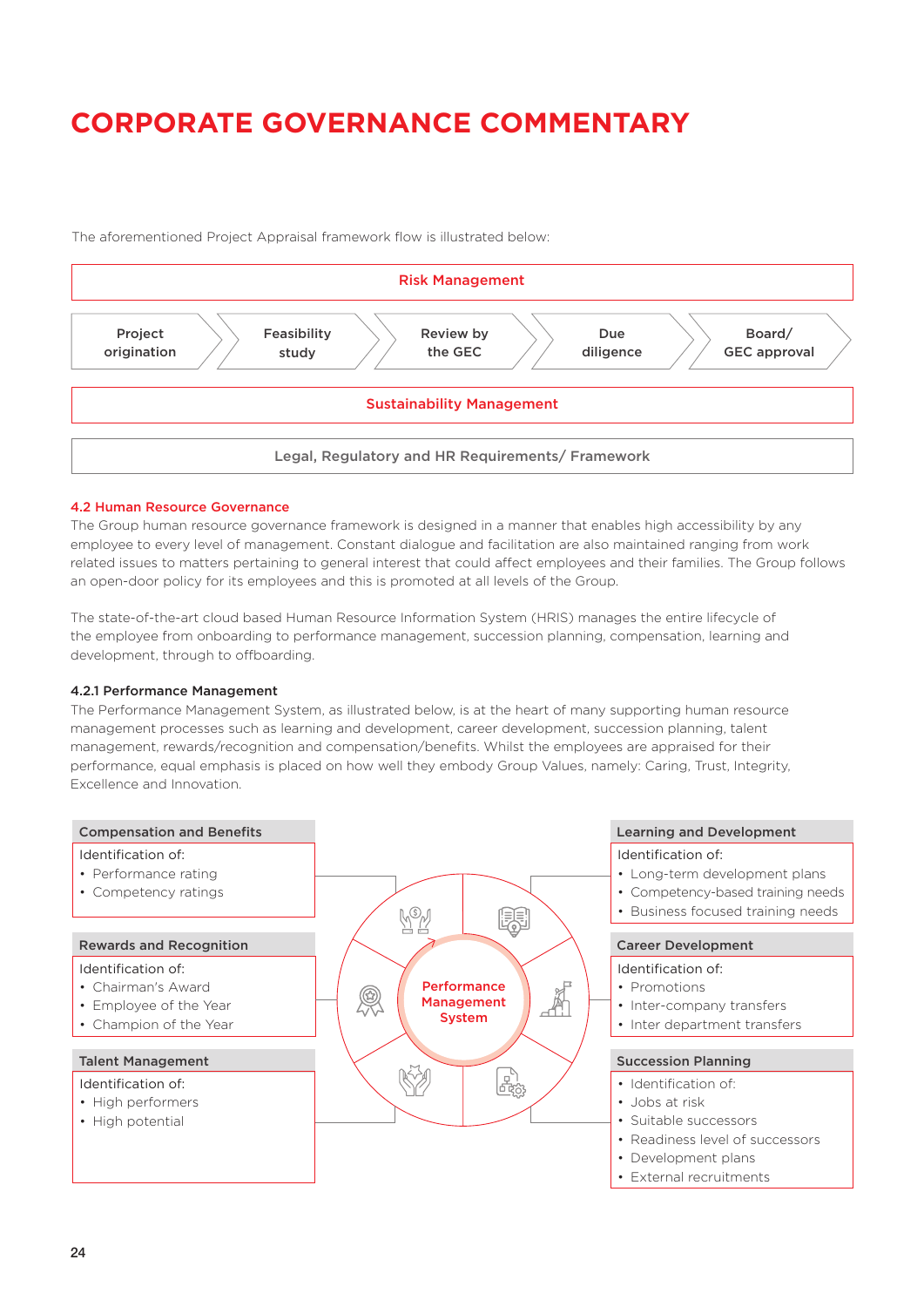#### 4.2.2 Performance Based Compensation Philosophy

The JKH Group Compensation Policy is as follows:

#### **PERFORMANCE MANAGEMENT**

"Pay for performance" Greater prominence is given to the incentive component of the total target compensation.

### **SATISFACTION**

"More than just a workplace" Continuously focuses on creating a sound work environment covering all aspects of employee satisfaction.

#### **COMPENSATION POLICY**

- Compensation comprises of fixed (base) payments, short-term incentives and long-term incentives.
- Higher the authority levels within the Group, higher the incentive component as a percentage of total pay.
- Greater the decision influencing capability of a role, higher the weight given to organisational performance as opposed to individual performance.
- Long-term incentives are in the form of Employee Share Options at JKH and cash payments.

### **INTERNAL EQUITY**

- Remuneration policy is built upon the premise of ensuring equal pay for equal roles
- Manager and above level roles are banded using the Mercer methodology for job evaluation, on the basis of the relative worth of jobs

#### 4.2.2.1 Equity Sharing

Employee Share Option Plans (ESOP) are offered at defined career levels based on pre-determined criteria which are uniformly applied across the eligible levels and performance levels. These long-term incentives have been significantly instrumental in inculcating a deep sense of ownership in the recipients and is seen to be a key driver of performance driven rewards. Share options are awarded to individuals on the basis of their immediate performance and potential importance of their contribution to the Group's future plans.

JKH Group issues share options not exceeding a specified percentage of the total issued shares of the Company as at the date of awarding every such option, which is subject to in-principle approval of the Exchange and shareholder approval, by way of a Special Resolution at a General Meeting.

#### 4.3 Integrated Risk Management

KFP's Group-wide risk management programme focuses on wider sustainability development, to identify,

#### **EXTERNAL EQUITY**

- Fixed compensation is set at competitive levels using the median, 65th percentile and 75th percentile of the best comparator set of companies (from Sri Lanka and the region, as relevant) as a guide.
- Regular surveys are done to ensure that employees are not under / over compensated

evaluate and manage significant Group risks and to stress test various risk scenarios, including a review of materiality. The programme ensures that a multitude of risks, arising as a result of the KFP Group's diverse operations, are effectively managed in creating and preserving stakeholder wealth. The KFP Group manages its enterprise risk, audit and incident management processes through an automated risk management platform that enables the maintenance of live, dynamic and virtual risk registers which are linked to business goals and responsible personnel. Features such as the provision of timely alerts on action plans and escalation processes for risks, where action plans are over-due, ensure maintenance of live risk grids.

Continuous steps taken towards promoting the Group's integrated risk management process are:

• Integrating and aligning activities and processes related to planning, policies/procedures, culture, competency, internal audit, financial management, monitoring and reporting with risk management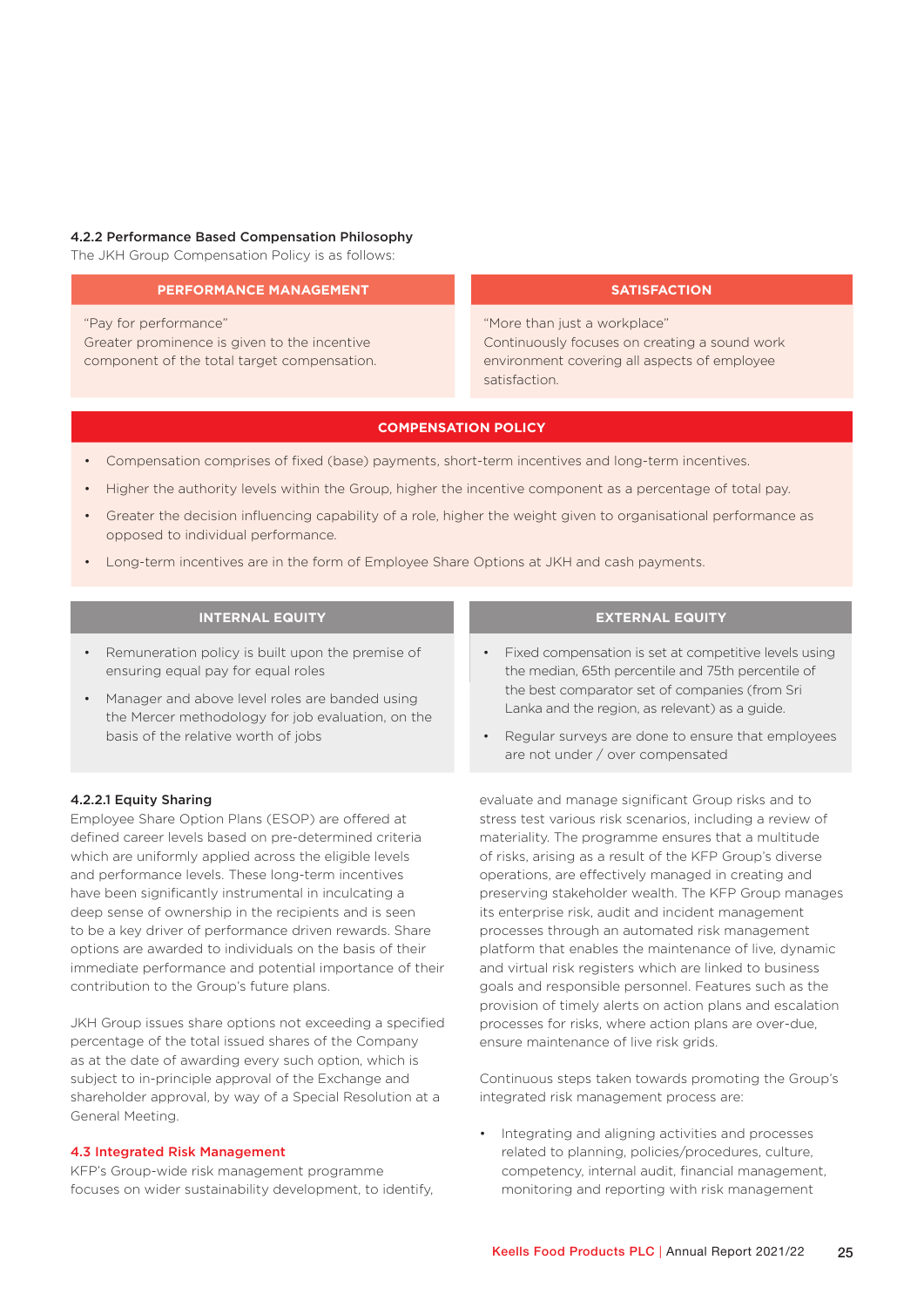• Supporting executives/ managers in moving the organisation forward in a cohesive integrated and aligned manner to improve performance, while operating effectively, efficiently, ethically and legally within the established limits for risk taking. The risk management programmes have allowed greater visibility and understanding of risk appetites. Enabled by the automated risk management platform, key management personnel have virtual visibility of the risks, as relevant, while the Board has visibility of all Group risks.

The Board, GEC and Group Risk Management Committees, oversee risk management across the KFP Group to ensure that risks are brought within tolerance, managed and/or mitigated.

Please refer the Enterprise Risk Management in the Annual Report 2021/22 for a detailed discussion on the KFP Group's Integrated Risk Management process and the key risks identified in achieving the KFP Group's strategic business objectives.

#### 4.4 Information Technology (IT) Governance

IT governance stewardship roles are governed through layered and nested committees, cascading from the Board, GEC, GOC, the Group IT Steering Committee and to the Group IT Operations Committee with welldefined roles and responsibilities across the Group with a federated governance structure to cater to the holistic Group-level as well as specific industry level nuances and to ensure empowerment and enablement to act with a singular and more robust governance and policy framework across the Group, whilst being agile and nimble.

The IT governance framework used within the Group leverages on best practice and industry leading models such as CoBIT (Control Objectives for Information and Related Technology), ISO 35800, ISO 27001, ISO 9001:2015, COSO (Committee of Sponsoring Organisations of the Treadway Commission)/BCP (Business Continuity Planning), ITIL (Information Technology Infrastructure Library), NIST (National

Institute of Standards and Technology), among others, in formulating a stated-of-the-art framework for IT governance, risk and compliance management across the Group.

The Group had carried out significant initiatives in the year under review to furtherance of the Group's IT/Digital strategies, initiatives and programmes:

- Adoption of a Zero Trust Policy Framework effective 1 April 2022. A Zero trust is a security framework which ensures that all users, both internal and external users, are authenticated, authorised, and continuously validated for security configuration and posture before system or data access is granted, or data is accessed.
- Shift to Hybrid Cloud infrastructure fully to enable anytime and anywhere access to all our constituents and stakeholders in line with our mandate.
- Shift to Software Defined Wide Area Network (SD-WAN) to leverage on the commoditised network infrastructure over the public internet, having enabled the Hybrid Cloud infrastructure to host our IT/Digital assets.
- Implementation of a revamped Smart Office platform, enabling all employees to remotely work and access employee centric services, using a device and basic internet services.
- Enforcement of enhanced initiatives, tools and programmes across user, device, data, network and workload governance in line with the Zero Trust policy framework.

#### 4.5 Tax Governance

The Group's tax governance framework and tax strategy is guided by the overarching principles of compliance, transparency and accountability, and acknowledges the Group's duty in fulfilling its tax obligations as per fiscal legislation, while preserving value for other stakeholders, particularly investors.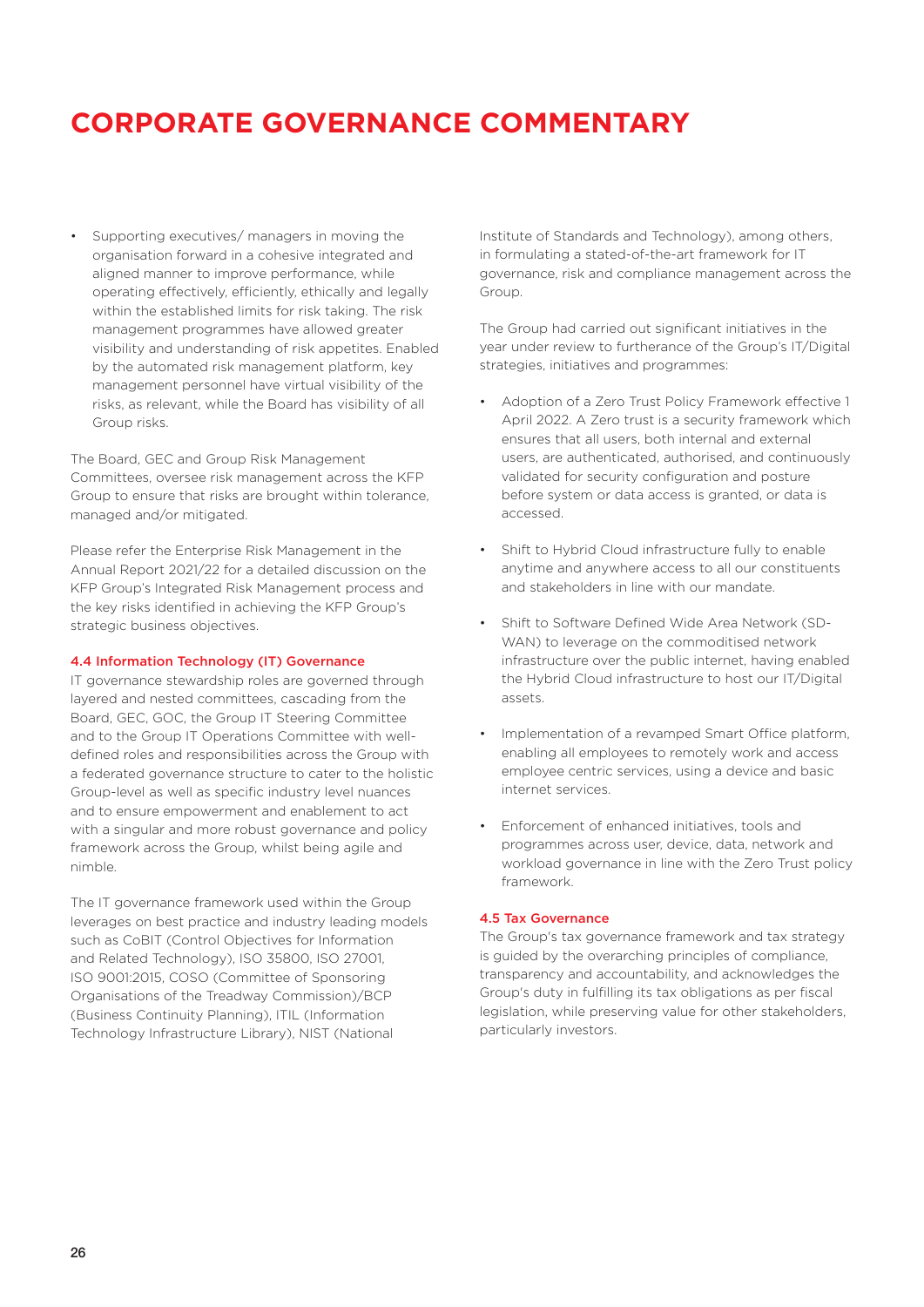| Governance<br><b>Structure</b>         | • Voluntary compliance and efficient tax management are key aspect of the Group's overall tax strategy.<br>• This is enabled through a decentralised tax structure where expertise is built at each industry<br>group level.<br>• The Head of Tax of each industry group, reporting functionally to the Group Head of Tax,<br>ensures compliance and implements Group tax strategy across all businesses.                       |
|----------------------------------------|---------------------------------------------------------------------------------------------------------------------------------------------------------------------------------------------------------------------------------------------------------------------------------------------------------------------------------------------------------------------------------------------------------------------------------|
|                                        |                                                                                                                                                                                                                                                                                                                                                                                                                                 |
| <b>Policy and</b><br><b>Strategy</b>   | • Ensure:<br>- Integrity of all reported tax disclosures.<br>- Robust controls and processes to manage tax risk.<br>- Openness, honesty and transparency in all dealings.<br>- Presence of legitimate business transactions underpinning any tax planning or structuring<br>decision/opportunity.<br>• Contribute to fiscal policy decisions constructively in the interest of all stakeholders.                                |
|                                        |                                                                                                                                                                                                                                                                                                                                                                                                                                 |
| Role                                   | • Implement and maintain strong compliance processes.<br>• Analyse and disseminate business impact from change in tax legislation.<br>• Provide clear, timely, and relevant business focused advice across all aspects of tax.<br>• Ensure availability of strong and well documented technical support for all tax positions.<br>• Obtain independent/external opinions where the law is unclear or subject to interpretation. |
|                                        |                                                                                                                                                                                                                                                                                                                                                                                                                                 |
| <b>Review and</b><br><b>Monitoring</b> | • Leverage on digital platforms to support, record and report on tax compliance status across the<br>Group.<br>• Periodic updates to the Board of Directors on various tax matters (quarterly at minimum).                                                                                                                                                                                                                      |

The KFP Group's approach to tax governance is directly linked to the sustainability of business operations. The presence of a well-structured tax governance framework ensures the following:

- Ability to manage tax efficiently by reducing the tax burden on the Group, within the ambit of applicable laws.
- Manage tax risks and implications on Group reputation through adequate policies, proactive communication and documented and supported defense.
- Facilitate healthy relationships amongst stakeholders including Government and tax authorities.
- Ensuing integrity of reported numbers and timely compliance.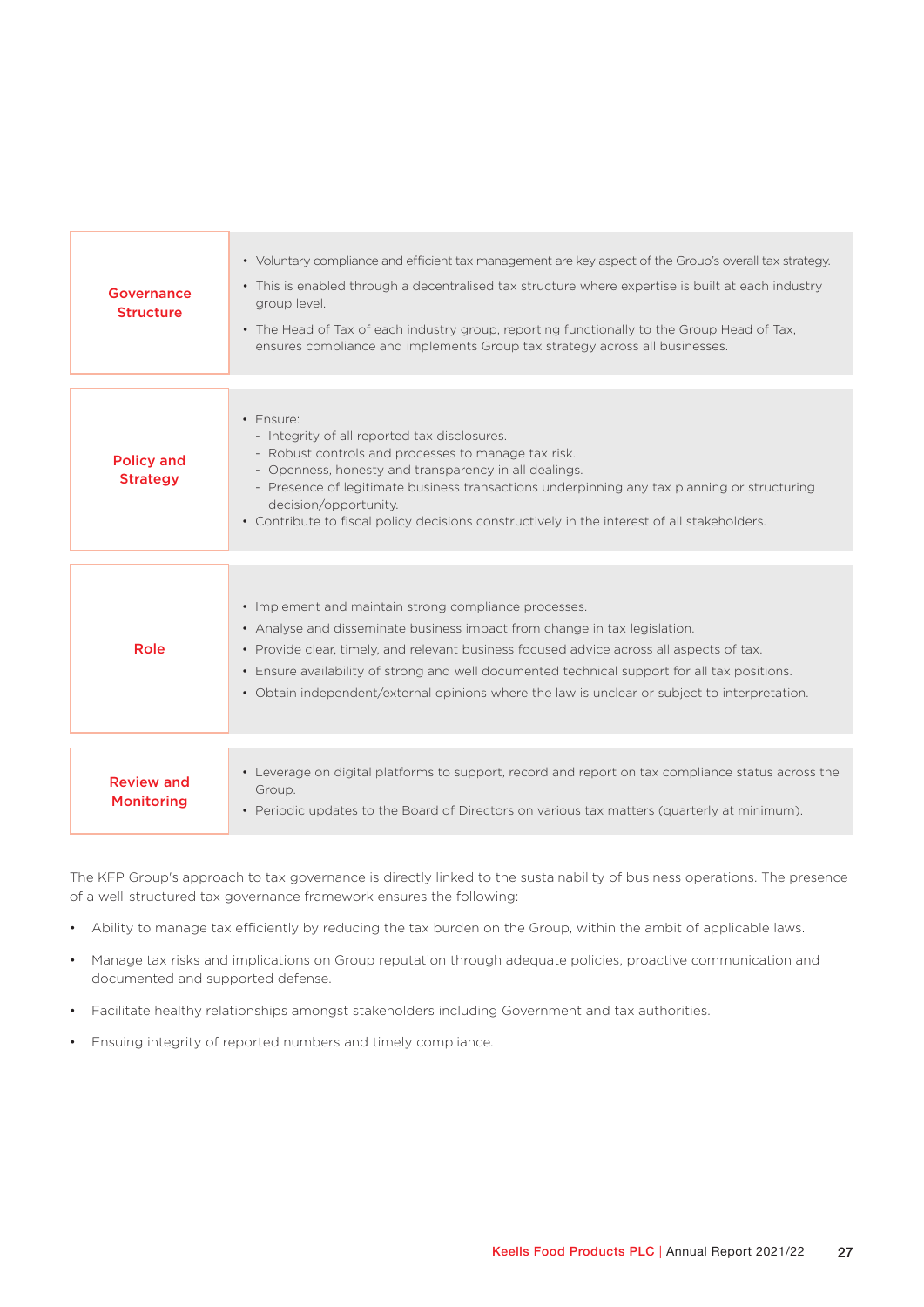### 4.6 Stakeholder Management and Effective Communication

Following are the key stakeholder management methodologies adopted by the KFP Group. Please refer the Social and Relationship Capital, Stakeholder Engagement and Determining Materiality section of the Annual Report for a detailed discussion.

#### Shareholders / Investors

- Presence of an investor relations team
- Social media presence
- Prompt release of information to public/CSE • Effective communication of AGM
- related matters
- Measures in place in case of serious loss of capital

#### Employees

- Accessibility to all levels of the management
- Various means for employee involvement
- Corporate Communications - JK Forum
- Young Forum
- John Keells Employee Self Service (JESS)
- **HIVE**
- Staff Volunteerism

### 4.6.1 Communication with Shareholders

The primary modes of communication between the KFP Group and the shareholders are through the announcements made to the CSE, Annual Reports, Quarterly Reports and the Annual General Meeting (AGM).

#### 4.6.1.1 Investor Relations

The Investor Relations team of the JKH Group is responsible for maintaining an active dialogue with shareholders, potential investors, investment banks, analysts, key lenders and other interested parties in ensuring effective investor communication.

The Investor Relations team has regular discussions with shareholders, as and when applicable, to share highlights of the Group's performance as well as to obtain constructive feedback. Investor Presentations, which include an update on the latest financial results, are made available on the corporate website, to provide easier access and in-depth detail of the operational performance of the Group.



#### Customers / Suppliers

- Providing of quality and safe products
- Constant engagement with
- customers Procedures to ensure long-term business relationships with suppliers

#### Government

- Transactions in compliance with all relevant laws and regulations, transparently and ethically
- Zero-tolerance policy in ensuring that all business units meet their statutory obligations in time and in full

#### Other Key Stakeholders

• Provision of formal and sometimes informal, access to other key stakeholders

Shareholders may, at any time, direct questions, request for publicly available information and provide comments and suggestions to Directors or management of the Group by contacting the Investor Relations team, Secretaries, the Senior Independent Director or the Chairman, although individual shareholders are encouraged to carry out adequate analysis or seek independent advice on their investing, holding or divesting decisions at all times.

#### 4.6.1.2 Release of Information to the Public and CSE

The Board of Directors, in conjunction with the Audit Committee where applicable, is responsible in ensuring the accuracy and timeliness of published information and in presenting a true and fair view, and balanced assessment of results in the quarterly and annual financial statements. Accordingly, KFP has reported a true and fair view of its financial position and performance for the year ended 31st March 2022 and at the end of each quarter of the financial year 2021/22.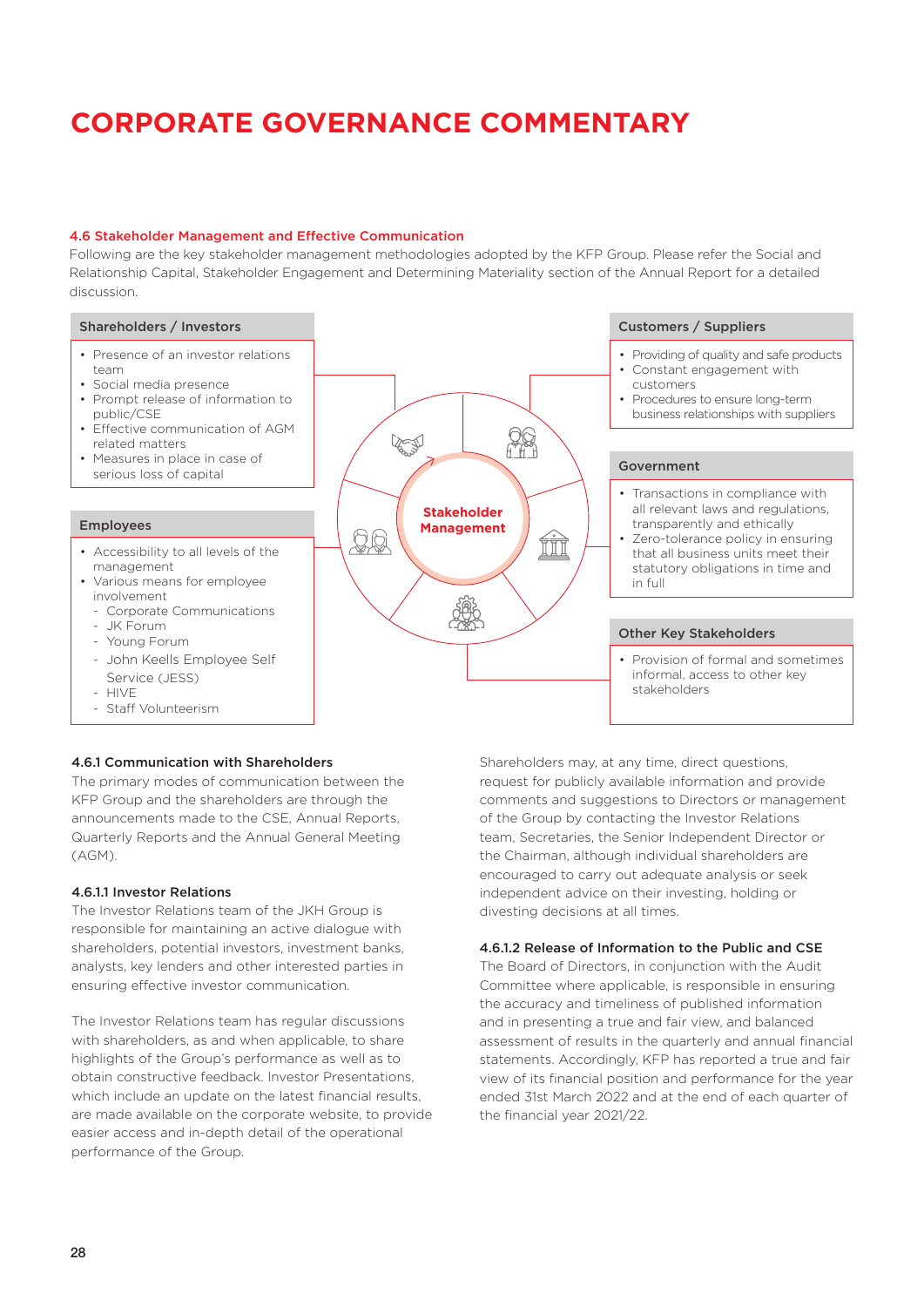All other material and price sensitive information about the KFP is promptly communicated to the CSE and such information is also released to employees, the press and shareholders. Shareholders may, at any time, direct questions, request for publicly available information and provide comments and suggestions to Directors or Management of KFP. Such questions, requests and comments should be addressed to the Company Secretary.

The KFP Group focuses on open communication and fair disclosure, with emphasis on the integrity, timeliness and relevance of the information provided. The KFP Group ensures that information is communicated accurately and in a manner that will avoid the creation or continuation of a false market.

#### 4.6.1.3 Annual General Meeting

Information is provided to the shareholders prior to the Annual General Meeting (AGM) to give them an opportunity to exercise the prerogative to raise any issues relating to the businesses of the KFP Group. Annual Reports are made available to shareholders in electronic form. Shareholders may at any time elect to receive an Annual Report from KFP in printed form, which is provided free of charge.

The KFP makes use of the AGM constructively towards enhancing relationships with the shareholders and towards this end the following procedures are followed:

- Notice of the AGM and related documents are made available to the shareholders along with the Annual Report within the specified time
- Summary of procedures governing voting at the AGM are clearly communicated
- Non-Executive Directors are made available to answer queries
- The Chairman ensures that the relevant senior managers are also available at the AGM to answer specific queries
- Separate resolutions are proposed for each item that is required to be voted on.
- Proxy votes, those for, against, and abstained (withheld) are counted.

#### 4.6.1.4 Serious Loss of Capital

In the unlikely event that the net assets of a company fall below half of its stated capital, shareholders will be notified and the requisite resolutions would be passed on the proposed way forward.

#### 4.7 Sustainability Governance

The KFP Group places great importance on sustainable development. The Group believes that its financial performance and brand image are closely aligned with sound management of Environmental, Social and Governance (ESG) factors. The Group's approach to sustainability continues to be aligned to support the Sustainable Development Goals adopted by the United Nations in 2015, which expands on the Millennium Development Goals.

As evident from the various frameworks in place, environmental issues such as climate change and resource scarcity, social issues such as the Group's labour practices, talent management, product safety and data security and Governance aspects such as Board diversity, executive pay and business ethics are given significant emphasis within the Group. The Group's ESG framework is an amalgamation of the various frameworks within the Group. As such, the ESG disclosures across the Report are captured through the following frameworks:

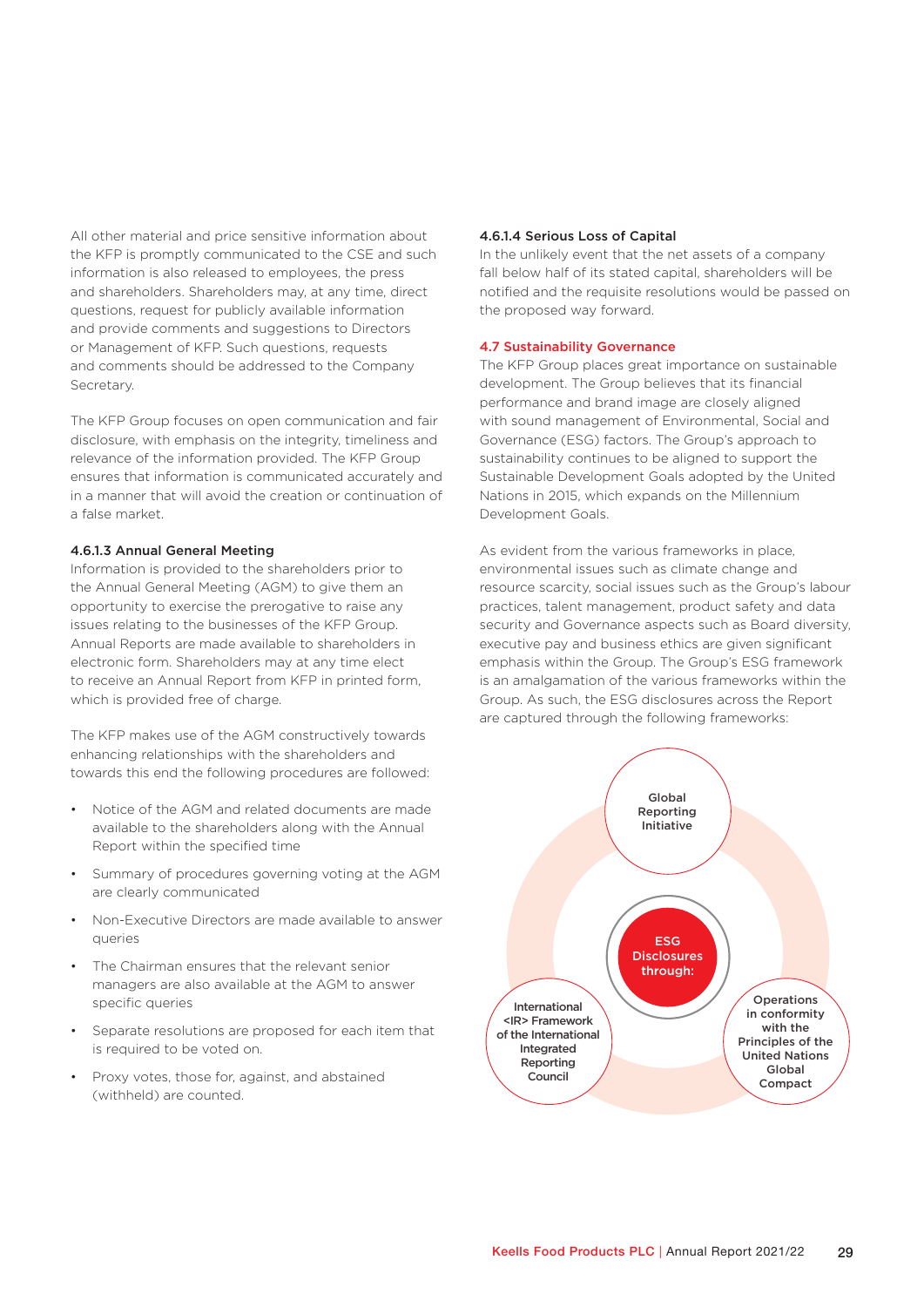#### **5 ASSURANCE MECHANISMS**

The Assurance Mechanisms comprise of the various supervisory, monitoring and benchmarking elements of the Group Corporate Governance System which are used to measure "actuals" against "plan" with a view to highlighting deviations, signaling the need for quick corrective action, and quick redress when necessary. These mechanisms also act as "safety nets" and internal checks in the Governance system. The Group also conducts internal and external audits on a periodic basis, annually at minimum.

#### 5.1 The Code of Conduct

JKH Group Code of Conducts to which the KFP group adhere to;

- Allegiance to the Company and the Group, that ensures the Group will "do the right thing", by going further than the letter of any contract, the law and our written policies.
- Compliance with rules and regulations applying in the territories that the Group operates in.
- Conduct all businesses in an ethical manner at all times in keeping with acceptable businesses practices and demonstrate respect for the communities we operate in and the natural environment.
- Exercise of professionalism and integrity in all business and "public" personal transactions.

The Code of Conduct also entails conformance to all Group policies, and also includes, amongst many others, policies on gifts, entertainment, facilitation payments, proprietary and confidential information. Policies on antifraud, anti-corruption and anti- money laundering and countering the financing of terrorism and JKH's Code of Conduct, amongst other policies, also encompass:

- anti-bribery controls to prevent payments and contributions being made with the aim of obtaining an improper business benefit from any party including, but not limited to, clients, service providers, customers, business associates and political parties; and
- controls on gifting, commissions and favours. Accepting gifts or favours in whatsoever form, including from clients, service providers, customers, business associates and political parties and any other stakeholder we engage with in the course of carrying out duties in our professional capacity, is prohibited if it was possible on the part of a "reasonable person" to

conclude that the acceptance of such gifts or favours could directly or indirectly affect one's independence in decision making and conduct as an employee and/ or if it could be seen by others as a consideration for an official or business favour. The "reasonable person" test should also be applied in respect of charitable donations and sponsorships (financial or in-kind) that are made.

The Code of Conduct, and thereby all Group policies apply to all employees and directors. All policies of the Company are readily available to employees in the primary languages used in the country the Company operates in i.e. in Sinhala, Tamil and English.

The objectives of the Code of Conduct are strongly affirmed by a strong set of Values which are well institutionalised at all levels within the Group through structured communication. The degree of employee conformance with Values and their degree of adherence to the JKH Code of Conduct are key elements of the reward and recognition schemes.

The Group Values continue to be consistently referred to by the Chairman, Presidents, Sector and Business Unit Heads during employee and other key stakeholder engagements, in order to instil these values in the hearts and DNA of the employee.

#### 5.2 Independent Directors

Independent Directors represent more than one third of the Non-Executive Directors in the Board to preserve the Corporate Governance as stake holders need an independent party to voice their concerns on a confidential note.

#### 5.3 Board Sub-Committees

In addition to the KFP Audit Committee, the parent company, JKH PLC's Board Sub-Committees play an important supervisory and monitoring role by focusing on the designated areas of responsibility passed to it by the Board. For more information on the Board Sub-Committees section refer section 3.2 of this Report.

#### 5.4 Employee Participation in Assurance

The KFP Group is continuously working towards introducing innovative and effective ways of employee communication and employee awareness. The importance of communication top-down, bottom-up, and lateralin gaining employee commitment to organisational goals has been conveyed extensively through various communications issued by the Sector President and the management. Whilst employees have many opportunities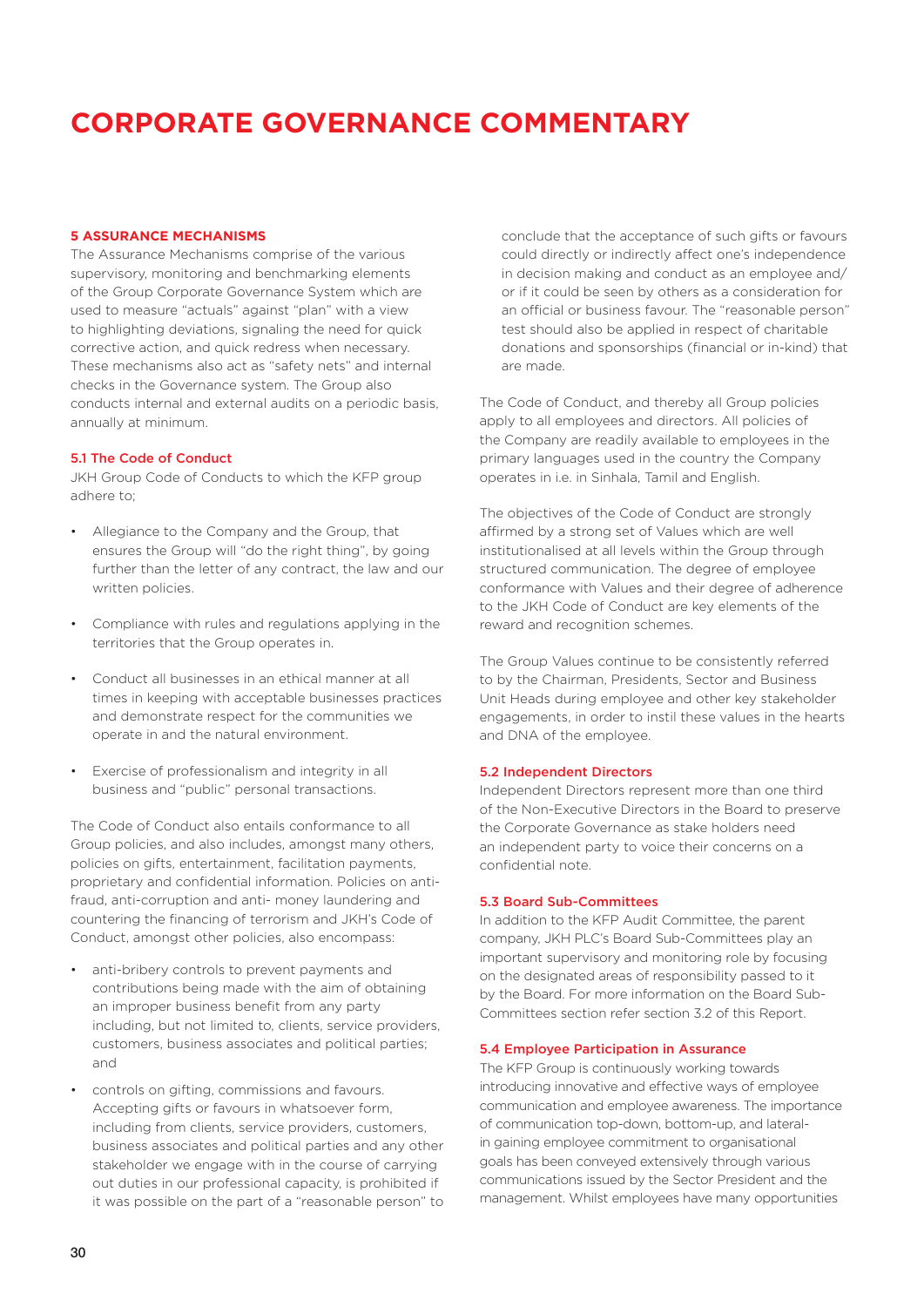to interact with senior management, the Group has created the ensuing formal channels for such communication through feedback, without the risk of reprisal.

- Skip level meetings
- Exit interviews
- Young Forum meetings
- 360 degree evaluation
- Employee surveys
- Monthly staff meetings
- Ombudsperson
- Access to Senior Independent Director
- Continuous reiteration and the practice of the "Open-Door" policy

Additionally, the KFP Group continued with its whistleblower policy and securities trading policy. The Group has witnessed an increased level of communication flow from employees. Such communication and feedback received from the employees by the management are recorded, irrespective of the level of anonymity, and subsequently discussed and followed up. The respective outcomes are duly recorded.

#### 5.5 Internal Controls

The Board has taken necessary steps to ensure the integrity of the KFP Group's accounting and financial reporting systems and that internal control systems remain robust and effective via the review and monitoring of such systems on a periodic basis.

#### 5.5.1 Internal Compliance

A quarterly self-certification programme requires the President and Chief Financial Officer of the KFP Group to confirm compliance with statutory and other regulatory procedures, and also identify any significant deviations from the expected norms. In addition, event based complience triggers are also monitord on a quarterly basis, as relavent.

#### 5.5.2 System of Internal Control

The Board has, through the involvement of the Group Business Process Review function taken steps to obtain assurance that systems designed to safeguard the Company's assets and provide management information are functioning according to expectations and proper accounting records are in place.

This also entails automated monitoring and workflow based escalation in order to facilitate timely clearing of all transactional entries including complete reconciliation, unreconciled and open entries being flagged and periodically scrutinised, and formal disclosure being made to the relevant Audit Committees, efficient management and tracking of cash and cheques deposits, in line with international best practice and continual streamlining and optimisation of the Internal Audit function, via identification of focus areas, improvement opportunities and feedback reporting in order to reinforce governance and assurance.

The KFP Group has in place an integrated fraud deterrent and investigation framework which enables an integrated platform for handling all aspects of fraud and stakeholder assurance; reinforces uniformity across common processes in matters relating to fraud; employs a data driven approach to the continuous assessment of control efficacy and assesses and deploys appropriate preventive and detective controls against frauds.

The digital system for quarterly financial and operational information management implemented last year continues to perform as per expectations facilitating data capturing for compliance reporting, providing a sustainable and structured mechanism to enable topdown and bottom-up stakeholder engagement, and tracking the progression of how the compliance posture at entity level has evolved, among others.

The Forestpin "Internal Audit Scoping" continues to be used to identify areas for process optimisation, strengthening controls and in feedback reporting to reinforce governance (management) and assurance structures.

#### Initiatives to Strengthen Internal Controls

The Group embarked on a journey of strengthening its internal audit and process review framework by further augmenting, through automation, its holistic approach to internal audits and process reviews. Aimed at fostering better synergy and alignment of process, technology, and people, in optimising the interplay between these components, this framework is expected to:

- Operationalise a structured and integrated multimodal process review framework that encourages auditors to report on value added recommendations, based on independent assessment of fit within the applicable domain of use cases, industry best practice and access to global knowledge bases.
- Ascertain the degree of alignment and enforcement between process controls and information technology functions, particularly in handling the domain of usecases.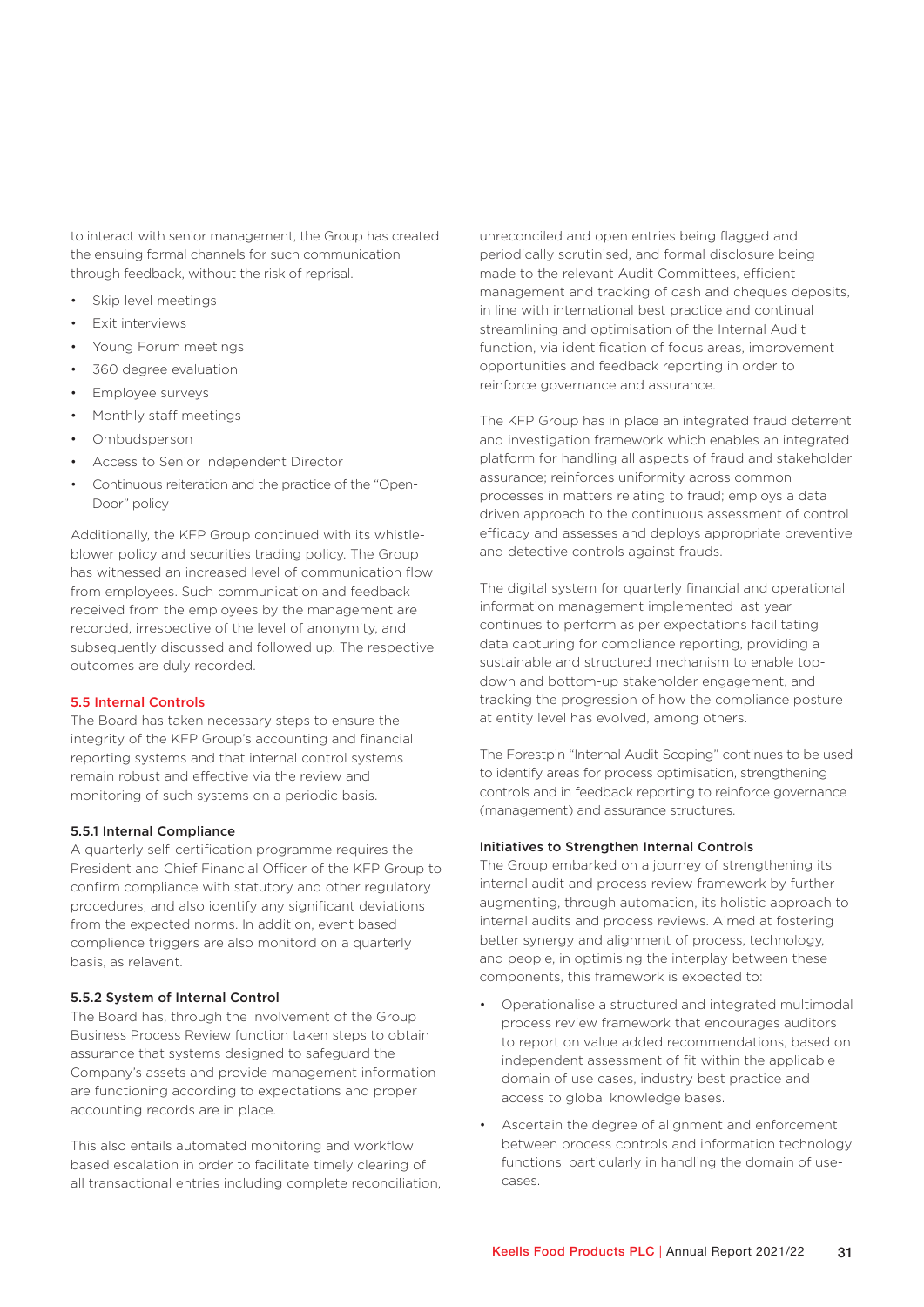- Expand the knowledge base of known types of frauds for which process and system controls have been evaluated, and progressively engage in continuous improvement and feedback initiatives based on cumulative learnings.
- Maintenance of a central repository of data sets associated with each process to undertake retrospective forensic data analysis, as well as the use of the data as a prospective tool as input to steer audit scoping.

The risk review programme covering the internal audit of the whole Group is outsourced. Reports arising out of such audits are, in the first instance, considered and discussed at the business/functional unit levels and after review by the Sector President of the industry group are forwarded to the relevant Audit Committee on a regular basis. Further, the Audit Committees also assess the effectiveness of the risk review process and systems of internal control on a regular basis.

#### 5.5.3 Segregation of Duties (SoD) under Sarbanes-Oxley (SOX) Guidelines

The Group is very aware of the need to ensure that no individual has excessive system access to execute transactions across an entire business process or business processes which have critical approval linkages, in the context that increasing use of information technology and integrated financial controls creates unintended exposures within the Group. SoD dictates that problems such as fraud, material misstatements and manipulation of financial statements have the potential to arise when the same individual is able to execute two or more conflicting, sensitive transactions. Separating disparate jobs into task-oriented roles can often result in inefficiencies and costs which do not meet the cost versus benefit criteria. Whilst the attainment of a zero SoD conflict state is utopian, the Group continues to take steps, to identify and evaluate existing conflicts and reduce residual risks to an acceptable level under a cost versus benefit rationale. No material conflicts were reported during the year.

#### 5.5.4 Internal Audit

The KFP Group internal audit process is conducted by outsourced parties at regular intervals, coordinated by the JKH Group Business Process Review function (GBPR). GBPR ensures that the internal audit plan adequately covers the significant risks of the Group, reviews the important internal audit findings and follow-up procedures.

Whilst there are merits and demerits associated with outsourcing an internal audit, the Group is of the

view that having an external based auditor is more advantageous.

#### 5.5.4.1 Data Analytics

Traditionally, internal auditing followed an approach which was based on a cyclical process that involves manually identifying control objectives, assessing and testing controls, performing tests, and sampling only a relatively small population of the dataset to measure control effectiveness and operational performance. Today, the KFP Group operates in a complex and dynamic business environment where the number of transactions has increased exponentially over the years and the traditional cyclical/sample based internal auditing techniques are becoming less effective. As such, the KFP Group continues to use 'big data analysis' techniques on the total data using Standard Deviations and Z-Scores in establishing real time, user-friendly 'outlier identification' and 'early warning triggers'.

#### 5.6 Ombudsperson

An Ombudsperson is available to report any complaints from employees of alleged violations of the published Code of Conduct if the complainant feels that the alleged violation has not been addressed satisfactorily by the internally available mechanisms.

The findings and the recommendations of the Ombudsperson, subsequent to an independent inquiry, is confidentially communicated to the Chairman or to the Senior Independent Director of JKH upon which the involvement duty of the Ombudsperson ceases.

On matters referred to him by the Ombudsperson, the Chairman or the Senior Independent Director of JKH, as the case may be, will place before the Board:

- i. the decision and the recommendations;
- ii. action taken based on the recommendations;
- iii. where the Chairman or the Senior Independent Director of JKH disagrees with any or all of the findings and or the recommendations thereon, the areas of disagreement and the reasons therefore.

In situation (iii) the Board is required to consider the areas of disagreement and decide on the way forward. The Chairman or the Senior Independent Director of JKH is expected to take such steps as are necessary to ensure that the complainant is not victimised, in any manner, for having invoked this process.

The current Ombudsperson is an attorney-at-law by profession.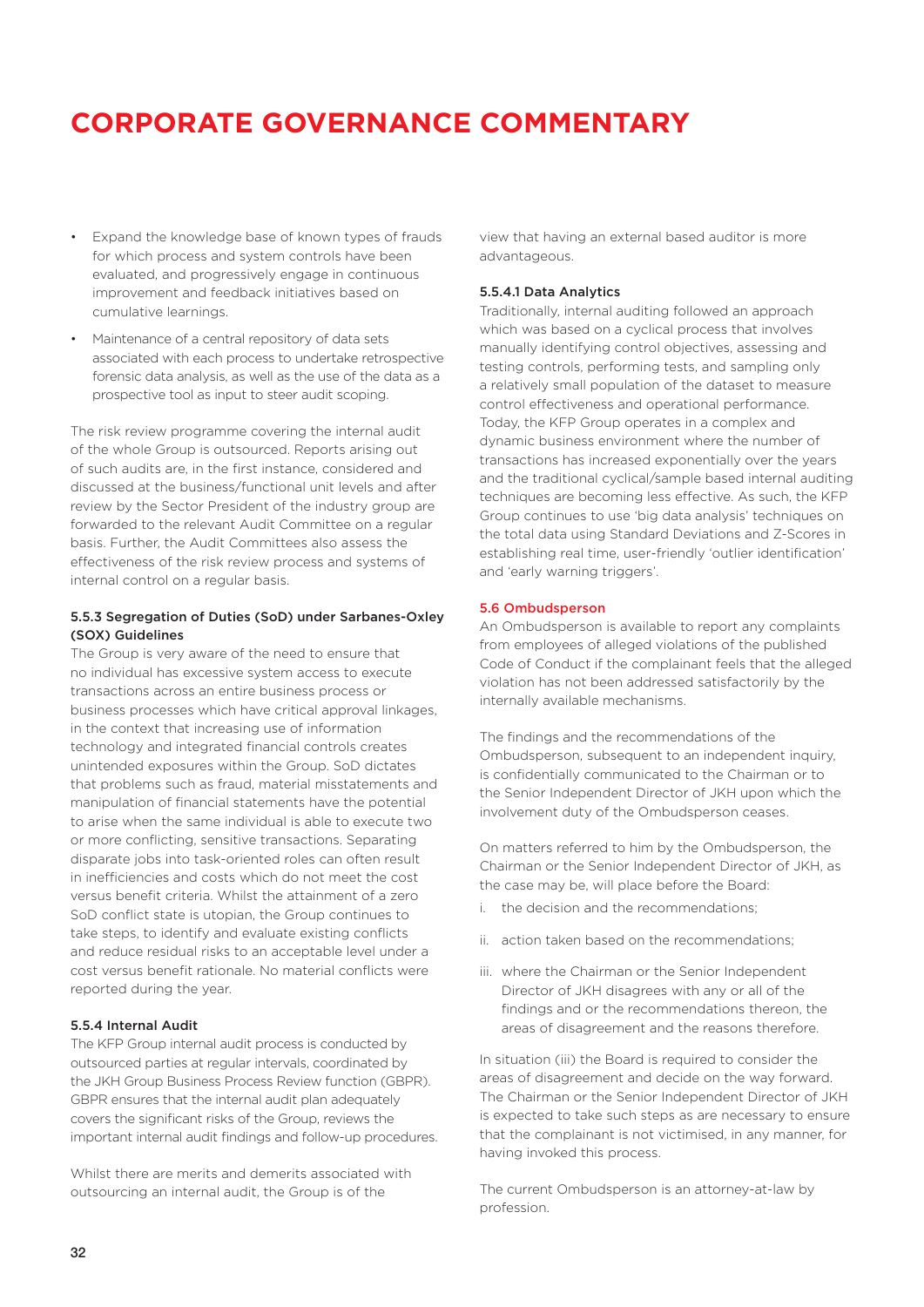#### **REPORT OF THE OMBUDSPERSON**

#### Mandate and Role

For purposes of easy reference, Ombudsperson's mandate and role are set out below:

- legal and ethical violations of the Code of Conduct for employees, but in an appellate capacity, when a satisfactory outcome using existing procedures and processes has not resulted or when the matter has been inadequately dealt with;
- violations referred to above by individuals at the Executive Vice President, President and Executive Director levels, including that of the Chairman-CEO, in which case the complainant has the option of either complaining to the Ombudsperson in the first instance, or first exhausting the internal remedies;
- sexual harassment, in which event the complainant has the option of either complaining to the Ombudsperson in the first instance or first exhausting the internal remedies.

The mandate excludes disciplinary issues from the Ombudsperson's responsibilities. The right to take disciplinary action is vested exclusively in the Chairman-CEO and those to whom this authority has been delegated.

No issues were raised by any member of the companies covered during the year under review.

Ombudsperson 31st March 2022

#### 5.7 External Audit

Messrs. Ernst & Young is the External Auditor of the Company and the Consolidated Financial Statements of the Group whereby Luthra and Luthra Chartered Accountants is the external Auditor for the Subsidiary.

In addition to the normal audit services, Messrs. Ernst & Young and the other External Auditors, also provided certain non-audit services to the KFP Group. However, the lead/ consolidating auditor would not engage in any services which are in the restricted category as defined by the CSE for External Auditors. All such services have been provided with the full knowledge of the Audit Committee and are assessed to ensure that there is no compromise of External Auditor independence.

The Board has agreed that, such non-audit services should not exceed the value of the total audit fees charged by the subject auditor within the relevant geographic territory. The External Auditors also provide a certificate of independence on an annual basis.

The Audit and non-audit fees paid by the Group and Company to its Auditors are separately classified in the notes to the financial statements of the Annual Report.

#### **6 REGULATORY AND ACCOUNTING BENCHMARKS**

The Board, through the JKH Group Legal division, the Group Finance division and its other operating structures, strived to ensure that the Company and all its subsidiaries and associates complied with the laws and regulations of the countries they operated in.

The Board of Directors also took all reasonable steps in ensuring that all financial statements were prepared in accordance with the Sri Lanka Accounting Standards (SLFRS/LKAS) issued by the Institute of Chartered Accountants of Sri Lanka (CA Sri Lanka) and the requirements of the CSE and other applicable authorities. Information contained in the financial statements of the Annual Report is supplemented by a detailed Management Discussion and Analysis which explains to shareholders, the strategic, operational, investment, sustainability and risk related aspects of the Group, and the means by which value is created and how it is translated into the reported financial performance and is likely to influence future results.

KFP Group is fully compliant with all the mandatory rules and regulations stipulated by the:

- Corporate Governance Listing Rules published by the CSE; and
- Companies Act No.07 of 2007

The Group has also given due consideration to the Best Practice on Corporate Governance (2017) Reporting guidelines jointly issued by CA Sri Lanka and have in all instances, barring a few, embraced such practices, voluntarily, particularly if such practices have been identified as relevant and value adding. In the very few instances where the Group has not adopted such best practice, the rationale for such non-adoption is articulated.

#### **7 COMPLIANCE SUMMARY**

Towards the continuous stride in achieving a more cohesive and efficient approach to corporate reporting, and in order to keep the report relevant and concise, the ensuing sections reflect a high-level summary of Group's conformance with standards and governance codes.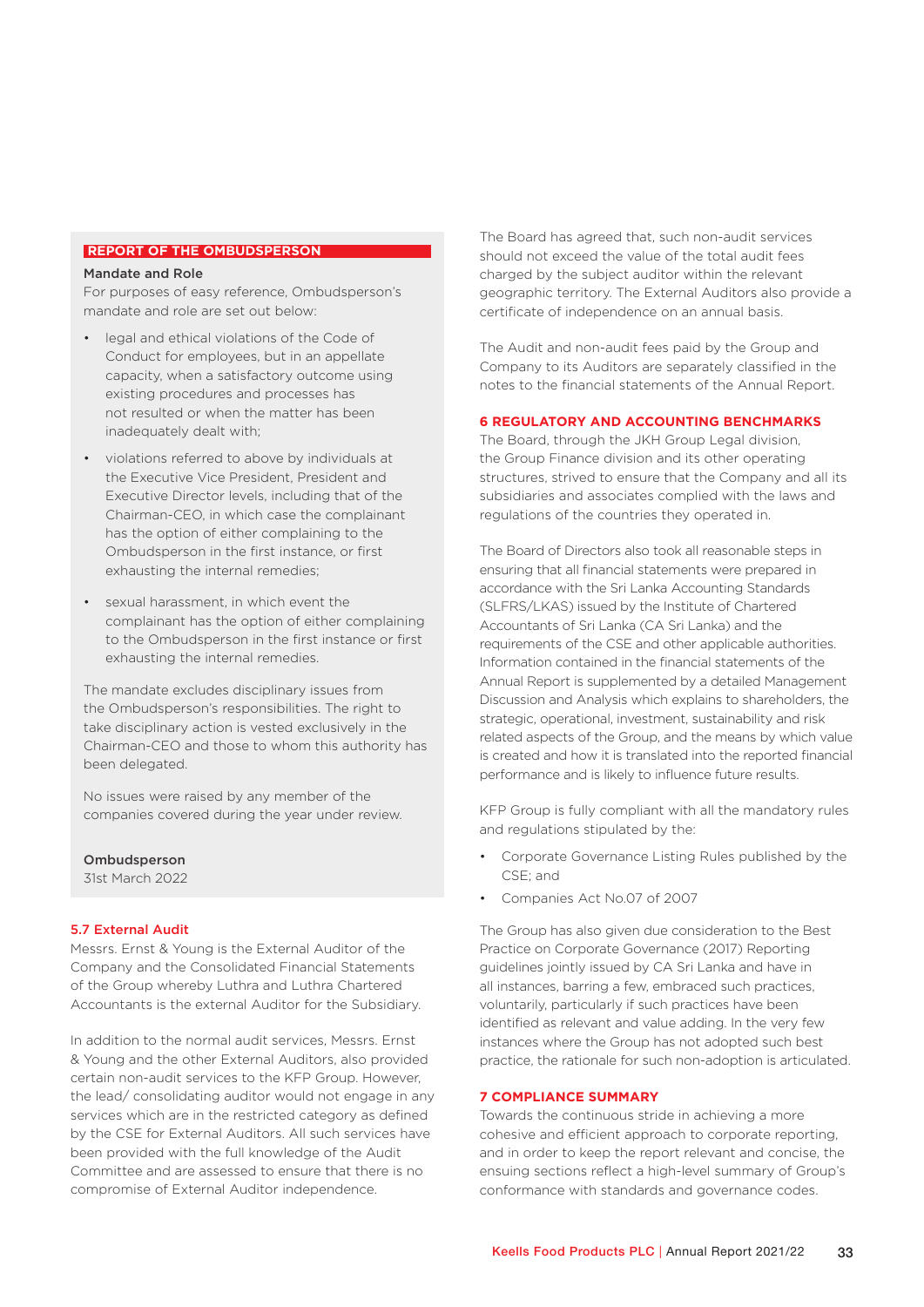### 7.1 Statement of Compliance under Section 7.6 of the Listing Rules of the Colombo Stock Exchange (CSE) on Annual Report Disclosure

### MANDATORY PROVISIONS - FULLY COMPLIANT

| Rule   |                                                                                                                                                                                                               | <b>Compliance</b><br><b>Status</b> | <b>Reference in Annual Report</b>                                                                                             |
|--------|---------------------------------------------------------------------------------------------------------------------------------------------------------------------------------------------------------------|------------------------------------|-------------------------------------------------------------------------------------------------------------------------------|
| (i)    | Names of persons who were Directors of the Entity                                                                                                                                                             | Yes                                | <b>Board of Directors</b>                                                                                                     |
| (ii)   | Principal activities of the entity and its subsidiaries during<br>the year, and any changes therein                                                                                                           | Yes                                | Management Discussion and<br>Analysis, Annual Report of the<br>Board of Directors and Financial<br>Statements                 |
| (iii)  | The names and the number of shares held by the 20 largest<br>holders of voting and non-voting shares and the percentage<br>of such shares held                                                                | Yes                                | Your Share in Detail                                                                                                          |
| (iv)   | The float adjusted market capitalisation, public Holding<br>percentage (%), number of public shareholders and under<br>which option the Listed Entity complies with the Minimum<br>Public Holding requirement | Yes                                | Your Share in Detail                                                                                                          |
| (v)    | A statement of each Director's Holding and Chief Executive<br>Officer's Holding in shares of the Entity at the beginning and<br>end of each financial year                                                    | Yes                                | Annual Report of the Board of<br>Directors                                                                                    |
| (vi)   | Information pertaining to material foreseeable risk factors of<br>the Entity                                                                                                                                  | Yes                                | Enterprise Risk Management                                                                                                    |
| (vii)  | Details of material issues pertaining to employees and<br>industrial relations of the Entity                                                                                                                  | Yes                                | During the year 2021/22,<br>there were no material issues<br>pertaining to employees and<br>industrial relations of the Group |
| (viii) | Extents, locations, valuations and the number of buildings of<br>the Entity's land Holdings and investment properties                                                                                         | Yes                                | Group's Real Estate Portfolio                                                                                                 |
| (ix)   | Number of shares representing the Entity's stated capital                                                                                                                                                     |                                    | Your Share in Detail                                                                                                          |
| (x)    | A distribution schedule of the number of holders in each class<br>of equity securities, and the percentage of their total holdings                                                                            | Yes                                | Your Share in Detail                                                                                                          |
| (xi)   | Financial ratios and market price information                                                                                                                                                                 | Yes                                | Your Share in Detail and Key<br>Figures and Ratios                                                                            |
| (xii)  | Significant changes in the Company's or its subsidiaries'<br>fixed assets, and the market value of land, if the value differs<br>substantially from the book value as at the end of the year                  | Yes                                | Notes to the Financial<br>Statements                                                                                          |
| (xiii) | Details of funds raised through a public issue, rights issue<br>and a private placement during the year                                                                                                       | N/A                                |                                                                                                                               |
| (xiv)  | Information in respect of Employee Share Ownership or<br><b>Stock Option Schemes</b>                                                                                                                          | Yes                                | Annual Report of the Board<br>of Directors and Notes to the<br><b>Financial Statements</b>                                    |
| (xv)   | Disclosures pertaining to Corporate Governance practices in<br>terms of Rules 7.10.3, 7.10.5 c. and 7.10.6 c. of Section 7 of the<br>Listing Rules                                                            | Yes                                | Corporate Governance report                                                                                                   |
| (xvi)  | Related Party transactions exceeding 10 per cent of the<br>equity or 5 per cent of the total assets of the Entity as per<br>audited Financial Statements, whichever is lower                                  | Yes                                | Corporate Governance<br>Commentary/Note 38 of the Notes<br>to the Financial Statements                                        |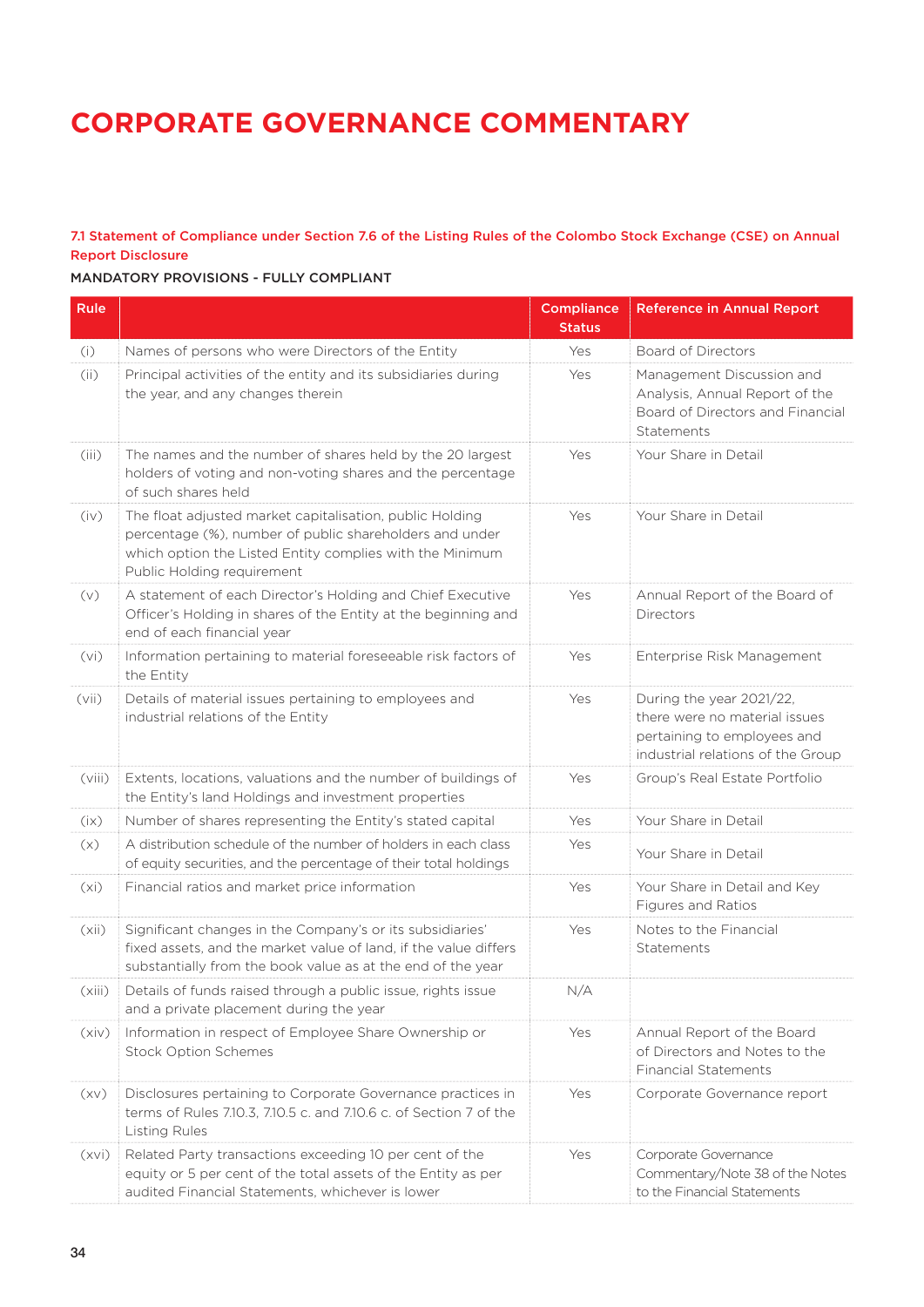### 7.2 Statement of Compliance under Section 7.10 of the Listing Rules of the CSE on Corporate Governance

MANDATORY PROVISIONS - FULLY COMPLIANT

| <b>CSE Rule</b> |                                                                                                                      | <b>Compliance</b><br><b>Status</b> | <b>Reference in Annual Report</b>                                                                                                                                                                               |  |  |
|-----------------|----------------------------------------------------------------------------------------------------------------------|------------------------------------|-----------------------------------------------------------------------------------------------------------------------------------------------------------------------------------------------------------------|--|--|
| 7.10 Compliance |                                                                                                                      |                                    |                                                                                                                                                                                                                 |  |  |
| $a$ /b./c.      | Compliance with Corporate<br>Governance Rules                                                                        | Yes                                | KFP Group is in compliance with the Corporate Governance<br>Rules and any deviations are explained where applicable.                                                                                            |  |  |
|                 | 7.10.1 Non-Executive Directors (NED)                                                                                 |                                    |                                                                                                                                                                                                                 |  |  |
| $a$ /b./c.      | At least 2 members or 1/3 of<br>the Board, whichever is higher<br>should be NEDs                                     | Yes                                | All Board members are NEDs. The KFP Group is conscious<br>of the need to maintain an appropriate mix of skills and<br>experience in the Board and to refresh progressively its<br>composition over time.        |  |  |
|                 | 7.10.2 Independent Directors                                                                                         |                                    |                                                                                                                                                                                                                 |  |  |
| a.              | 2 or 1/3 of NEDs, whichever is<br>higher shall be "independent"                                                      | Yes                                | 4 out of the 8 NEDs are Independent.                                                                                                                                                                            |  |  |
| b.              | Each NED to submit a signed<br>and dated declaration of his/<br>her independence or non-<br>independence             | Yes                                | Independence of the Directors has been determined in<br>accordance with CSE Listing Rules and the 4 Independent<br>NEDs have submitted signed confirmation of their<br>independence.                            |  |  |
|                 | 7.10.3 Disclosures Relating to Directors                                                                             |                                    |                                                                                                                                                                                                                 |  |  |
| $a$ / $b$ .     | Board shall annually determine<br>the independence or otherwise<br>of NEDs                                           | Yes                                | Each NED discloses a formal declaration to the Board of all<br>their interests on an annual basis                                                                                                               |  |  |
| C.              | A brief resume of each Director<br>should be included in the Annual<br>Report including the directors'<br>experience | Yes                                | Board of Directors section of the Annual Report                                                                                                                                                                 |  |  |
| d.              | Provide a resume of new<br>Directors appointed to the Board<br>along with details                                    | Yes                                | Board of Directors section of the Annual Report, Detailed<br>resumes of the new NEDs appointed are submitted to the<br>CSE. It is noted that there were no new appointments to<br>the KFP Board.                |  |  |
|                 | 7.10.4 Criteria for Defining Independence                                                                            |                                    |                                                                                                                                                                                                                 |  |  |
| a. to h.        | Requirements for meeting the<br>criteria to be an Independent<br>Director                                            | Yes                                | Corporate Governance - Managing Conflicts of Interests<br>and Ensuring Independence                                                                                                                             |  |  |
|                 | 7.10.5 Remuneration Committee                                                                                        |                                    |                                                                                                                                                                                                                 |  |  |
| a.1             | Remuneration Committee shall<br>comprise of NEDs, a majority of<br>whom will be independent                          | Yes                                | The Human Resources and Compensation Committee<br>of the Parent Company (equivalent of the Remuneration<br>Committee with a wider scope) only comprises of<br>Independent NEDs.                                 |  |  |
| a.2             | One NED shall be appointed as<br>Chairman of the Committee by<br>the Board of Directors                              | Yes                                | The Senior Independent NED is the Chairman of the<br>Committee.                                                                                                                                                 |  |  |
| b.              | Remuneration Committee shall<br>recommend the remuneration of<br>the Chairman and the Executive<br>Directors         | Yes                                | The remuneration of the Chairman and the Executive<br>Directors are determined as per the remuneration<br>principles of the JKH Group, and as recommended by the<br>Human Resources and Compensation Committee. |  |  |
| C.1             | Names of Remuneration<br>Committee members                                                                           | Yes                                | Corporate Governance Report - The Human Resources and<br>Compensation Committee                                                                                                                                 |  |  |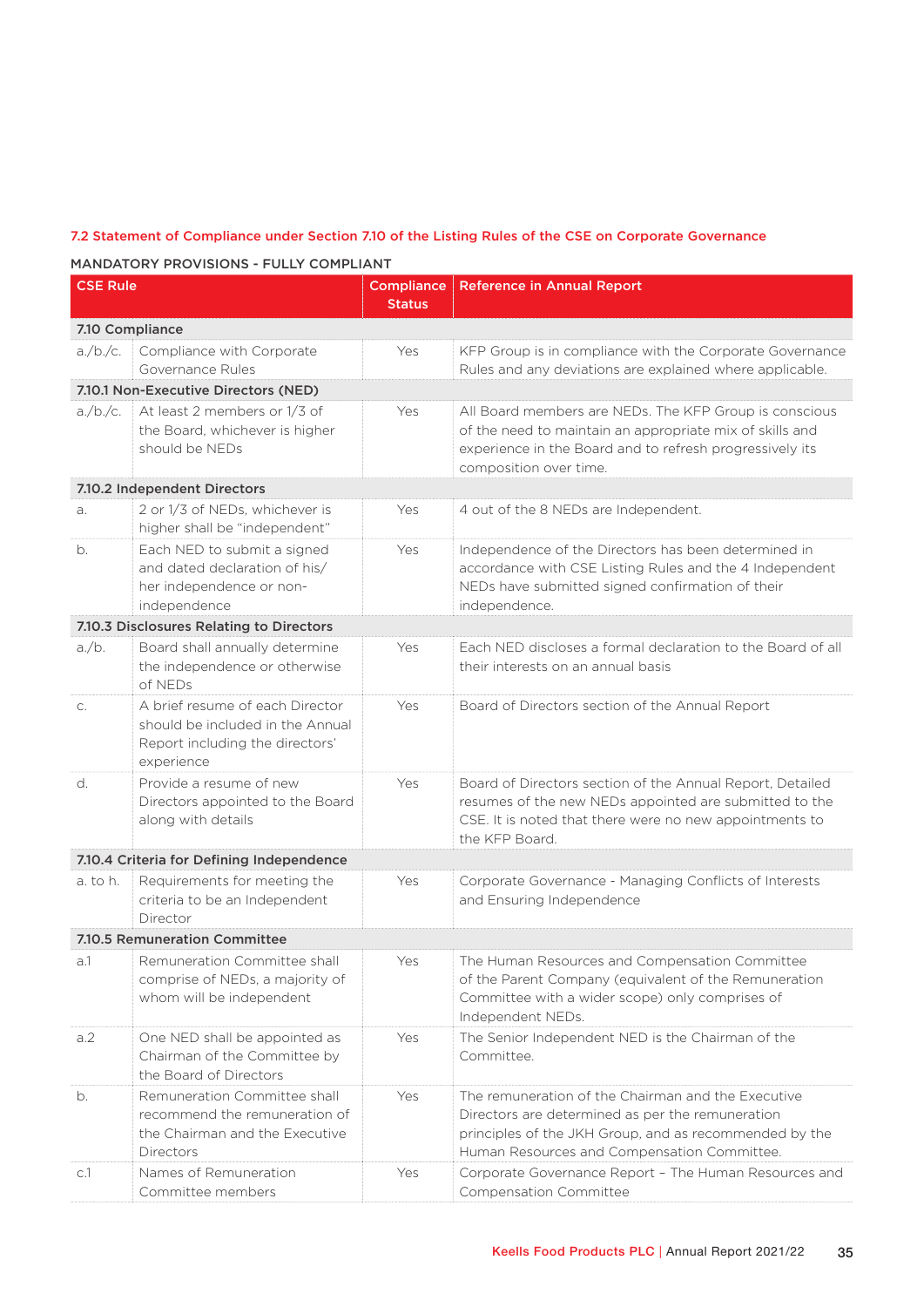| <b>CSE Rule</b>  |                                                                                                                                                          | <b>Compliance</b><br><b>Status</b> | <b>Reference in Annual Report</b>                                                                                           |
|------------------|----------------------------------------------------------------------------------------------------------------------------------------------------------|------------------------------------|-----------------------------------------------------------------------------------------------------------------------------|
| c.2              | Statement of Remuneration<br>Policy                                                                                                                      | Yes                                | Corporate Governance Report - The Human Resources and<br>Compensation Committee                                             |
| c.3              | Aggregate remuneration paid to<br>EDs and NEDs                                                                                                           | Yes                                | Corporate Governance Report and Financial Statements                                                                        |
|                  | 7.10.6 Audit Committee                                                                                                                                   |                                    |                                                                                                                             |
| a.1              | Audit Committee (AC) shall<br>comprise of NEDs, a majority of<br>whom should be independent                                                              | Yes                                | The Audit Committee comprises only of Independent<br>NEDs.                                                                  |
| a.2              | A NED shall be the Chairman of<br>the committee                                                                                                          | Yes                                | The Chairman of the Audit Committee is an Independent<br>NED.                                                               |
| a.3              | CEO and CFO should attend AC<br>meetings                                                                                                                 | Yes                                | The Industry Group President, Chief Financial Officer<br>and CEO are permanent invitees to all Audit Committee<br>meetings. |
| a.4              | The Chairman of the AC or one<br>member should be a member of<br>a recognised professional<br>accounting body                                            | Yes                                | The Chairman of the Audit Committee is a member of a<br>recognised professional accounting body.                            |
| b.               | The Functions of the Audit<br>Committee                                                                                                                  | Yes                                | The Audit Committee carries out all the functions<br>prescribed in this section.                                            |
| b.1              | Overseeing of the preparation,<br>presentation and adequacy<br>of disclosures in the Financial<br>Statements in accordance with<br>SLFRS/LKAS            | Yes                                | Refer the Report of the Audit Committee                                                                                     |
| b.2              | Overseeing the compliance with<br>financial reporting requirements,<br>information requirements as per<br>laws and regulations                           | Yes                                | Refer the Report of the Audit Committee                                                                                     |
| b.3              | Overseeing the process to ensure<br>the internal and risk management<br>controls, are adequate, to meet<br>the requirements of the SLFRS/<br><b>LKAS</b> | Yes                                | Refer the Report of the Audit Committee                                                                                     |
| b.4              | Assessment of the independence<br>and performance of the Entity's<br><b>External Auditors</b>                                                            | Yes                                | Refer the Report of the Audit Committee                                                                                     |
| b.5              | Make recommendations to the<br>Board pertaining to External<br><b>Auditors</b>                                                                           | Yes                                | Refer the Report of the Audit Committee                                                                                     |
| C.1              | Names of the Audit Committee<br>members shall be disclosed                                                                                               | Yes                                | Refer the Report of the Audit Committee                                                                                     |
| c.2              | Audit Committee shall make<br>a determination of the<br>independence of the external<br>auditors                                                         | Yes                                | Refer the Report of the Audit Committee                                                                                     |
| $c.\overline{3}$ | Report on the manner in which<br>the Audit Committee carried out<br>its functions.                                                                       | Yes                                | Refer the Report of the Audit Committee                                                                                     |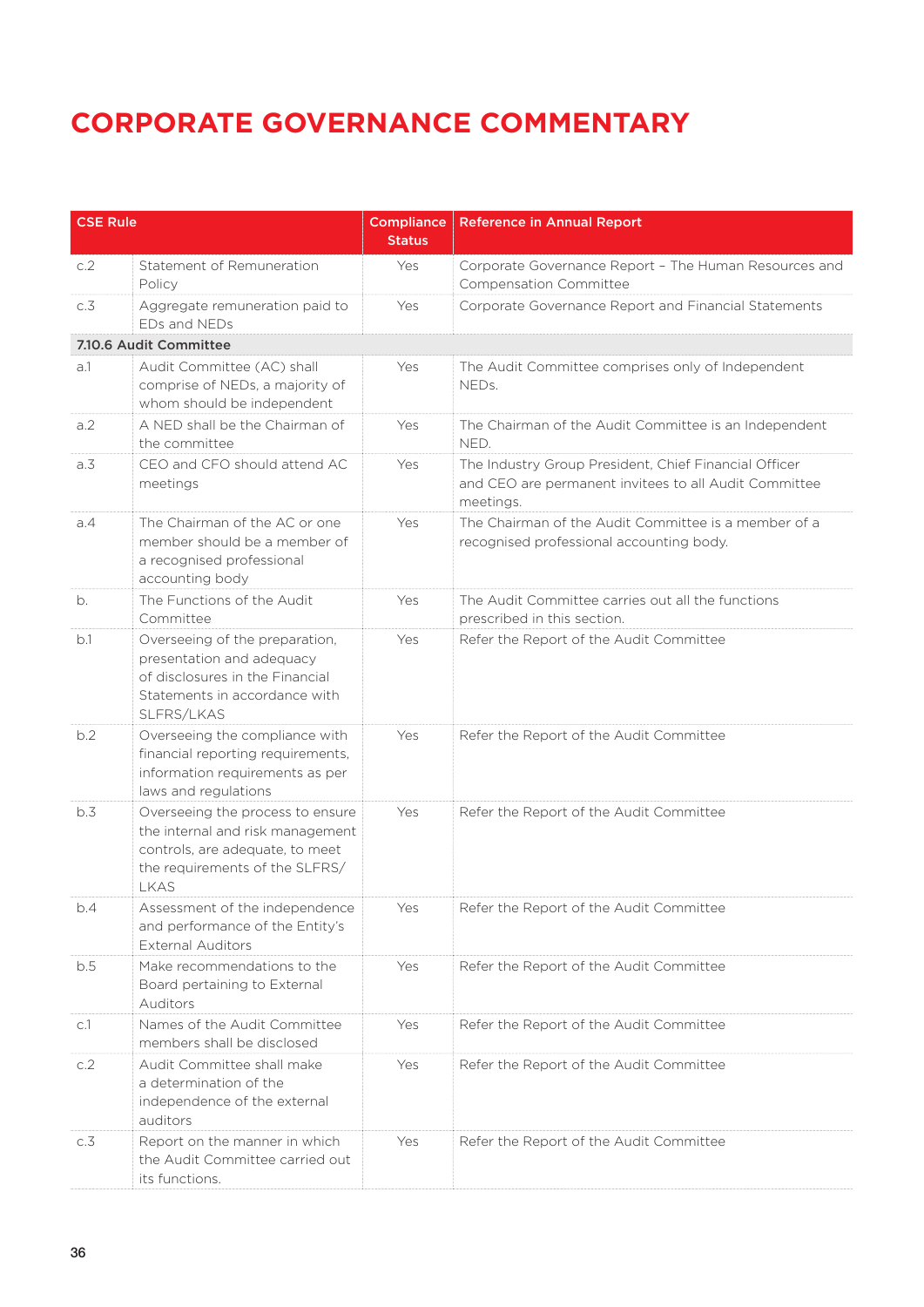| Rule |                                                                                                                                                                                   | <b>Compliance</b><br><b>Status</b> | <b>Reference in Annual Report</b>                                                          |
|------|-----------------------------------------------------------------------------------------------------------------------------------------------------------------------------------|------------------------------------|--------------------------------------------------------------------------------------------|
| (a)  | Details pertaining to Non-Recurrent Related Party<br>Transactions (RPT)                                                                                                           | Yes                                | Annual Report of the Board of<br>Directors and Notes to the Financial<br><b>Statements</b> |
| (b)  | Details pertaining to Recurrent Related Party<br><b>Transactions</b>                                                                                                              | Yes                                | Annual Report of the Board of<br>Directors and Notes to the Financial<br>Statements        |
| (C)  | Report of the Related Party Transactions Review<br>Committee                                                                                                                      | Yes                                | Corporate Governance, Report<br>of the Related Party Transactions<br>Review Committee      |
| (d)  | Declaration by the Board of Directors in the<br>Annual Report as an affirmative statement of<br>compliance with the rules pertaining to RPT, or a<br>negative statement otherwise | Yes                                | Annual Report of the Board of<br><b>Directors</b>                                          |

### 7.3 Statement of Compliance under Section 9.3.2 of the Listing Rules of the CSE on Corporate Governance

#### MANDATORY PROVISIONS - FULLY COMPLIANT

### 7.3.1 Statement of Compliance pertaining to Companies Act No. 07 of 2007

### MANDATORY PROVISIONS - FULLY COMPLIANT

| Rule      |                                                                                                                         | <b>Compliance</b><br><b>Status</b> | <b>Reference in Annual Report</b>                                 |
|-----------|-------------------------------------------------------------------------------------------------------------------------|------------------------------------|-------------------------------------------------------------------|
| 168(1)(a) | The nature of the business together with any<br>change thereof                                                          | Yes                                | Notes to the Financial Statements                                 |
| 168(1)(b) | Signed Financial Statements of the Group and the<br>Company                                                             | Yes                                | <b>Financial Statements</b>                                       |
| 168(1)(c) | Auditors' Report on Financial Statements                                                                                | Yes                                | Independent Auditors' Report                                      |
| 168(1)(d) | Accounting policies and any changes therein                                                                             | Yes                                | Notes to the Financial Statements                                 |
| 168(1)(e) | Particulars of the entries made in the Interests<br>Register                                                            | Yes                                | Annual Report of the Board of<br>Directors                        |
| 168(1)(f) | Remuneration and other benefits paid to Directors<br>of the Company                                                     | Yes                                | Notes to the Financial Statements                                 |
| 168(1)(g) | Corporate donations made by the Company                                                                                 | Yes                                | Notes to the Financial Statements                                 |
| 168(1)(h) | Information on the Directorate of the Company<br>and its subsidiaries during and at the end of the<br>accounting period | Yes                                | Annual Report of the Board of<br>Directors                        |
| 168(1)(i) | Amounts paid/ payable to the External Auditor as<br>audit fees and fees for other services rendered                     | Yes                                | Notes to the Financial Statements                                 |
| 168(1)(i) | Auditors' relationship or any interest with the<br>Company and its Subsidiaries                                         | Yes                                | Report of the Audit Committee/<br><b>Financial Statements</b>     |
| 168(1)(k) | Acknowledgement of the contents of this Report<br>and signatures on behalf of the Board                                 | Yes                                | Financial Statements/ Annual<br>Report of the Board of Directors  |
| 168(2)    | Information specified in paragraphs (b) to (j) of<br>subsection (1) in relation to Subsidiaries.                        | Yes                                | Financial Statements / Annual<br>Report of the Board of Directors |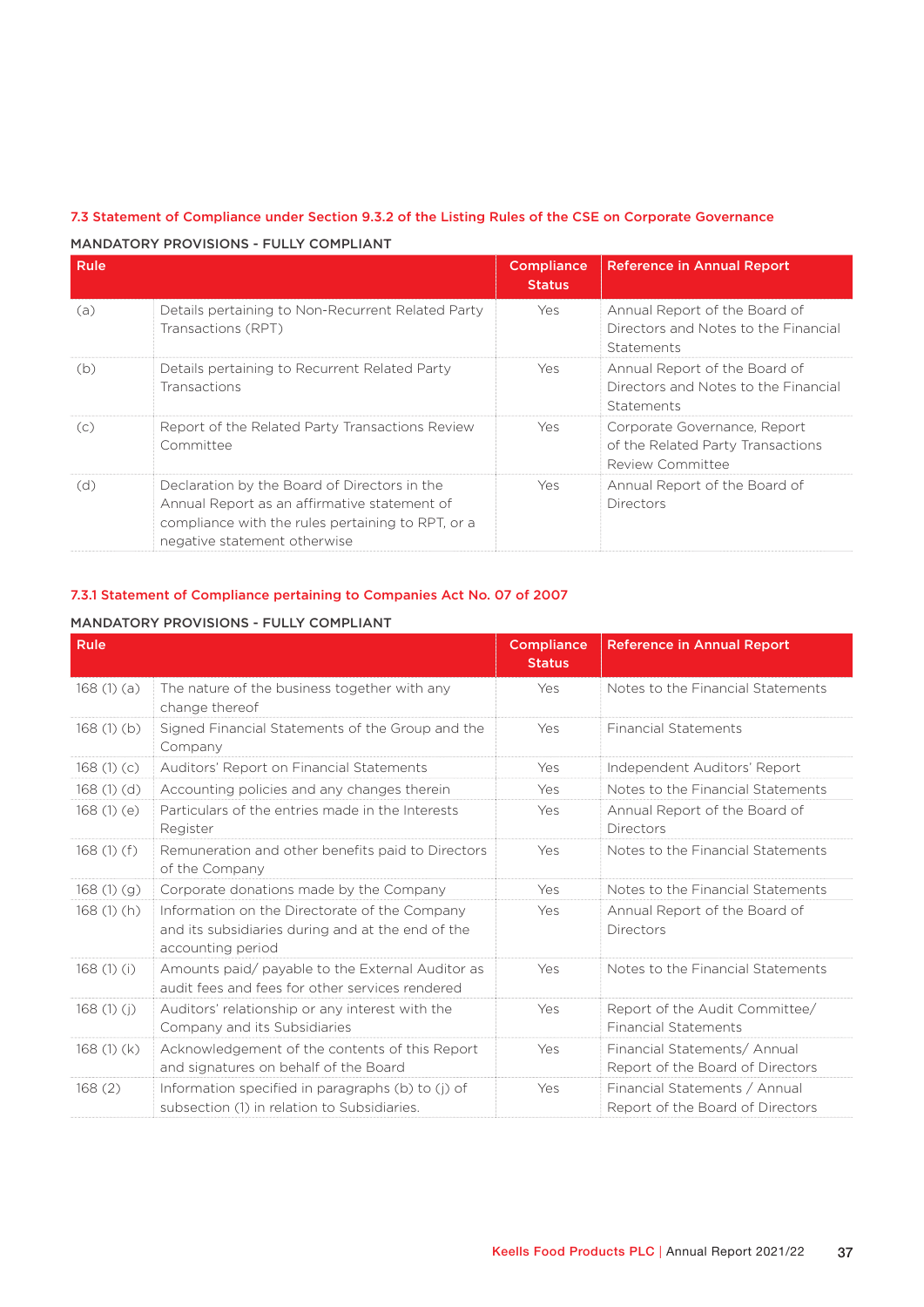### 7.4 Code of Best Practice of Corporate Governance 2013 Issued Jointly by the Securities and Exchange Commission of Sri Lanka (SEC) and the Institute of Chartered Accountants of Sri Lanka (CA Sri Lanka)

### VOLUNTARY PROVISIONS - FULLY COMPLIANT

| <b>Directors</b>                            | • The Group is directed, controlled and lead by an effective Board that possess the skills, experience<br>and knowledge and thus all Directors bring independent judgement on various subjects, particularly<br>financial acumen.<br>• Whilst there is a transparent procedure for Board Appointments, election and re-election, subject to<br>shareholder approval, takes place at regular intervals.                                                                                                                                                                                                                                                                                                                           |
|---------------------------------------------|----------------------------------------------------------------------------------------------------------------------------------------------------------------------------------------------------------------------------------------------------------------------------------------------------------------------------------------------------------------------------------------------------------------------------------------------------------------------------------------------------------------------------------------------------------------------------------------------------------------------------------------------------------------------------------------------------------------------------------|
| Directors'<br><b>Remuneration</b>           | • The Human Resource and Compensation Committee, consisting of exclusively NEDs of John Keells<br>Group is responsible for determining the remuneration of President/Sector Head/ED.<br>• ED compensation includes performance related elements in the pay structure. Compensation<br>commitments in the event of early termination, determination of NED remuneration, remuneration<br>policy and aggregate remuneration paid is disclosed under Section 3.1.12 and is in line with the Code.                                                                                                                                                                                                                                   |
| Relationship<br>with<br><b>Shareholders</b> | • There is constructive use of the AGM, as per Code. Notice of Meeting, with adequate details, is<br>circulated to shareholders as per statute.<br>• The Group has in place multiple channels to reach shareholders as discussed under Section 4.6.1.                                                                                                                                                                                                                                                                                                                                                                                                                                                                            |
| <b>Accountability</b><br>and Audit          | • Interim and other price sensitive and statutorily mandated reports are disclosed to Regulators. As<br>evident from the Annual Report of the Board of Directors, the Group carried out all business in<br>accordance with regulations and applicable laws, equitably and fairly.<br>• The Group continues to be a going concern and remedial action for any material events is in place.<br>• All related party transactions are reported under the Notes to the Financial Statements.<br>• There is an annual review of effectiveness of Internal Control which ensures the maintenence of a<br>sound system of internal control.<br>. The Internal Audit function and the Audit Committee, functions as stiputed by the Code. |
| <b>Institutional</b><br><b>Investors</b>    | • The Group conducts regular and structured dialogue with shareholders based on a mutual<br>understanding of objectives. This is done via the Investor Relations team and through the AGM.                                                                                                                                                                                                                                                                                                                                                                                                                                                                                                                                       |
| <b>Other</b><br><b>Investors</b>            | • Individual shareholders investing directly in shares of the Group are encouraged to carry out adequate<br>analysis and seek independent advice in all investing and/or diversting decisions. They are encouraged<br>to participate at the AGM and exercise their voting rights and seek clarity, whenever required.                                                                                                                                                                                                                                                                                                                                                                                                            |
| <b>Sustainability</b><br><b>Reporting</b>   | • The Group places emphasis on sustainable development and value creation. The Group's<br>Sustainability Management Framework includes strategies for entrenchment of sustainability<br>through awareness creation, monitoring and sustainability assurance.<br>• The Report has been prepared in accordance with the GRI Standards: Core option and International<br><ir> Framework</ir>                                                                                                                                                                                                                                                                                                                                        |

#### 7.5 Code of Best Practices on Corporate Governance (2017) issued by CA Sri Lanka

The Company is compliant with almost the full 2017 Code of Best Practices on Corporate Governance issued by CA Sri Lanka to the extent of business exigency and as required by the KFP Group.